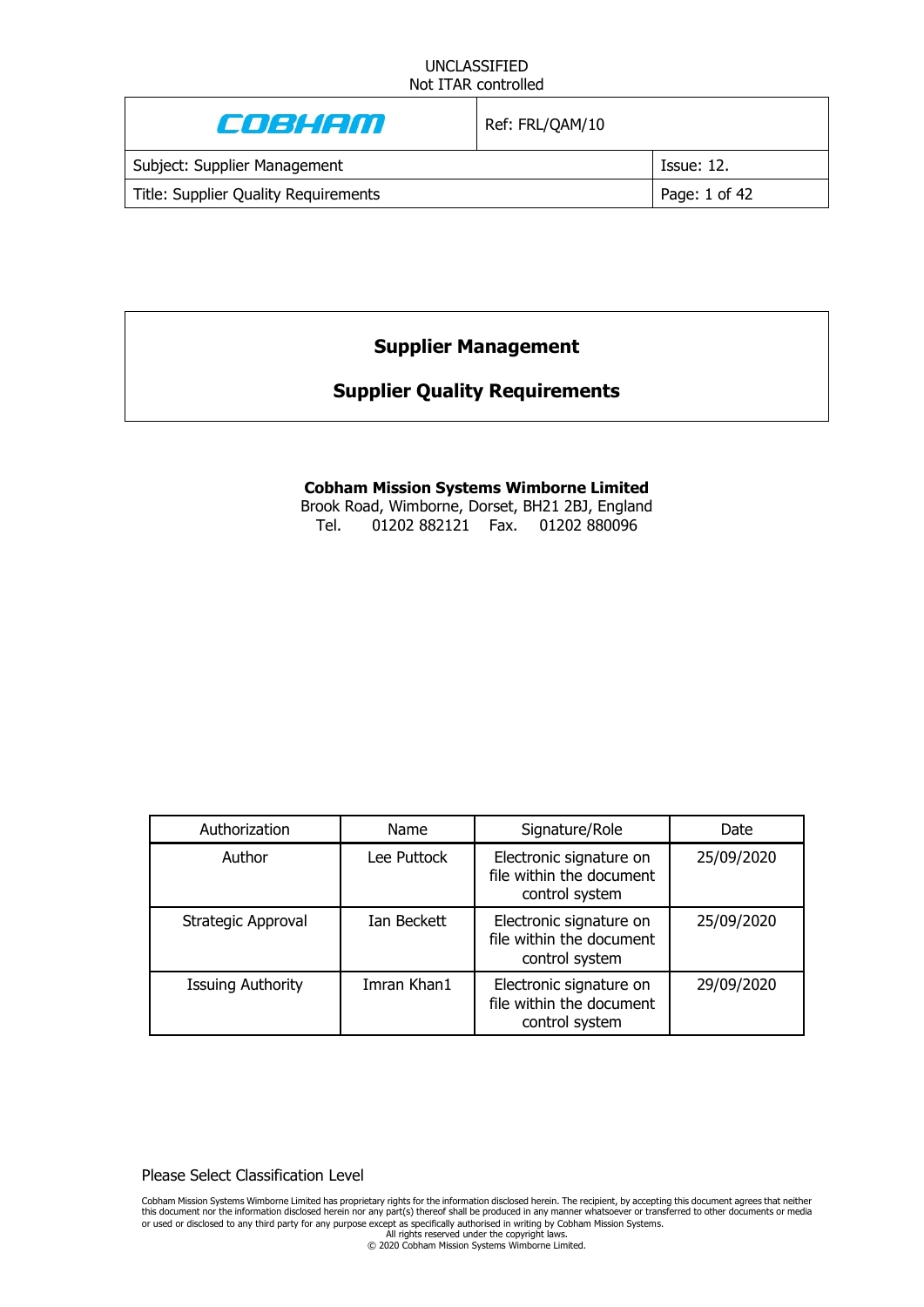| Enskem                               | Ref: FRL/QAM/10 |                   |
|--------------------------------------|-----------------|-------------------|
| Subject: Supplier Management         |                 | <b>Issue: 12.</b> |
| Title: Supplier Quality Requirements |                 | Page: 2 of 42     |
|                                      |                 |                   |

# **Document Issue Record**

| <b>Document Issue</b> | <b>Reason / Description of Change</b>                                                 |  |
|-----------------------|---------------------------------------------------------------------------------------|--|
| $1 - 11$              | Details of the changes in Issues 1 to 11 are detailed on the documents in<br>SmarTeam |  |
|                       | Complete re-write of this document, document formatted into clauses.                  |  |

Please Select Classification Level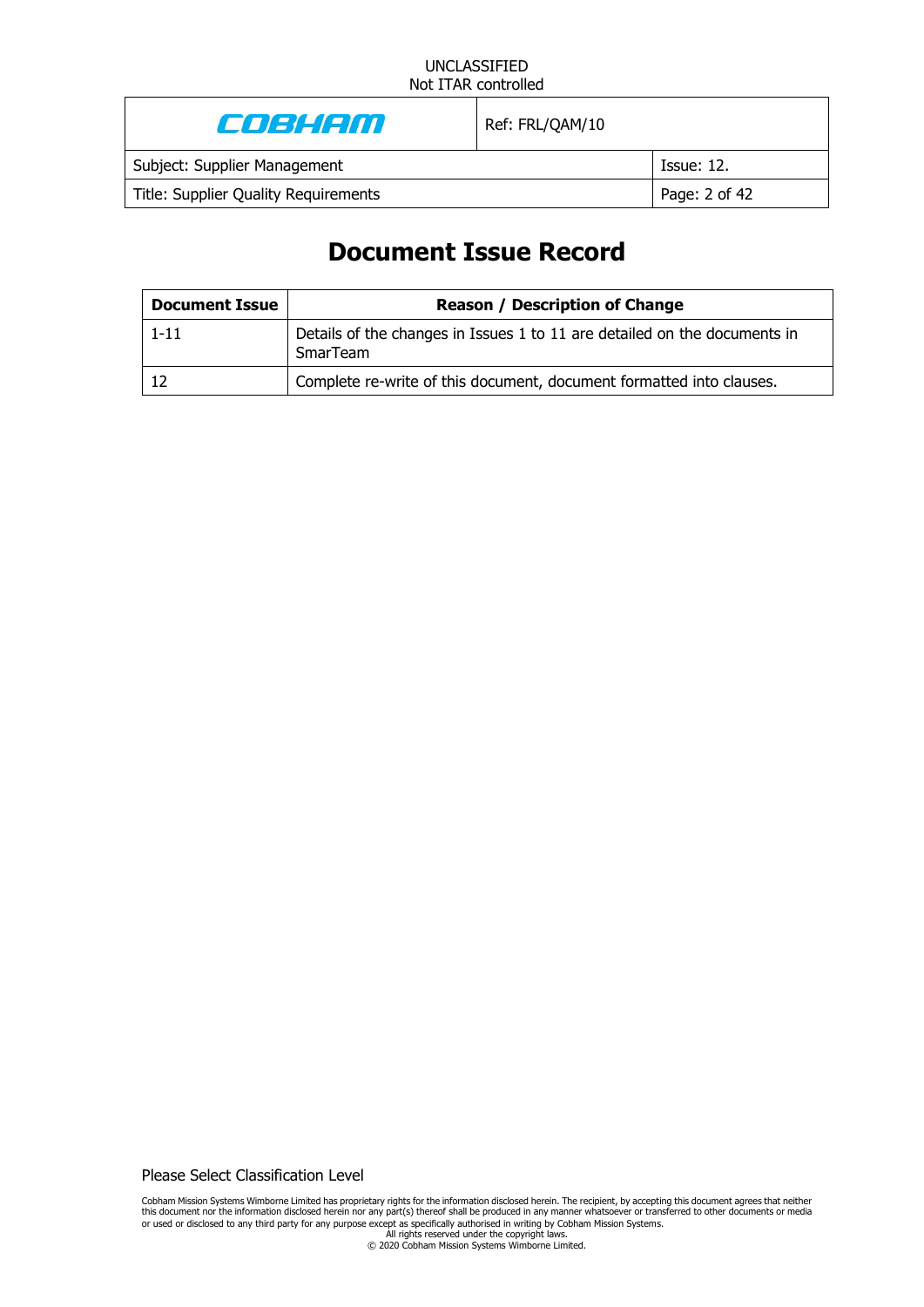# COBHAM

Ref: FRL/QAM/10

Subject: Supplier Management **Issue: 12.** Issue: 12.

Title: Supplier Quality Requirements **Page: 3 of 42** 

# **Contents**

| 100    |                                                                          |  |
|--------|--------------------------------------------------------------------------|--|
| 101    |                                                                          |  |
| 101.1  |                                                                          |  |
| 101.2  |                                                                          |  |
| 101.3  |                                                                          |  |
| 101.4  |                                                                          |  |
| 101.5  |                                                                          |  |
| 101.6  | Changes to Quality System, Management, Facilities or Ownership  8        |  |
| 101.7  |                                                                          |  |
| 102    |                                                                          |  |
| 102.1  |                                                                          |  |
| 103    |                                                                          |  |
| 103.1  |                                                                          |  |
| 104 -  |                                                                          |  |
| 104.1  | Supplier Flow down responsibilities (to Sub-tier Suppliers)  13          |  |
| 105    |                                                                          |  |
| 105.1  |                                                                          |  |
| 105.2  |                                                                          |  |
| 105.3  | Continuous Improvement and CMS Supplier Development  14                  |  |
| 105.4  |                                                                          |  |
| 105.5  |                                                                          |  |
| 105.6  | Foreign Object Debris and Foreign Object Damage Prevention Process  15   |  |
| 105.7  |                                                                          |  |
| 105.8  |                                                                          |  |
| 105.9  | Handling, Storage, Maintenance and Calibration of CMS Owned Equipment 16 |  |
| 105.10 |                                                                          |  |
| 105.11 |                                                                          |  |
| 105.12 |                                                                          |  |
| 105.13 |                                                                          |  |
| 105.14 |                                                                          |  |
|        |                                                                          |  |
| 106.1  |                                                                          |  |
| 106.2  |                                                                          |  |
| 106.3  |                                                                          |  |
| 106.4  |                                                                          |  |
| 107    |                                                                          |  |
| 107.1  |                                                                          |  |
| 108    |                                                                          |  |
| 109    |                                                                          |  |
| 109.1  |                                                                          |  |
| 109.2  |                                                                          |  |
| 109.3  |                                                                          |  |
| 109.4  |                                                                          |  |

#### Please Select Classification Level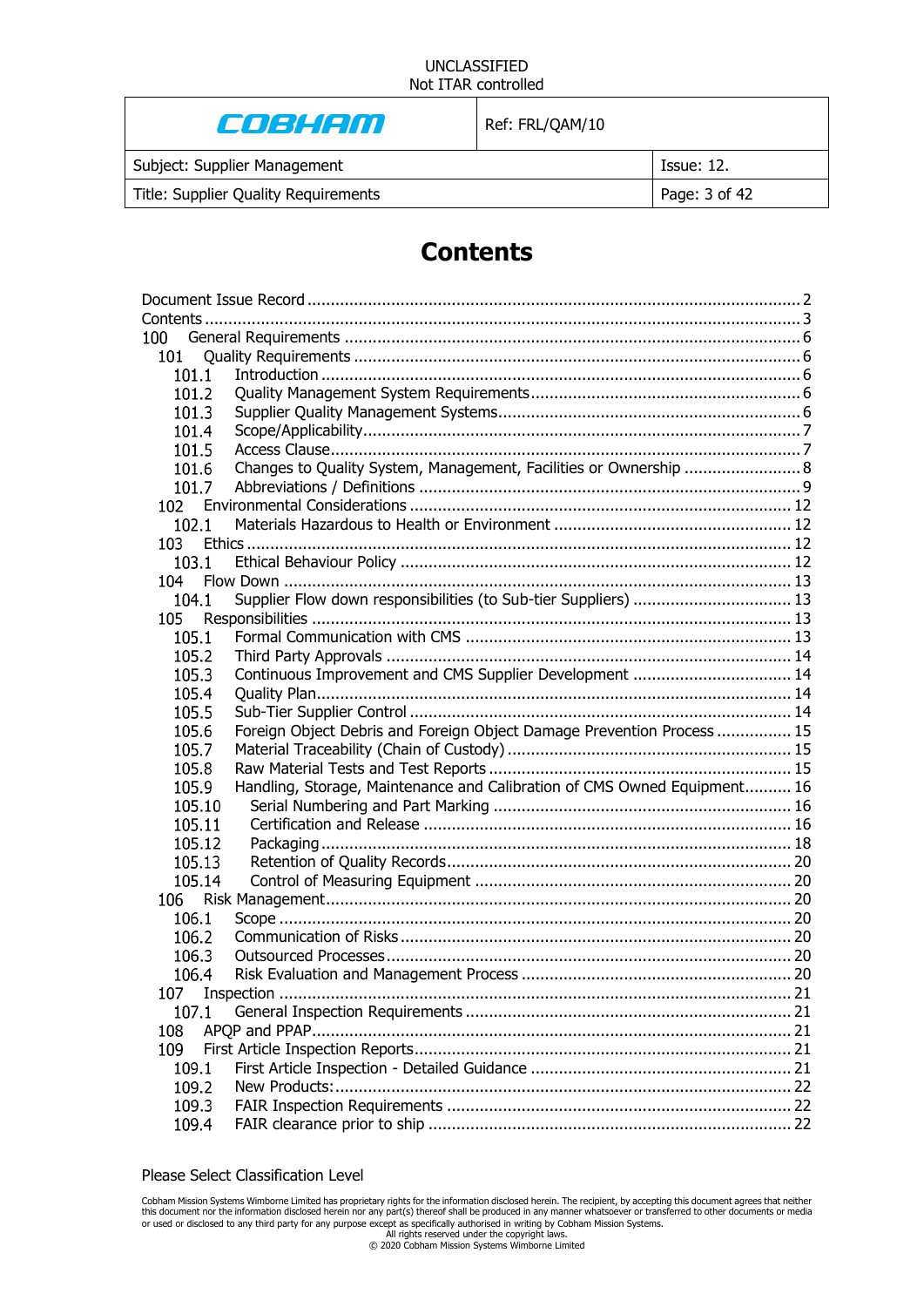# COBHAM

Ref: FRL/QAM/10

| Subject: Supplier Management         | Issue: 12.    |
|--------------------------------------|---------------|
| Title: Supplier Quality Requirements | Page: 4 of 42 |

| 109.5      |                                                                           |  |
|------------|---------------------------------------------------------------------------|--|
| 109.6      |                                                                           |  |
| 109.7      |                                                                           |  |
| 109.8      |                                                                           |  |
| 110        |                                                                           |  |
| 111        |                                                                           |  |
| 112        |                                                                           |  |
| 112.1      |                                                                           |  |
| 112.2      |                                                                           |  |
| 112.3      |                                                                           |  |
| 112.4      |                                                                           |  |
| 112.5      |                                                                           |  |
| 112.6      |                                                                           |  |
| 113        |                                                                           |  |
| 114        |                                                                           |  |
| 115        |                                                                           |  |
| 200        |                                                                           |  |
| 201        |                                                                           |  |
| 201.1      |                                                                           |  |
| 201.2      |                                                                           |  |
| 202        |                                                                           |  |
| 203        |                                                                           |  |
| 204        |                                                                           |  |
| <b>300</b> |                                                                           |  |
|            |                                                                           |  |
| 301.1      |                                                                           |  |
| 301.2      |                                                                           |  |
| 301.3      |                                                                           |  |
| 400        |                                                                           |  |
| 401.1      |                                                                           |  |
| 401.2      |                                                                           |  |
|            |                                                                           |  |
| 501.1      |                                                                           |  |
| 501.2      | Declaration of Design Performance (DDP) & Compliance to FRS documents  31 |  |
| 501.3      |                                                                           |  |
| 501.4      |                                                                           |  |
| 501.5      |                                                                           |  |
| 501.6      |                                                                           |  |
| 600        |                                                                           |  |
| 601.1      |                                                                           |  |
| 601.2      |                                                                           |  |
| 601.3      |                                                                           |  |
| 601.4      |                                                                           |  |
| 601.5      |                                                                           |  |
| 601.6      |                                                                           |  |
| 601.7      |                                                                           |  |
| 601.8      |                                                                           |  |
| 601.9      |                                                                           |  |
| 601.10     |                                                                           |  |
|            |                                                                           |  |

#### Please Select Classification Level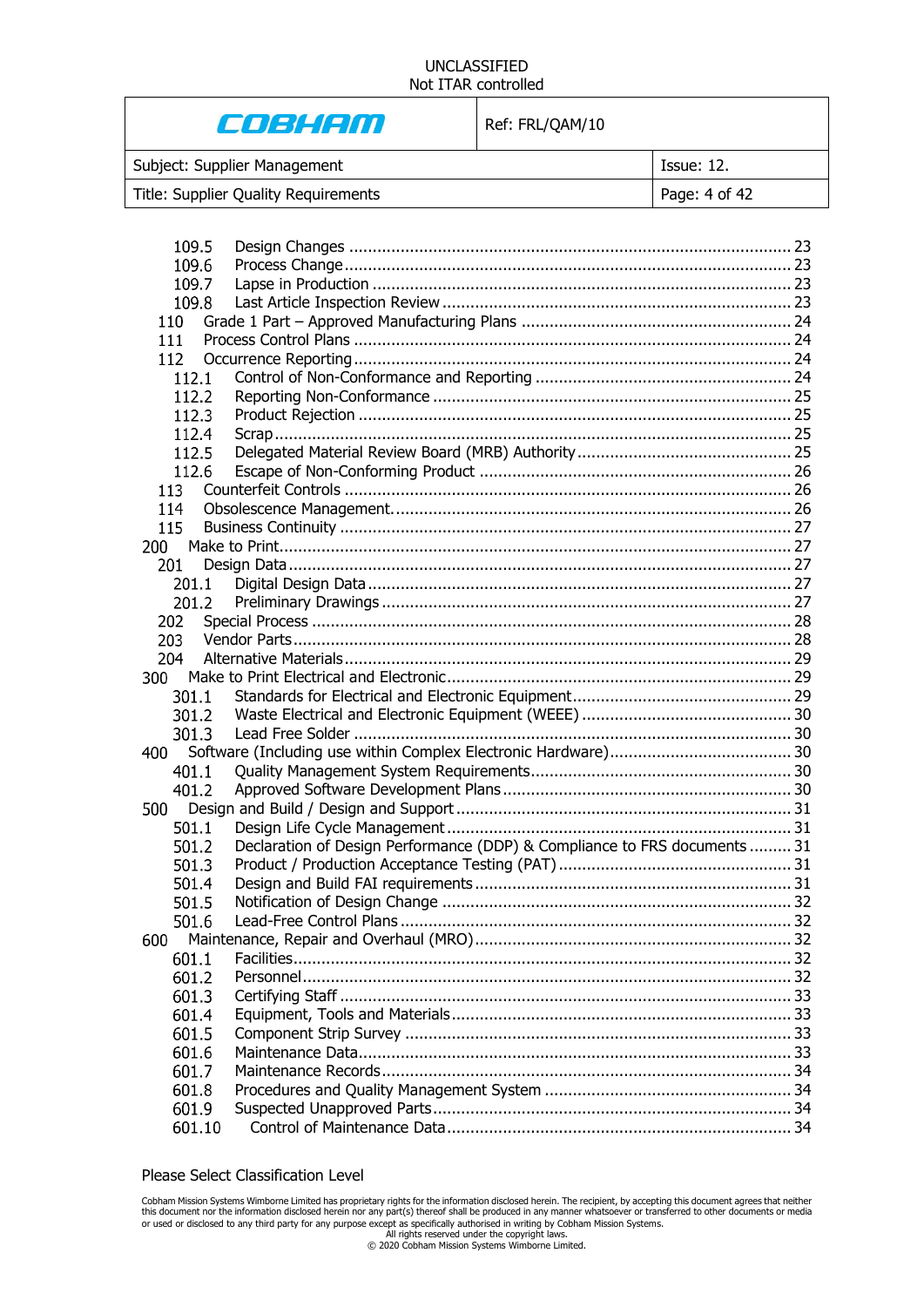| E JEHEM                              | Ref: FRL/QAM/10 |               |
|--------------------------------------|-----------------|---------------|
| Subject: Supplier Management         |                 | Tssue: 12.    |
| Title: Supplier Quality Requirements |                 | Page: 5 of 42 |
|                                      |                 |               |

| Appendix A - CMS Communication of Manufacturing and Management Evolution Form  35 |  |
|-----------------------------------------------------------------------------------|--|
|                                                                                   |  |
|                                                                                   |  |

Please Select Classification Level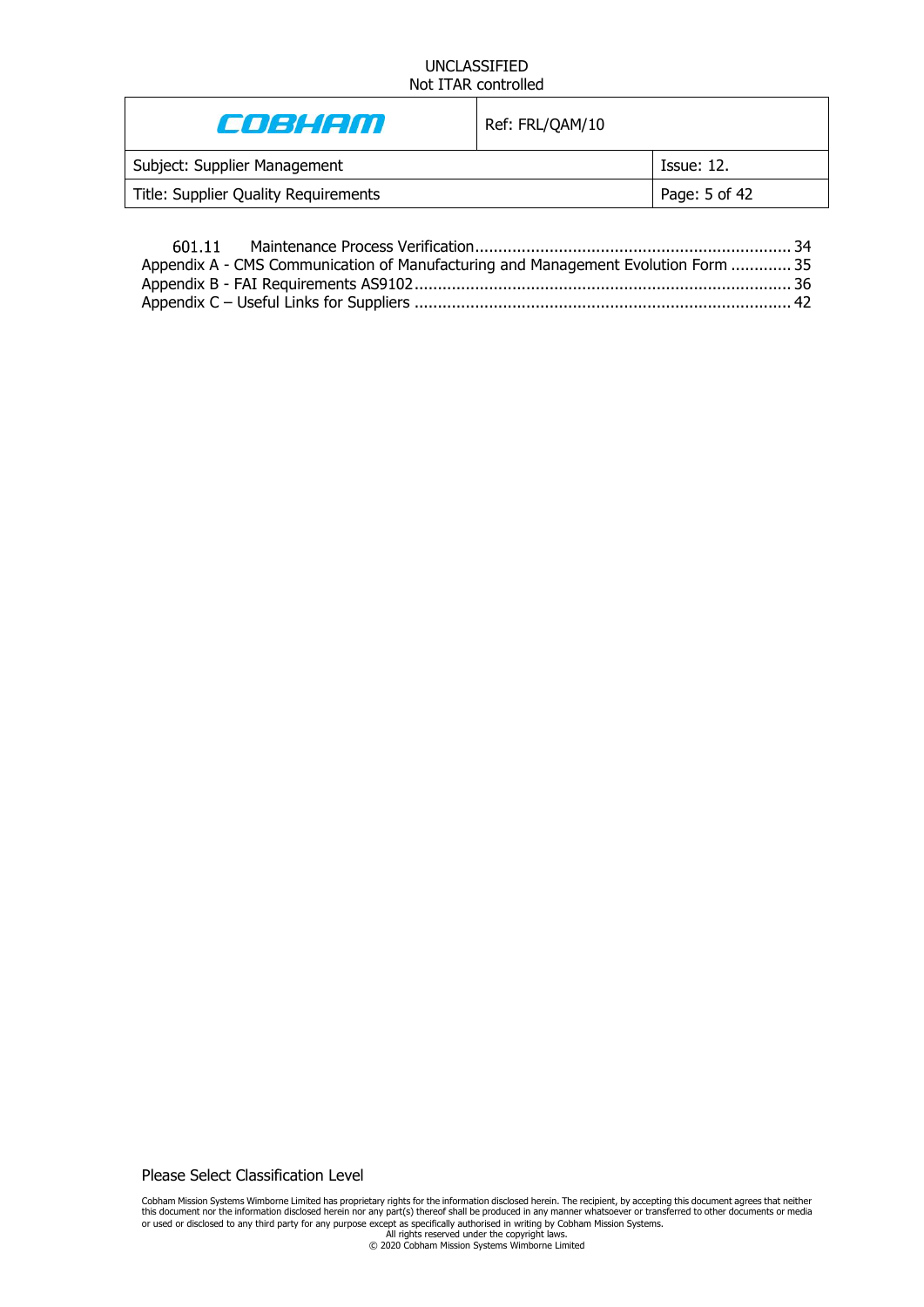| Cost Con                             | Ref: FRL/QAM/10 |                   |
|--------------------------------------|-----------------|-------------------|
| Subject: Supplier Management         |                 | <b>Issue: 12.</b> |
| Title: Supplier Quality Requirements |                 | Page: 6 of 42     |
|                                      |                 |                   |

# **General Requirements**

# 101 Quality Requirements

# 101.1 Introduction

This FRL/QAM/10 document (referred to as QAM-10) has been prepared by Supplier Quality (SQ) Department, Cobham Mission Systems, Wimborne (CMS) to detail the Supplier's responsibility to maintain a Quality Management System (QMS) which will assure that materials, products and services meet the safety, reliability and quality standards required by CMS and its customers.

QAM-10 is divided up into series (100, 200, 300 etc) and clauses (101, 101.1 etc). The clauses that apply to individual suppliers will be detailed in each individual contract/purchase order. Where no specific clauses are referenced on the contract/purchase order, QAM-10 applies in its entirety.

The Supplier must provide written confirmation that it has received and reviewed the latest version of QAM-10 and that is able to work in compliance with the latest version of QAM-10.

# 101.2 Ouality Management System Requirements

The CMS requirement for QMS approval within its supply chain is as follows:

- All ISO 9001
	- Manufacturers AS 9100
- Maintenance & Repair AS 9110 (If supplier is not the Design Authority)
- Stockists & Distributors AS 9120

In the event that the Supplier does not hold the above certifications, CMS SQ department will undertake an assessment on the Supplier.

The Supplier must ensure that the contract requirements are adequately flown down to Sub-tier Suppliers. If the Supplier is managing Sub-tier Suppliers, CMS reserve the right to assess and, where necessary, audit the supply chain. The Supplier must ensure that its Sub-tier Supplier agreements contain rights for CMS to undertake such assessments and audits.

If the Supplier holds a QMS Certification, the Supplier must ensure that the QMS is in compliance to the QMS standard and the additional clauses contained in QAM-10.

# 101.3 Supplier Quality Management Systems

CMS supplier selection criteria includes the review of the Supplier's QMS. CMS' policy is to work with suppliers that are accredited to aerospace industry quality standards.

Where the service provided does not require the application of aerospace standards, or the company are unable to comply, CMS will choose whether to undertake an audit assessment prior to approving as a Supplier. The SQ Director may, add the Supplier to its Approved Supplier list depending on the outcome of the audit assessment; however, such approval may be conditional or may be for a limited scope.

#### Please Select Classification Level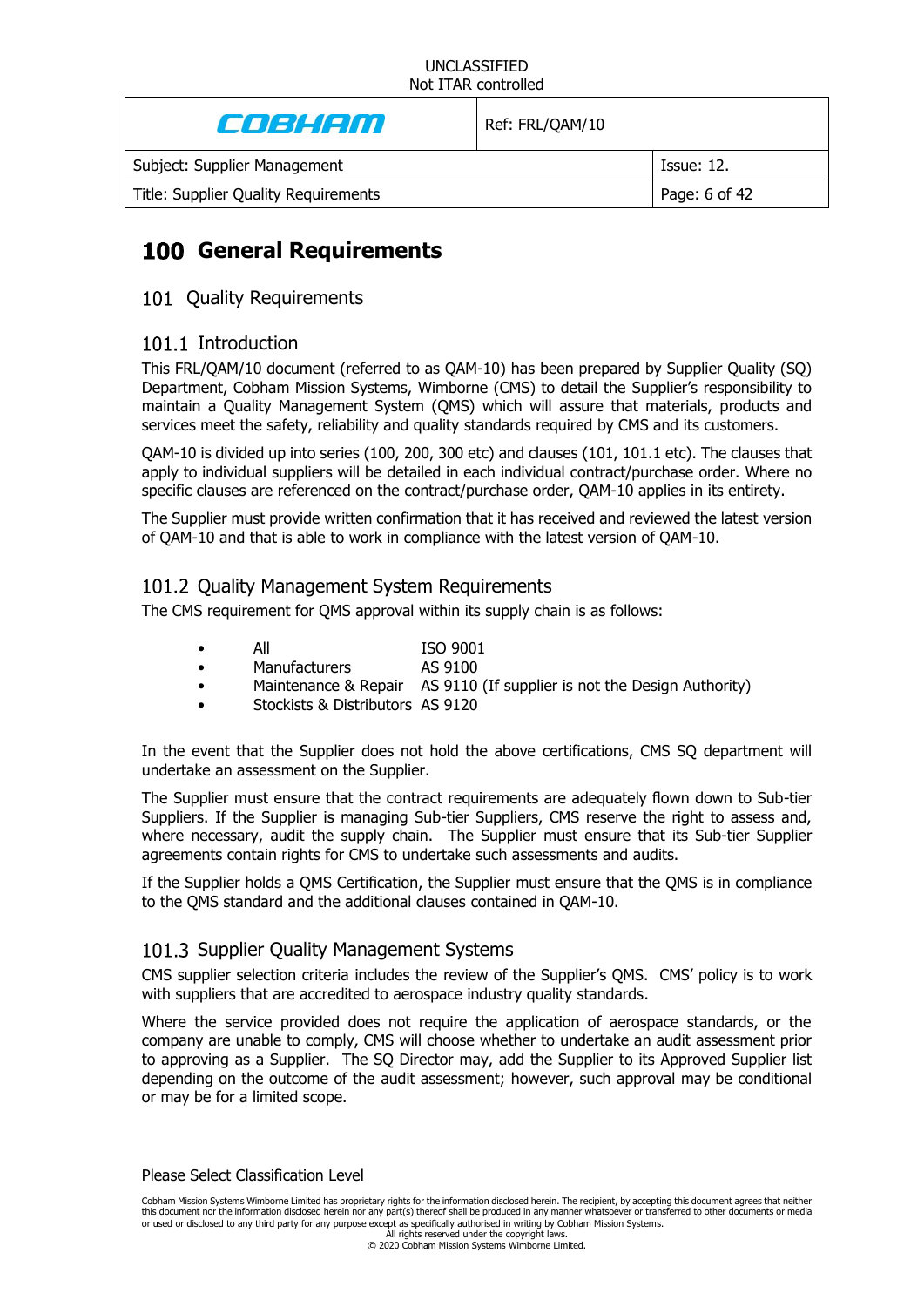| E JEHEM                              | Ref: FRL/QAM/10 |               |
|--------------------------------------|-----------------|---------------|
| Subject: Supplier Management         |                 | Tssue: 12.    |
| Title: Supplier Quality Requirements |                 | Page: 7 of 42 |

The Supplier QMS must meet the key Quality Management principles bulleted below, and demonstrate:

- Customer focus,
- Leadership and engagement of people,
- The process approach,
- Risk-based thinking,
- Continuous Improvement,
- Evidence-based decision making, and;
- Relationship management.

The Suppliers QMS must identify and manage risks and opportunities within the context of the organisation.

As part of the ongoing monitoring process, CMS requires all approved suppliers to provide copies of the relevant third party Certificates showing the certification body's approval number. The Supplier must forward a valid copy to CMS Supplier Quality upon CMS' request and after any change of scope or location.

Suppliers that hold an Aerospace approval will allow CMS Wimborne access to the audit results available on the Online Aerospace Supplier Information System (OASIS).

### 101.4 Scope/Applicability

QAM-10 forms part of the Contract between CMS and the Supplier. Where the Supplier is unable or unwilling to comply with any requirement of QAM-10, the Supplier must notify CMS of the areas of non-compliance in reasonable detail and seek guidance from CMS' SQ Director in writing. No deviations to QAM-10 are permitted unless such deviation is received in writing from CMS SQ Director.

CMS will take appropriate action and provide a formal response in writing. If the event of any conflict or contradictions between QAM-10, AS9100 and other CMS supplied information, the Supplier must seek clarification from CMS. CMS' direction on such conflict or contradiction shall be final.

In the event that QAM-10 does not contain the necessary information, the Supplier must notify CMS and request direction. Pending direction from CMS, the Supplier will adhere to AS9100, AS9110 and AS9120 standard or ISO9001 will take precedence.

### 101.5 Access Clause

CMS will provide reasonable notice of such a request for access. For the duration of the Contract and any provisions which survive termination or expiry, the Supplier will provide full rights of access to its premises, facilities, products in production, documents and records (including any Sub-tier Suppliers and processors) to CMS, CMS' customers and any regulatory representatives for the purposes of demonstrating compliance with the Contract and all applicable laws. The period and scope of the access is referred to hereafter as the "Appointment".

Please Select Classification Level

Cobham Mission Systems Wimborne Limited has proprietary rights for the information disclosed herein. The recipient, by accepting this document agrees that neither this document nor the information disclosed herein nor any part(s) thereof shall be produced in any manner whatsoever or transferred to other documents or media or used or disclosed to any third party for any purpose except as specifically authorised in writing by Cobham Mission Systems.

All rights reserved under the copyright laws. © 2020 Cobham Mission Systems Wimborne Limited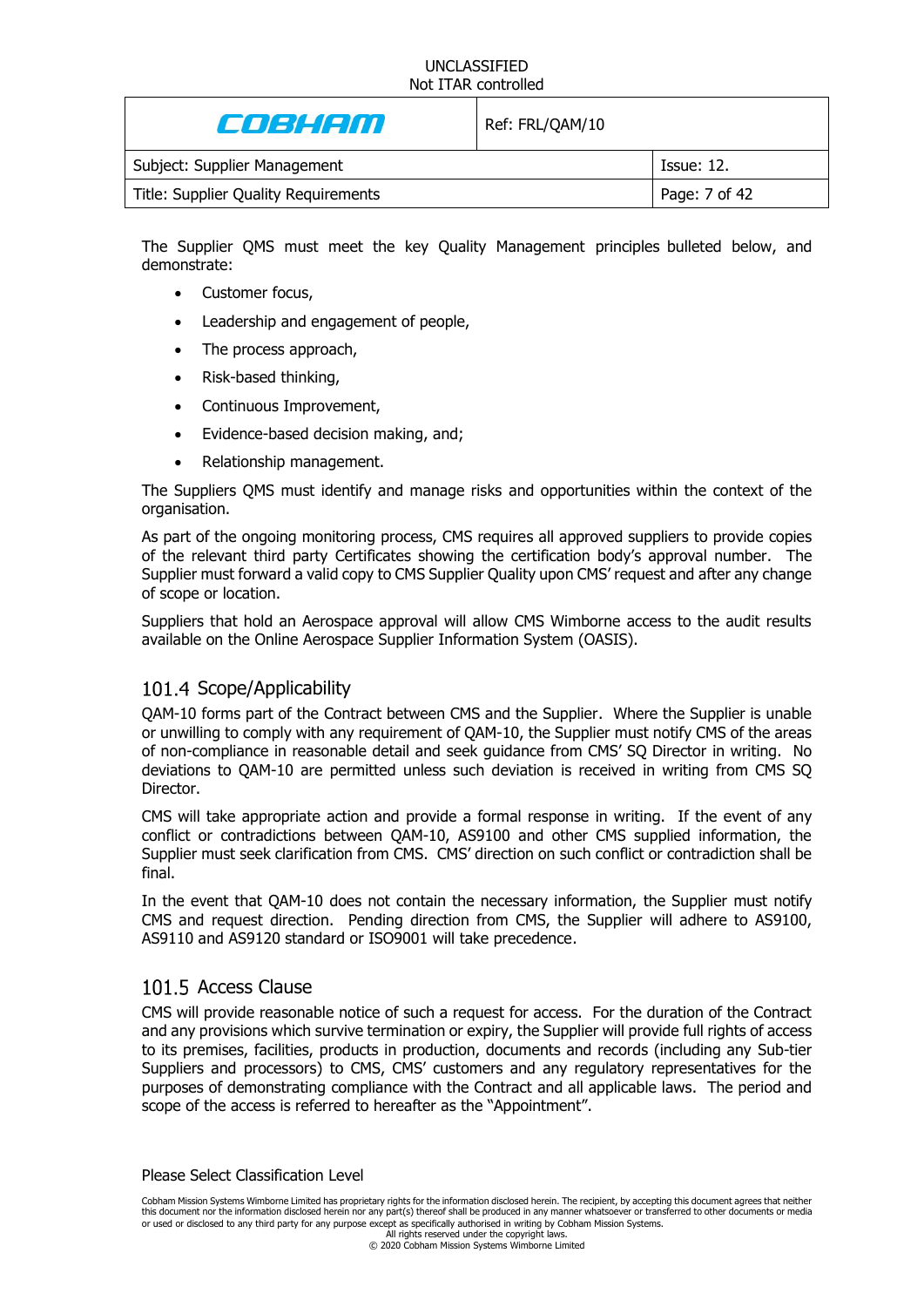| E JE HETTI                           | Ref: FRL/QAM/10 |               |
|--------------------------------------|-----------------|---------------|
| Subject: Supplier Management         |                 | Tssue: 12.    |
| Title: Supplier Quality Requirements |                 | Page: 8 of 42 |

CMS, CMS' customers and regulatory representatives reserve the right to undertake activities that may include, but are not limited to surveys, audits and assessments, inspection of facilities, reviewing goods during the manufacturing process or audits (including Sub-tier Suppliers and processors). The Supplier will provide all required and requested support as reasonably required during the Appointment.

The Supplier will provide the same rights of access as described for the Appointment before a Contract is entered into for the purposes of ensuring that the Supplier has the capability, capacity and any requisite accreditations to undertake the work.

CMS representatives, CMS' customers and regulatory representatives may be assigned on a resident or itinerant basis at the Supplier or sub-tier supplier's facility because of new supplier selection, supplier improvement activities, new product introduction or following poor quality performance.

The responsibilities and authority delegated to these representatives may include, but are not limited to the following:

- Co-ordinate responses against unsatisfactory conditions exhibited
- Conduct initial and periodic QMS audits or product based evaluations
- Review and approve First Article Inspection Reports (FAIR)
- Inspect hardware against design data
- Authorisation for the shipment of products and supporting data, following source inspection
- Reviewing documentation required to adhere to the Material Traceability/Chain of Custody clause [105.7](#page-14-0)
- Ensure compliance against QAM-10 and any other quality clauses within the **Contract**

The review of products or services by CMS, its customers or regulatory representatives does not absolve the Supplier's responsibility to provide conforming product, nor shall it preclude subsequent rejection by CMS.

Notwithstanding anything else contained herein, CMS shall be entitled to enter the Supplier or subtier Suppliers premises immediately following a serious quality failing, an aviation authority directive or as part of an investigation into an incident involving the Supplier's goods or services with CMS' customers or regulatory representatives. The Supplier will provide all required and requested support during such visit.

# 101.6 Changes to Quality System, Management, Facilities or Ownership

The Supplier will notify ALL relevant/necessary departments at CMS (to include CMS' procurement department and/or CMS' SQ department) in writing of any changes to their QMS, management, facilities or ownership prior to making changes. Changes requiring notification include, but are not limited to:

- Change in location of facilities or manufacturing equipment. Notification must be before the change takes place and well in advance of changes affecting hardware, system and process qualification.
- Changes in the Supplier's senior management, ownership or name change

#### Please Select Classification Level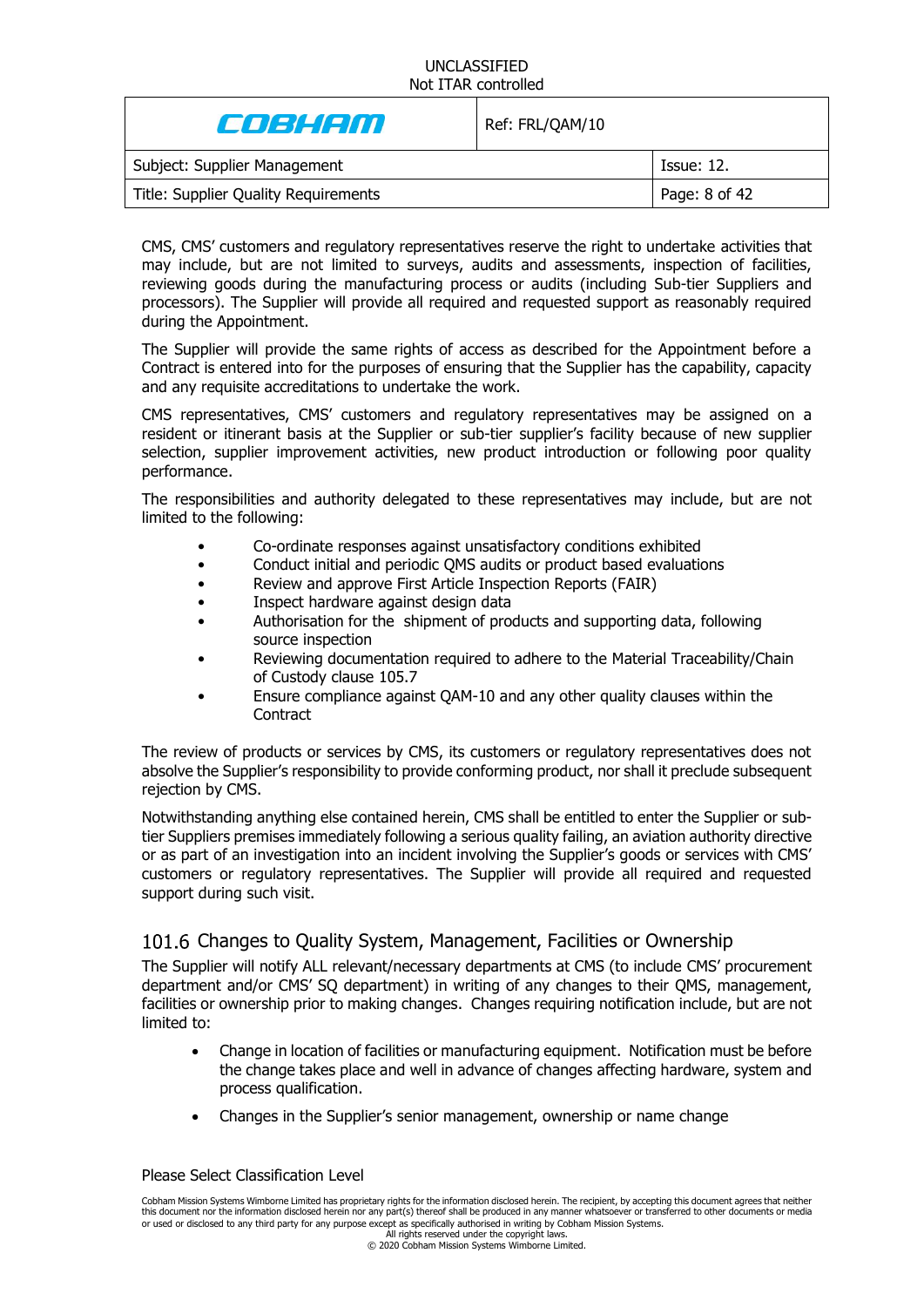| e de la com                          | Ref: FRL/QAM/10 |               |
|--------------------------------------|-----------------|---------------|
| Subject: Supplier Management         |                 | Tssue: 12.    |
| Title: Supplier Quality Requirements |                 | Page: 9 of 42 |
|                                      |                 |               |

- Changes in resource levels that could potentially have a negative impact on process productivity levels or support to the Supplier's quality management integrity
- Change of any site or location to which Special Process qualification has been granted
- Changes to quality leadership
- Change to certification status including suspension or withdrawal
- Change of holder of the design authority or design office location
- Loss or suspension of or any material change to quality accreditation(s)

Where there has been a change in equipment, location, process or personnel a delta or full FAIR may be required in accordance with AS 9102.

The changes discussed above will be notified to CMS using the Communication of Manufacturing and Management Evolution form (CMME) a copy can be found in Appendix A of this document and at the following website:

[https://www.cobhammissionsystems.com/about/terms-and-conditions/wimborne](https://www.cobhammissionsystems.com/about/terms-and-conditions/wimborne-suppliers/forms/)[suppliers/forms/](https://www.cobhammissionsystems.com/about/terms-and-conditions/wimborne-suppliers/forms/)

The suppliers own form can be utilised providing it contains the detail required on the CMS CMME form.

| <b>ADS</b>                        | Aerospace Defense and Securities (formally SBAC)                                                                                                                                                                                                      |
|-----------------------------------|-------------------------------------------------------------------------------------------------------------------------------------------------------------------------------------------------------------------------------------------------------|
| <b>ATP</b>                        | Acceptance Test Procedure                                                                                                                                                                                                                             |
| C of C                            | Certificate of Conformity                                                                                                                                                                                                                             |
| <b>Chain of</b><br><b>Custody</b> | Chronological documentation or paper trail, showing the paper trail, custody,<br>control, transfer, analysis, and disposition of physical or electronic evidence.                                                                                     |
| <b>CLP</b>                        | Classification Labelling and Packaging                                                                                                                                                                                                                |
| <b>CMS</b>                        | Cobham Mission Systems, Wimborne                                                                                                                                                                                                                      |
| C of D                            | Certificate of Design                                                                                                                                                                                                                                 |
| <b>COTS</b>                       | Commercial Off the Shelf (Parts); parts whose design is determined by a Supplier                                                                                                                                                                      |
| <b>CP</b>                         | <b>Chemical Processing</b>                                                                                                                                                                                                                            |
| <b>Contract</b>                   | A purchase order issued to the Supplier by CMS together with this document, the<br>requirement (Statement of work, specification, framework agreement or any other<br>document that details the requirement) and the applicable terms and conditions. |
| <b>Counterfeit</b><br>Part/s      | An unauthorised copy, imitation, substitute, or modified part which is knowingly<br>misrepresented as a specified genuine part of an original or authorised<br>manufacturer                                                                           |
| <b>CCF</b>                        | <b>Customer Communication Form</b>                                                                                                                                                                                                                    |
| <b>CSR</b>                        | Customer Service representative - Supplier review process before a quotation is<br>released (where applicable) and the contract acceptance process as per its<br>ISO9001 accreditation                                                                |

# 101.7 Abbreviations / Definitions

#### Please Select Classification Level

Cobham Mission Systems Wimborne Limited has proprietary rights for the information disclosed herein. The recipient, by accepting this document agrees that neither<br>this document nor the information disclosed herein nor any or used or disclosed to any third party for any purpose except as specifically authorised in writing by Cobham Mission Systems.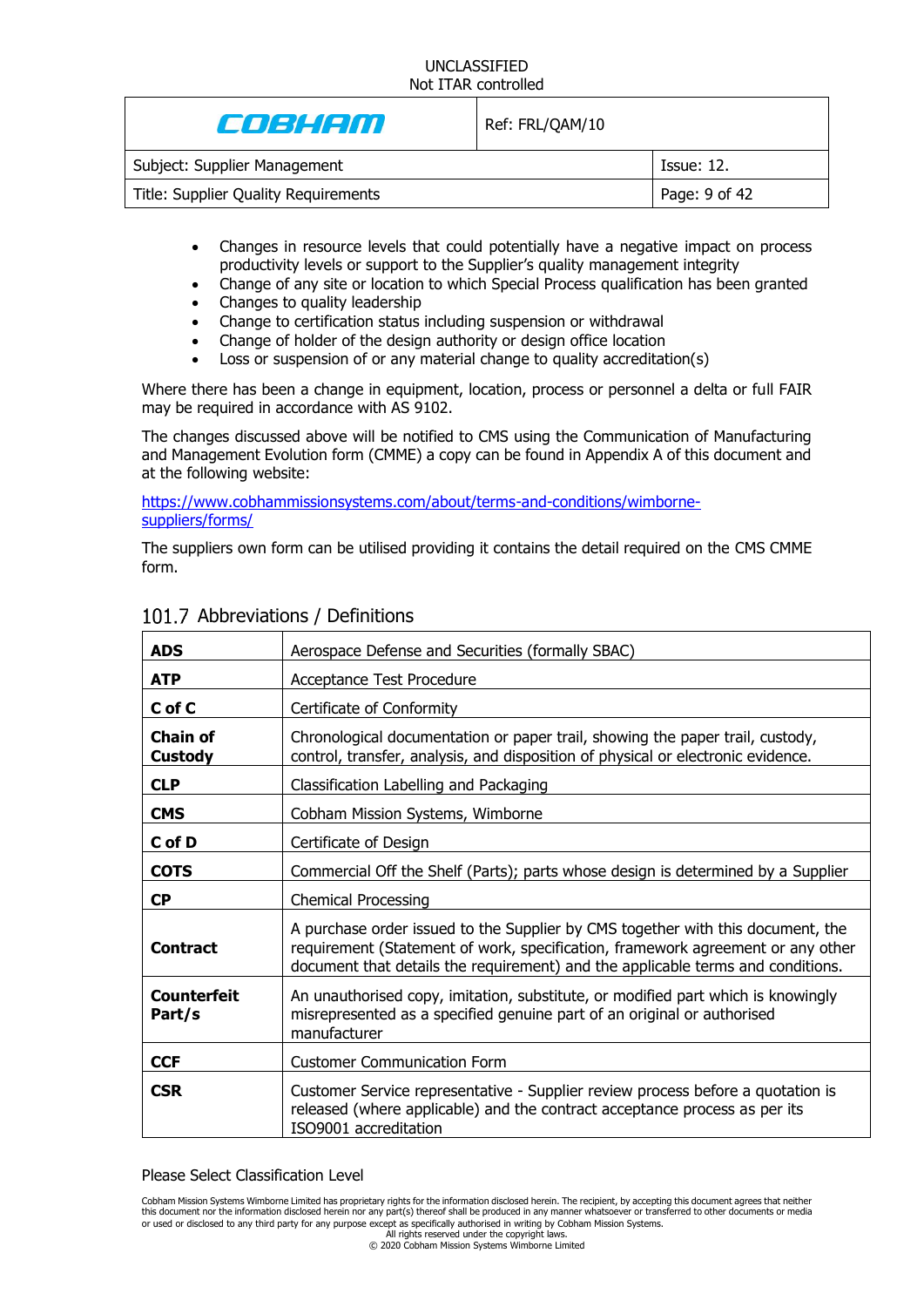| E JE HETTI                           | Ref: FRL/QAM/10 |                   |
|--------------------------------------|-----------------|-------------------|
| Subject: Supplier Management         |                 | <b>Issue: 12.</b> |
| Title: Supplier Quality Requirements |                 | Page: 10 of 42    |
|                                      |                 |                   |

| <b>Design and</b><br><b>Build</b>  | Means where the Supplier is making equipment to its own drawings                                                                         |
|------------------------------------|------------------------------------------------------------------------------------------------------------------------------------------|
| <b>DDP</b>                         | Declaration of Design and Performance                                                                                                    |
| <b>DMS</b>                         | Document Management System                                                                                                               |
| <b>DPPM</b>                        | Defective Parts Per Million                                                                                                              |
| <b>DS</b>                          | Design Specification (CMS Document)                                                                                                      |
| <b>EC</b>                          | <b>European Community</b>                                                                                                                |
| <b>EPA</b>                         | ESD protected area                                                                                                                       |
| <b>ESD</b>                         | Electrostatic Discharge                                                                                                                  |
| <b>ETSO</b>                        | European Technical Standard Order                                                                                                        |
| <b>External</b><br><b>Provider</b> | Interchangeable herein with Supplier: a provider of goods, services or products                                                          |
| <b>FOD</b>                         | Foreign Object Debris / Foreign Object Damage (See AS9146 standard)                                                                      |
| <b>FAI</b>                         | First Article Inspection (See AS9102 standard)                                                                                           |
| <b>FAIR</b>                        | First Article Inspection Report                                                                                                          |
| <b>FRS</b>                         | Flight Refuelling Specification                                                                                                          |
| Grade 1                            | A definition used to define safety or operation critical parts. The term also covers<br>those parts identified as Grade A                |
| HT                                 | <b>Heat Treatment</b>                                                                                                                    |
| <b>IAW</b>                         | In accordance with                                                                                                                       |
| <b>ITAR</b>                        | International Traffic in Arms Regulations                                                                                                |
| <b>IPC</b>                         | Association Connecting Electronics Industries (formerly known as the Institute for<br>Interconnecting and Packaging Electronic Circuits) |
| <b>LAIR</b>                        | Last Article Inspection Report                                                                                                           |
| <b>LRU</b>                         | Line Replaceable Unit                                                                                                                    |
| <b>Make-To-Print</b>               | A Contract whereby a product is manufactured using CMS' proprietary drawings                                                             |
| <b>MRB</b>                         | Materiel Review Board                                                                                                                    |
| <b>MRO</b>                         | Maintenance, Repair and Overhaul                                                                                                         |
| <b>MSDS</b>                        | Material Safety Data Sheet                                                                                                               |
| <b>Nadcap</b>                      | National Aerospace Defence Contractors Accreditation Programme                                                                           |
| <b>NCR</b>                         | Non-Conformance Report                                                                                                                   |
| <b>NDT</b>                         | Non Destructive Testing                                                                                                                  |

Please Select Classification Level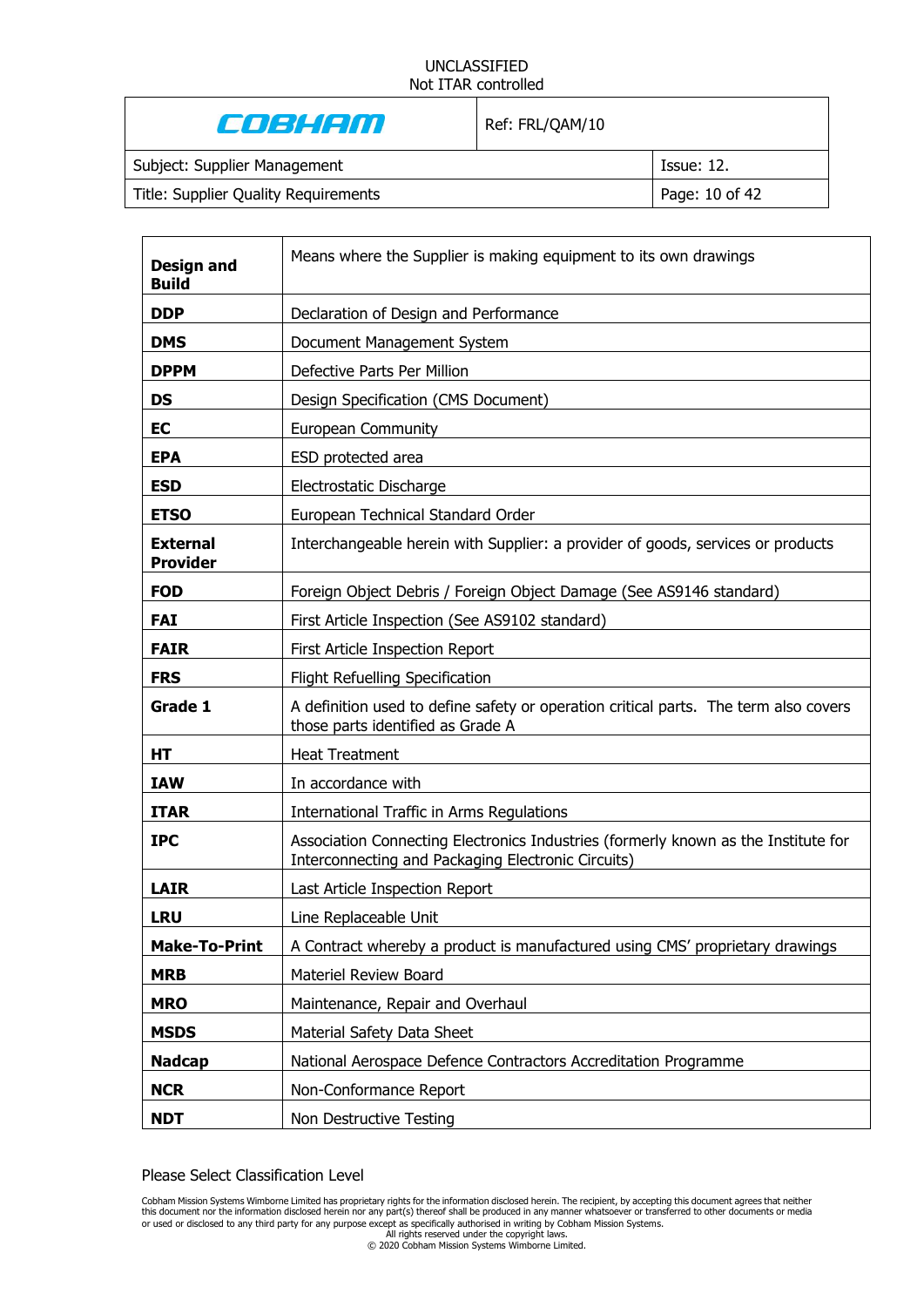#### UNCLASSIFIED Not ITAR controlled  $\mathbf{I}$

| Cost con                             | Ref: FRL/QAM/10 |                   |
|--------------------------------------|-----------------|-------------------|
| Subject: Supplier Management         |                 | <b>Issue: 12.</b> |
| Title: Supplier Quality Requirements |                 | Page: 11 of 42    |

| <b>NMSE</b>                                         | Non-conventional Machining & Surface Enhancement                                                                                                                                                                        |
|-----------------------------------------------------|-------------------------------------------------------------------------------------------------------------------------------------------------------------------------------------------------------------------------|
| <b>NOE</b>                                          | Notice of Escape                                                                                                                                                                                                        |
| <b>NOPE</b>                                         | Notice of Potential Escape                                                                                                                                                                                              |
| <b>PAT</b>                                          | <b>Product Acceptance Testing</b>                                                                                                                                                                                       |
| <b>PCN</b>                                          | Personnel Certification in Non-Destructive Testing                                                                                                                                                                      |
| <b>PCP</b>                                          | Process Control Plan                                                                                                                                                                                                    |
| <b>PLM</b>                                          | Product Lifecycle Management                                                                                                                                                                                            |
| <b>Product</b>                                      | For the purpose of this document a Product is a deliverable item, it may be a Part /<br>Sub Assembly / Assembly or Material                                                                                             |
| QA                                                  | <b>Quality Assurance</b>                                                                                                                                                                                                |
| <b>QMS</b>                                          | <b>Quality Management System</b>                                                                                                                                                                                        |
| <b>REACH</b>                                        | Registration, Evaluation, Authorisation and restriction of Chemicals                                                                                                                                                    |
| <b>RCCA</b>                                         | Root Cause Corrective Action                                                                                                                                                                                            |
| <b>RPN</b>                                          | Risk Priority Number (RPN = Severity x Occurrence x Detection)                                                                                                                                                          |
| <b>RoHS</b>                                         | <b>Restriction of Hazardous Substances</b>                                                                                                                                                                              |
| <b>Special Process</b>                              | A process where the resulting output cannot be verified by subsequent monitoring<br>or measurement control                                                                                                              |
| <b>Standard Part</b>                                | A part that conforms to an established industry or government specification, where<br>the design is available within the public domain.                                                                                 |
| <b>SQ</b>                                           | <b>Supplier Quality</b>                                                                                                                                                                                                 |
| <b>SQE</b>                                          | <b>Supplier Quality Engineer</b>                                                                                                                                                                                        |
| <b>SQD</b>                                          | <b>Supplier Quality Director</b>                                                                                                                                                                                        |
| <b>SVHC</b>                                         | Substance of Very High Concern                                                                                                                                                                                          |
| <b>WEEE</b>                                         | Waste Electrical and Electrical Equipment                                                                                                                                                                               |
| <b>Certifying Staff</b>                             | As per the definition provided in 601.3 paragraph 1                                                                                                                                                                     |
| <b>Standard</b><br><b>Catalogue</b><br><b>Items</b> | Materiel that conforms to an established industry or national authority published<br>specification, having all characteristics identified by text description,<br>National/Military Standard Drawing, or catalogue item |
| <b>Supplier</b>                                     | A Company providing a service to and/or working to drawings, specifications, etc.<br>supplied by CMS. Also includes the term External Provider                                                                          |
| Sub-tier<br><b>Supplier</b>                         | A company providing materiel or a service to the Supplier in connection with a<br><b>CMS Contract</b>                                                                                                                   |
| <b>SOP</b>                                          | <b>Standard Operating Procedures</b>                                                                                                                                                                                    |

Please Select Classification Level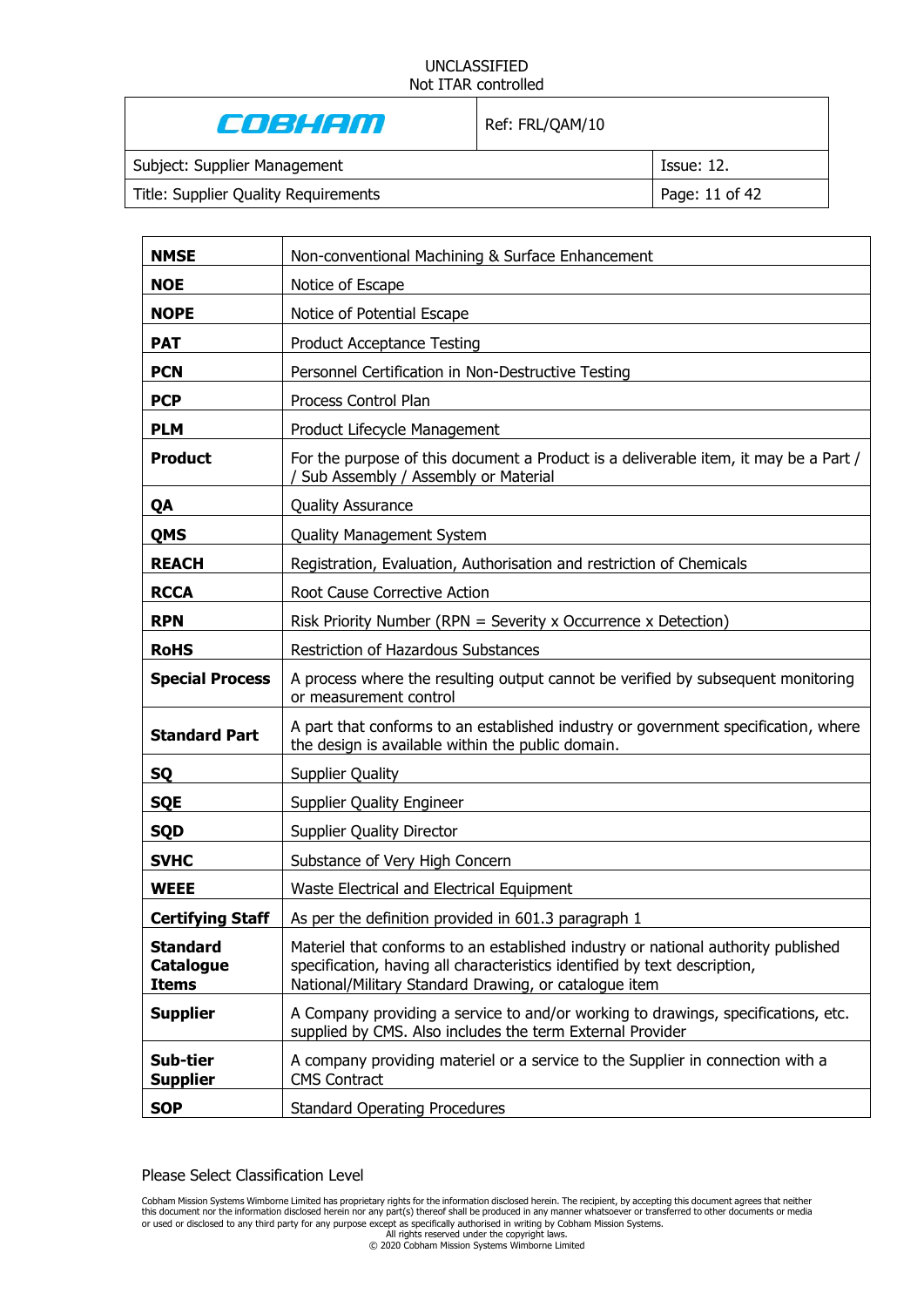| e de la com                          | Ref: FRL/QAM/10 |                   |
|--------------------------------------|-----------------|-------------------|
| Subject: Supplier Management         |                 | <b>Issue: 12.</b> |
| Title: Supplier Quality Requirements |                 | Page: 12 of 42    |
|                                      |                 |                   |

| <b>TALT</b>          | A change to an Item of Test Equipment (See Alt)                               |
|----------------------|-------------------------------------------------------------------------------|
| <b>Traceability</b>  | A clear and auditable "Chain of Custody" from raw material to final delivery. |
| <b>Supplier Part</b> | Commercial Off The Shelf (COTs) parts which are referenced in CMS drawing     |
| <b>UKAS</b>          | United Kingdom Accreditation Service                                          |

# 102 Environmental Considerations

It is CMS' Policy to reduce CMS' impact on the environment to a minimum and therefore it is necessary that our Suppliers support us in this.

Suppliers that do not have an ISO14001 Environmental Management System in place that is certified by a certification body are encouraged to adopt the ISO14001 standard.

### 102.1 Materials Hazardous to Health or Environment

It is CMS' policy to eliminate, mitigate or remediate the environmental impacts of CMS' activities.

The Supplier must ensure compliance with all applicable national and/or international environmental regulations as amended from time to time.

Where a dangerous or hazardous substance or compound is supplied to CMS, the Supplier will make available the associated Material Safety Data Sheet (MSDS) and comply with the European legislation on Classification Labelling and Packaging (CLP).

When a MSDS is updated for a hazardous substance or compound supplied to CMS the Supplier will provide the updated version as soon as reasonably practicable after such update.

In accordance with European Regulation (EC) No. 1907/2006 (REACH), the Supplier will:

- Notify CMS via an Article 33 Declaration where the Supplier is aware that a supplied product contains Candidate List Substances of Very High Concern (SVHCs) in relevant concentrations.
- Provide sufficient information to allow safe use of the product in relation to the SVHC content.
- Ensure all products supplied to CMS comply with the REACH Annex XVII restrictions.
- Advise CMS on the inclusion of Candidate List Substances in the goods supplied to CMS, as and when they appear on the REACH Candidate list as required under Article XVII of REACH.

# 103 Ethics

### 103.1 Ethical Behaviour Policy

Suppliers must conduct business in an ethical manner in accordance with CMS' Code of Business Conduct, which can be found on CMS' website: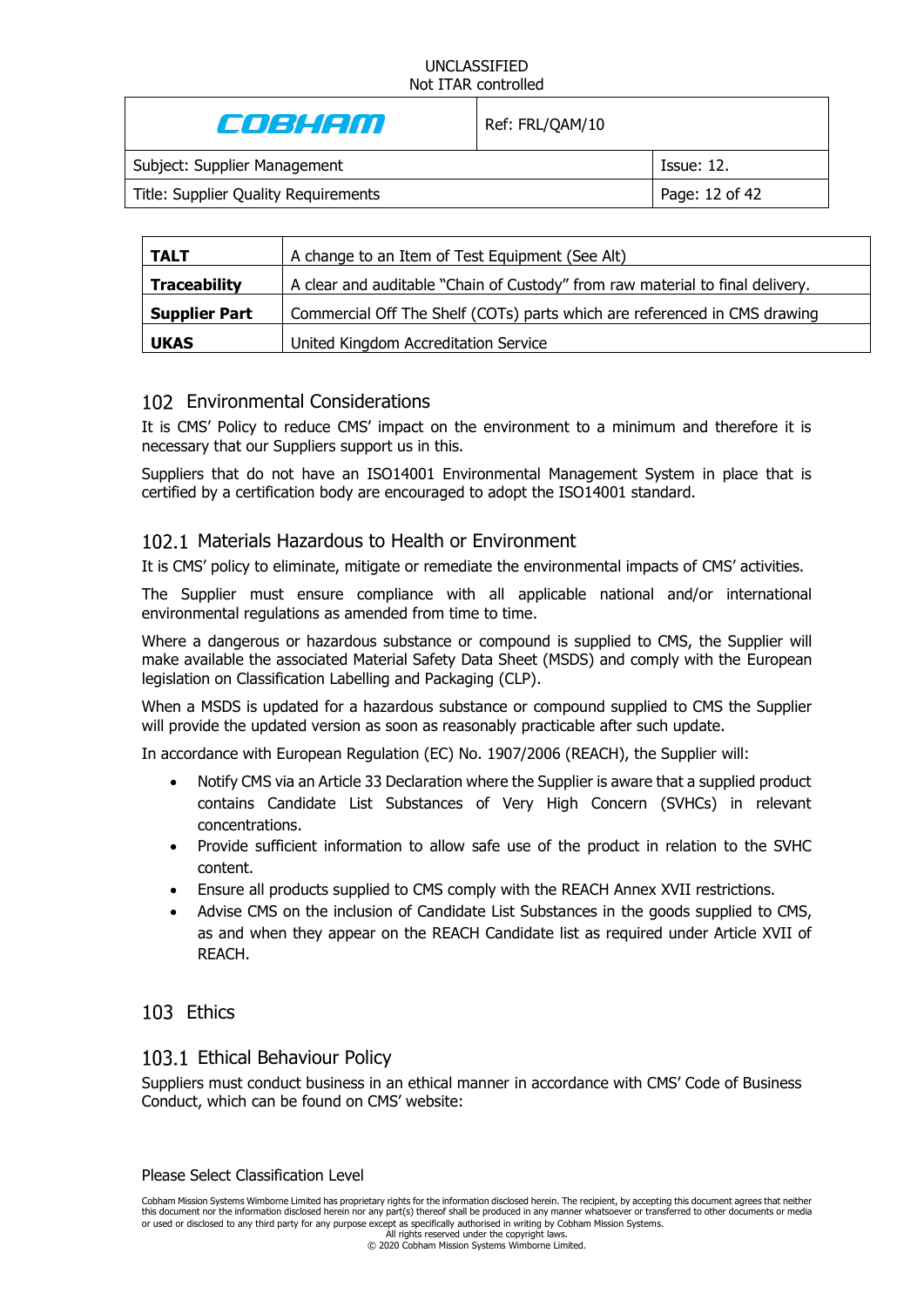| Ref: FRL/QAM/10 |                |
|-----------------|----------------|
|                 | Tssue: 12.     |
|                 | Page: 13 of 42 |
|                 |                |

[https://www.cobhammissionsystems.com/about/corporate-responsibility-and-sustainability/our](https://www.cobhammissionsystems.com/about/corporate-responsibility-and-sustainability/our-ethical-culture/)[ethical-culture/](https://www.cobhammissionsystems.com/about/corporate-responsibility-and-sustainability/our-ethical-culture/) and ensure that this requirement is flowed down to Sub-tier Suppliers.

# 104 Flow Down

### 104.1 Supplier Flow down responsibilities (to Sub-tier Suppliers)

The Supplier must flow down all relevant clauses of QAM-10 to relevant Sub-tier Suppliers and ensure that compliance against this QAM-10 Document is achieved throughout their supply chain; including without limitation:

- a) Ensuring conformity for all externally provided processes, products, and services, including from sources defined by the customer.
- b) Ensuring Customer-designated or approved Sub-tier Suppliers, including sources (e.g., Special Processes), are used in accordance with clause [202.](#page-27-0)
- c) Ensuring that the risks associated with the external provision of processes, products and services, as well as the selection and use of Sub-tier Suppliers, are managed (See Clause [106](#page-19-0) Risk Assessments).
- d) Requiring Sub-tier Suppliers to apply appropriate controls to their direct and sub-tier suppliers, to ensure that QAM-10 requirements are met.

The Supplier through audit and oversight of Sub-tier Suppliers will compile objective evidence of compliance. Objective evidence will be made available to the CMS SQ department promptly upon request. Compliance to this requirement will be assessed as part of CMS' audit process.

Sub-tier Suppliers must be aware of the importance and their contribution to compliance of product to design, product safety, standards of ethical behaviour and counterfeit prevention requirements. The Supplier must flow down relevant parts of QAM-10 document as well as their own clauses to ensure that Sub-tier suppliers achieve compliance and best practice in all the areas listed above.

### 105 Responsibilities

### 105.1 Formal Communication with CMS

Where a Supplier has a query, which could have the potential to cause a non-conformance against the CMS requirements, the Supplier will promptly notify CMS. The Supplier will complete the Customer Communication Form (CCF) as provided by CMS with sufficient detail on the nonconformance and potential impact. Alternatively, the Supplier may provide such information to CMS via formal written communication on the Supplier's letterhead paper.

CMS shall communicate the formal approval by the appropriate document i.e. Q document, NCR. The use of ad hoc communication e.g. email, verbal communication does not constitute approval to proceed. Note: This includes historic email authorisations.

For all Contract requirements (including drawing or specification requirements and document requests in support of fulfilling Contract requirements), the Supplier will submit a written notice to the CMS procurement department.

#### Please Select Classification Level

Cobham Mission Systems Wimborne Limited has proprietary rights for the information disclosed herein. The recipient, by accepting this document agrees that neither this document nor the information disclosed herein nor any part(s) thereof shall be produced in any manner whatsoever or transferred to other documents or media or used or disclosed to any third party for any purpose except as specifically authorised in writing by Cobham Mission Systems.

All rights reserved under the copyright laws. © 2020 Cobham Mission Systems Wimborne Limited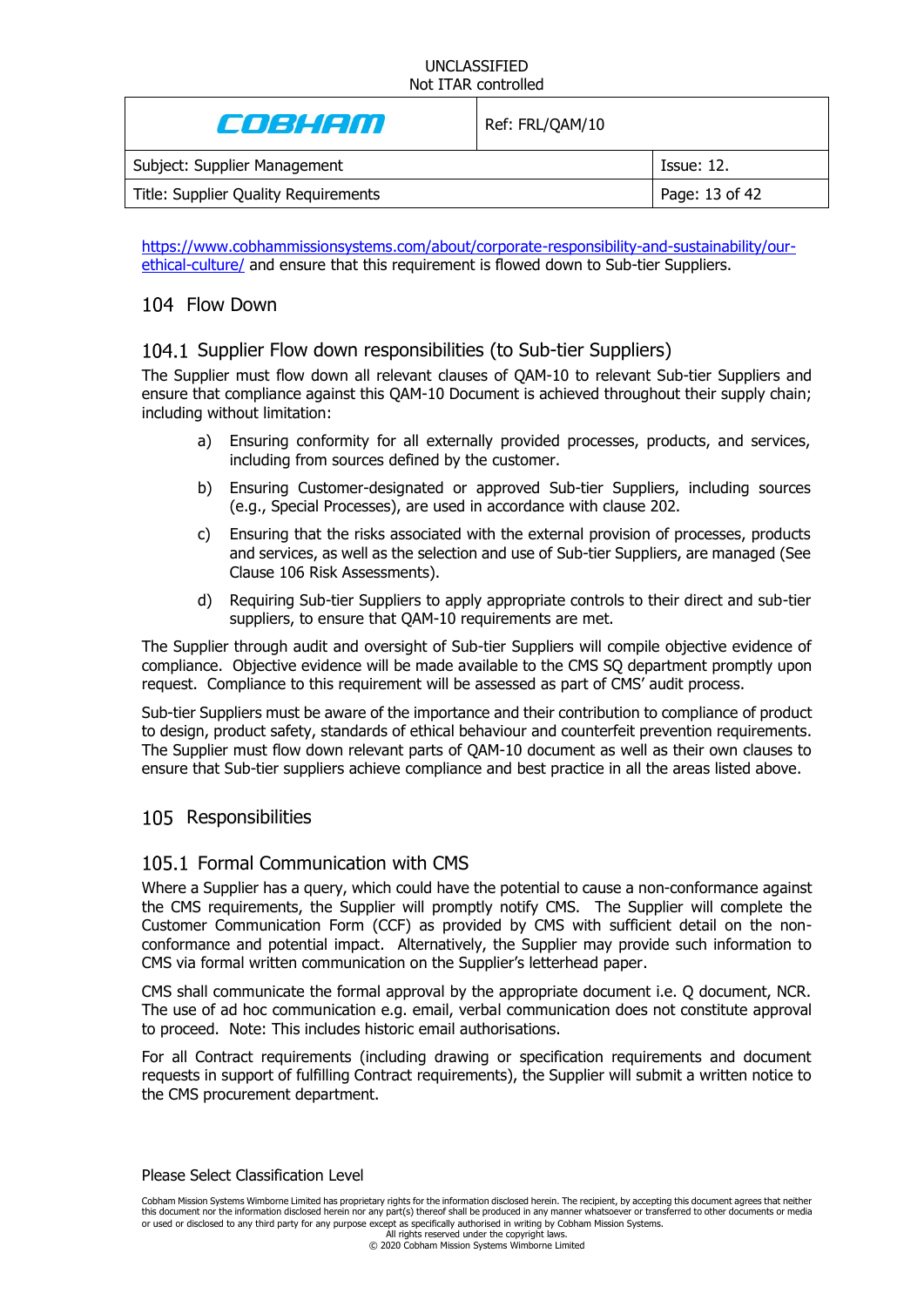| Coleight D                           | Ref: FRL/QAM/10 |                   |
|--------------------------------------|-----------------|-------------------|
| Subject: Supplier Management         |                 | <b>Issue: 12.</b> |
| Title: Supplier Quality Requirements |                 | Page: 14 of 42    |

It is the Supplier's responsibility to address any commercial impact to a quality decision with CMS' Procurement team in accordance with the Contract.

# 105.2 Third Party Approvals

Where the Supplier's scope of approval is accredited by a third party, the third party must be approved by a recognised Certification Body i.e. In the UK by UKAS.

It is the Supplier's responsibility to decline work that is outside of the Suppliers scope of approval. Any work carried out outside of the suppliers scope of approval must be authorised by the CMS SQ Director.

If a third party accreditation / approval is withdrawn, lapsed or suspended, the Supplier will notify CMS at the earliest opportunity. If requested by CMS, the Supplier will immediately establish and implement an action plan to mitigate any risk to the supply of products and/or services and provide a copy of the action plan to CMS quality department.

# 105.3 Continuous Improvement and CMS Supplier Development

The Supplier shall continually improve the effectiveness of their supply chain. In order to meet this requirement, it is expected in accordance with ISO9001/AS9100 that the Supplier will support this by independently engaging in recognised continuous improvement activities. Recognised improvement tools and techniques include but are not limited to FMEA, Lean, Six Sigma, DMAIC, Kaizen and 5S programmes.

### 105.4 Quality Plan

CMS reserves the right to require the Supplier to produce a Quality Plan to cover the activities carried out in support of CMS' products.

Quality plans are a way of relating specific requirements to work methods or practices to give greater confidence that requirements will be met and processes are being controlled. Where a Quality Plan is required, the plan will be in accordance with ISO 10005 Quality Management Guidelines for Quality Plans.

### 105.5 Sub-Tier Supplier Control

The Supplier will evaluate and ensure that all required quality certifications by an accredited certification body are maintained for all Sub-tier Suppliers utilised for materials, goods or services for the life of the Contract. This includes any Sub-tier Supplier where CMS or its customers have directed the Supplier to use. The Supplier will maintain a list of the approved Suppliers used in support of CMS Contracts.

Please Select Classification Level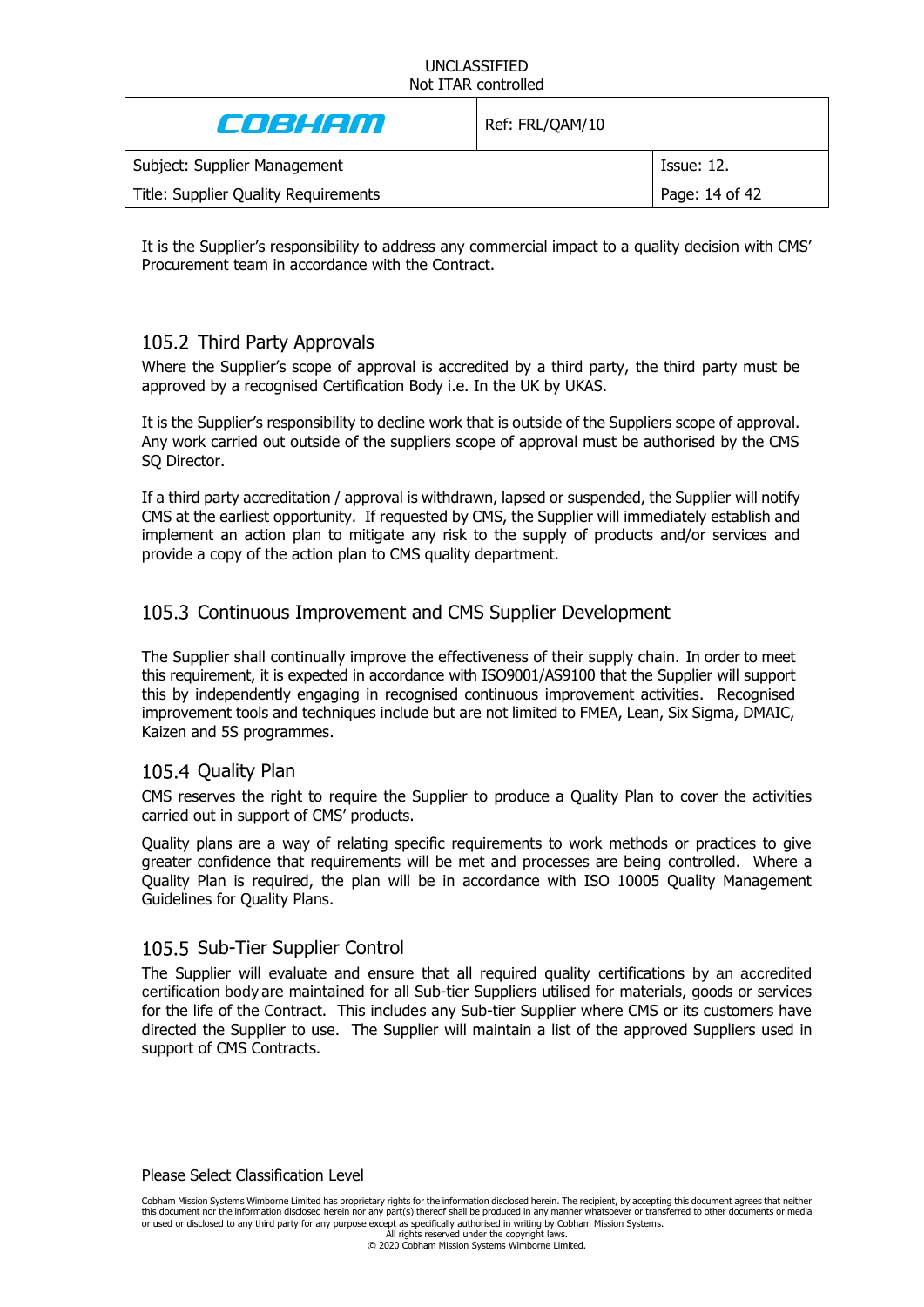| Colaithn                             | Ref: FRL/QAM/10 |                   |
|--------------------------------------|-----------------|-------------------|
| Subject: Supplier Management         |                 | <b>Issue: 12.</b> |
| Title: Supplier Quality Requirements |                 | Page: 15 of 42    |

# 105.6 Foreign Object Debris and Foreign Object Damage Prevention Process

The Supplier will establish and maintain a Foreign Object Debris and Foreign Object Damage Prevention Process. The process must meet the requirements of AS9146. The level and extent of the process and training will be commensurate and applicable to the level of FOD risk reasonably and diligently identified by the Supplier.

# <span id="page-14-0"></span>105.7 Material Traceability (Chain of Custody)

For clarity, the following definitions are used in QAM-10:

**Traceability: -** where the Supplier must provide a record of the transactions and processes of a product from the point that the material is utilised for production purposes, starting with the producer of the raw material to make the item. Every transfer between suppliers and processes must be evidenced in verifiable documentation, for example the traceability by conforming Batch / Lot / Date / Heat code references.

**Chain of Custody: -** As per traceability (above) with the additional requirement that each transfer between supplier and / or processes must be supported by documentary evidence (not just a reference to the documentation as in the case of traceability).

For the purposes of the following requirement, the terms are interchangeable. The Supplier must be clear in the requirements for Traceability / Chain of Custody that will be flown down to the Supplier via the Purchase Order or other terms and conditions.

Material Traceability is required to satisfy National Airworthiness Authorities Conformity and FAI requirements in accordance with AS9102. CMS requires all Suppliers to provide "Traceability / Chain of Custody" for all deliveries. All documents will be provided upon request during or postdelivery of the product.

Any request from the Supplier to deviate from this specific requirement must be notified to CMS at the earliest opportunity prior to manufacture/purchase of the part/materiel(s). A waiver letter may be issued by CMS when CMS determines in its sole discretion that it is appropriate.

Where standard parts/COTS/MOTS/Propriety Parts have been specified on the CMS drawing, the Supplier must obtain such part/materiel from the OEM or the OEM's approved distributor including a C of C stating that part/materiel has been released/manufactured in accordance with desired commercial standard.

# 105.8 Raw Material Tests and Test Reports

When a Supplier utilises test reports to accept Sub-tier purchased raw material, the following requirements will apply:

The Supplier will comprehensively check such test reports against the Sub-tier's requirements and applicable specifications.

Validation test requirement: The Supplier must periodically validate test reports for raw material accepted on the basis of test reports. The validation must be accomplished by the Sub-tier or other independent party through periodic, scheduled tests of raw material samples. The Sub-tier based on historical performance of the raw material supplier will establish schedules for frequency of tests.

### Please Select Classification Level

Cobham Mission Systems Wimborne Limited has proprietary rights for the information disclosed herein. The recipient, by accepting this document agrees that neither this document nor the information disclosed herein nor any part(s) thereof shall be produced in any manner whatsoever or transferred to other documents or media or used or disclosed to any third party for any purpose except as specifically authorised in writing by Cobham Mission Systems.

All rights reserved under the copyright laws. © 2020 Cobham Mission Systems Wimborne Limited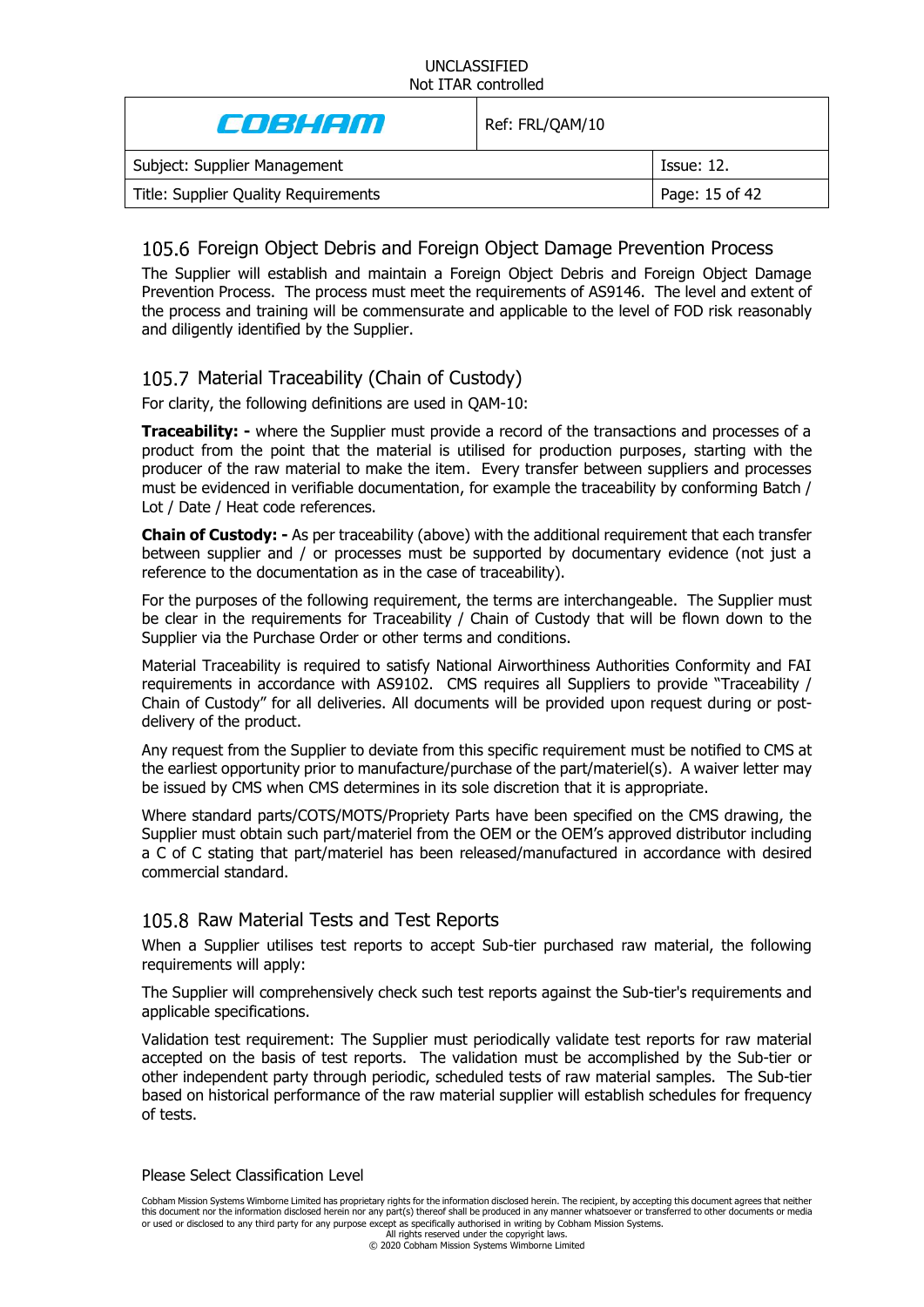| Coleienn                             | Ref: FRL/QAM/10 |                |
|--------------------------------------|-----------------|----------------|
| Subject: Supplier Management         |                 | Tssue: 12.     |
| Title: Supplier Quality Requirements |                 | Page: 16 of 42 |

Sub-tier must retain test reports provided by the raw material supplier, as well as Sub-tier's validation test results as quality records traceable to the conformance of Goods, as specified elsewhere in QAM-10.

CMS and customer furnished raw material is not subject to the validation test requirement.

# 105.9 Handling, Storage, Maintenance and Calibration of CMS Owned Equipment

The Supplier is responsible for ensuring the continued calibration of CMS owned tooling, equipment and gauges while retained at the Supplier or the sub-tier Suppliers premises. Items of CMS owned equipment or gauges must not be used if the calibration period on the certificate has expired. The calibration method and frequency shall be agreed in advance with CMS and will be subject to CMS oversight and audit. Calibration in all cases must be traceable back to the agreed UK National or International Standard.

The Supplier will maintain, protect and preserve any tooling, equipment or gauges retained at its facilities in support of CMS Contracts. The Supplier must promptly and without undue delay notify CMS of any loss, theft, damage or destruction of CMS owned tooling, gauges or equipment while in its possession.

No modifications or changes will be undertaken on any CMS owned tooling or equipment without CMS' prior written approval.

The Supplier must not use CMS owned tools, gauges or equipment on any of its other customer contracts.

#### 105.10 Serial Numbering and Part Marking

The Supplier will part mark Products in accordance with Part Marking Specification DS 01.14 unless otherwise stated on the drawing or otherwise notified in writing by CMS. Any Product(s) identified on controlling drawings, which require serial numbers, must be annotated by a permanent and unique serial number.

Supplier will manage the serial numbering system in line with their company-controlled procedures. To prevent duplication, the Supplier will notify CMS of the proposed serial numbering system for CMS Design or Manufacturing Engineering approval.

#### <span id="page-15-0"></span>Certification and Release 105.11

The Supplier will provide a Certificate of Conformity with all deliveries and will identify the following (where applicable):-

- 1. Suppliers name and address and reference to PO/contract number and line item number
- 2. Drawing number / specification to which the part conforms, including the Issue number of the part.
	- $\circ$  Where the purchase order number quotes a different part number and drawing number, both must be stated on the C of C
	- o Where the drawing states capital letter followed by lower case letter (e.g. Ab) and the Supplier's system does not account for lower case letters, the documentation

#### Please Select Classification Level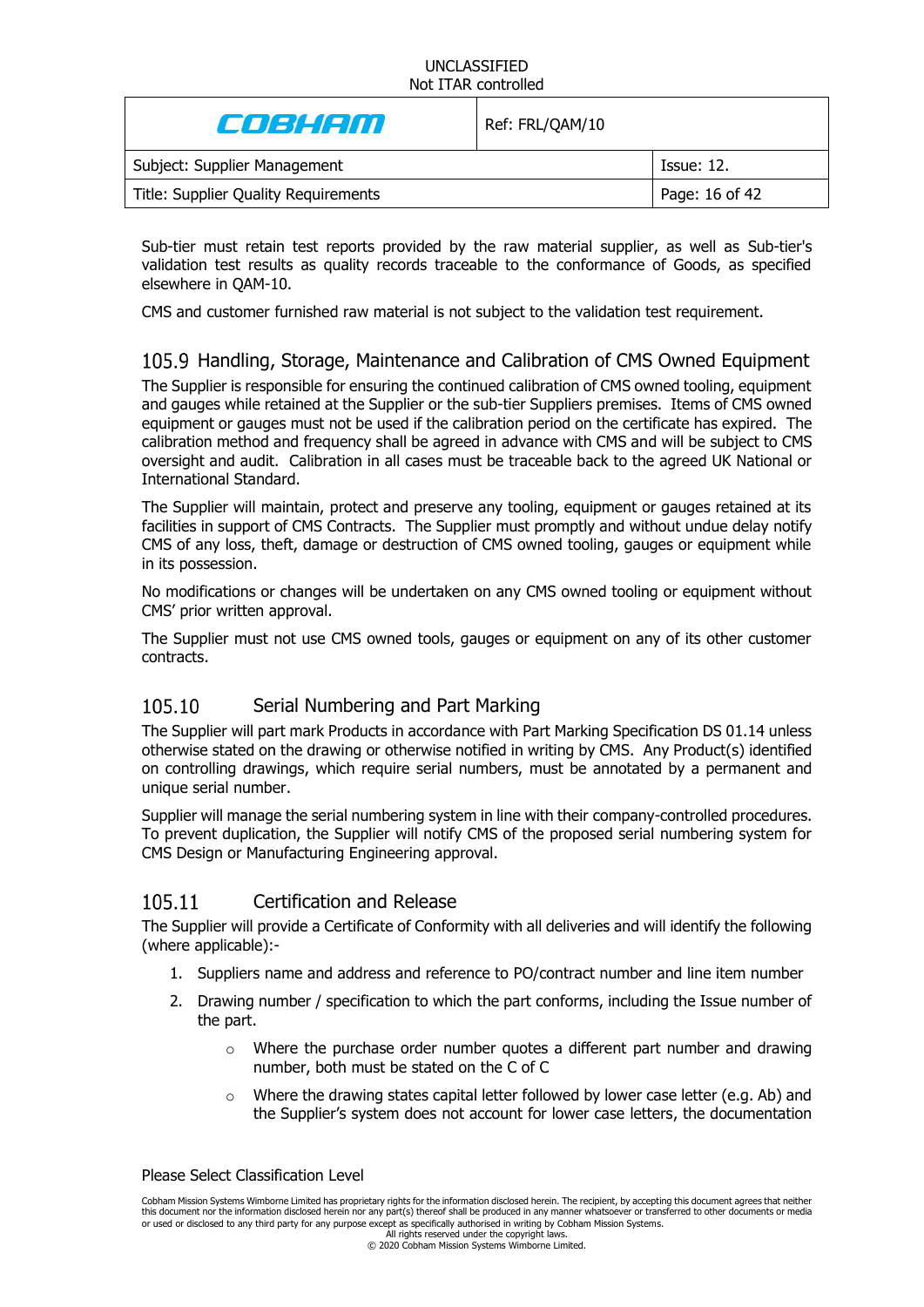| e de la con                          | Ref: FRL/QAM/10 |                |
|--------------------------------------|-----------------|----------------|
| Subject: Supplier Management         |                 | Tssue: 12.     |
| Title: Supplier Quality Requirements |                 | Page: 17 of 42 |

must identify which letter is lower case, for example Issue AB will be identified as LOWER CASE B.

- 3. Traceability information, if required, representative of each item to include the lot trace (e.g., date, batch, heat) or the individual item trace (e.g., serial number)
- 4. PAT/ATR or additional test date and the FAI, PCP or NCR references applicable to the product being delivered
- 5. When multiple item manufacturers (or service providers) and/or multiple lots are included in one shipment, supplier must separate and identify respective manufacturer's (or service provider's) lots, and indicate each lot quantity
- 6. If goods are CMS furnished, this must be stated on the C of C by part number and quantity
- 7. A statement that the Product is released in accordance with QAM-10 (stating the issue number)
- 8. Any DDP / C of D to which it conforms (if applicable)
- 9. Signature by a person with documented approval to do so
- 10. Where source inspection has occurred, reference to applicable Q…document number
- 11. A statement identifying any ITAR controlled deliveries In accordance with the directive of ITAR section 123.9(b) (1). The Supplier must provide a copy of the License for permanent export DSP-5 or Temporary export license DSP-73 in advance of supply to CMS to ensure that the full delivery route to the end user is correctly documented
- 12. Reference to applicable QMS accreditation registration number
- 13. A unique reference number from the Supplier
- 14. A statement confirming the type of work carried out i.e. Manufactured, Inspected and Tested
- 15. Any prior agreed exceptions:
	- o i.e. "released IAW FRL/QAM/10 (Issue XX) with exception of…"
- 16. Products subject to shelf life control must have the date of manufacture and expiry clearly stated on the C of C
	- $\circ$  A minimum of 90% shelf life must remain at point of delivery unless otherwise agreed in writing by CMS' SQ Director (or delegate) prior to dispatch
	- $\circ$  The typewritten provisions of the Purchase Order shall take overall precedence in the event of conflicting requirements
- 17. Products subject to calibration carried out by internal or external calibration house must be provided with appropriate C of C and Certificates. A minimum of 90% calibration life shall remain at the point of delivery unless otherwise agreed in writing by CMS' SQ Director (or delegate).
- 18. In accordance with the REACH Regulation, the Supplier must provide CMS with a REACH Article 33 Declaration including safe use information if the product contains a REACH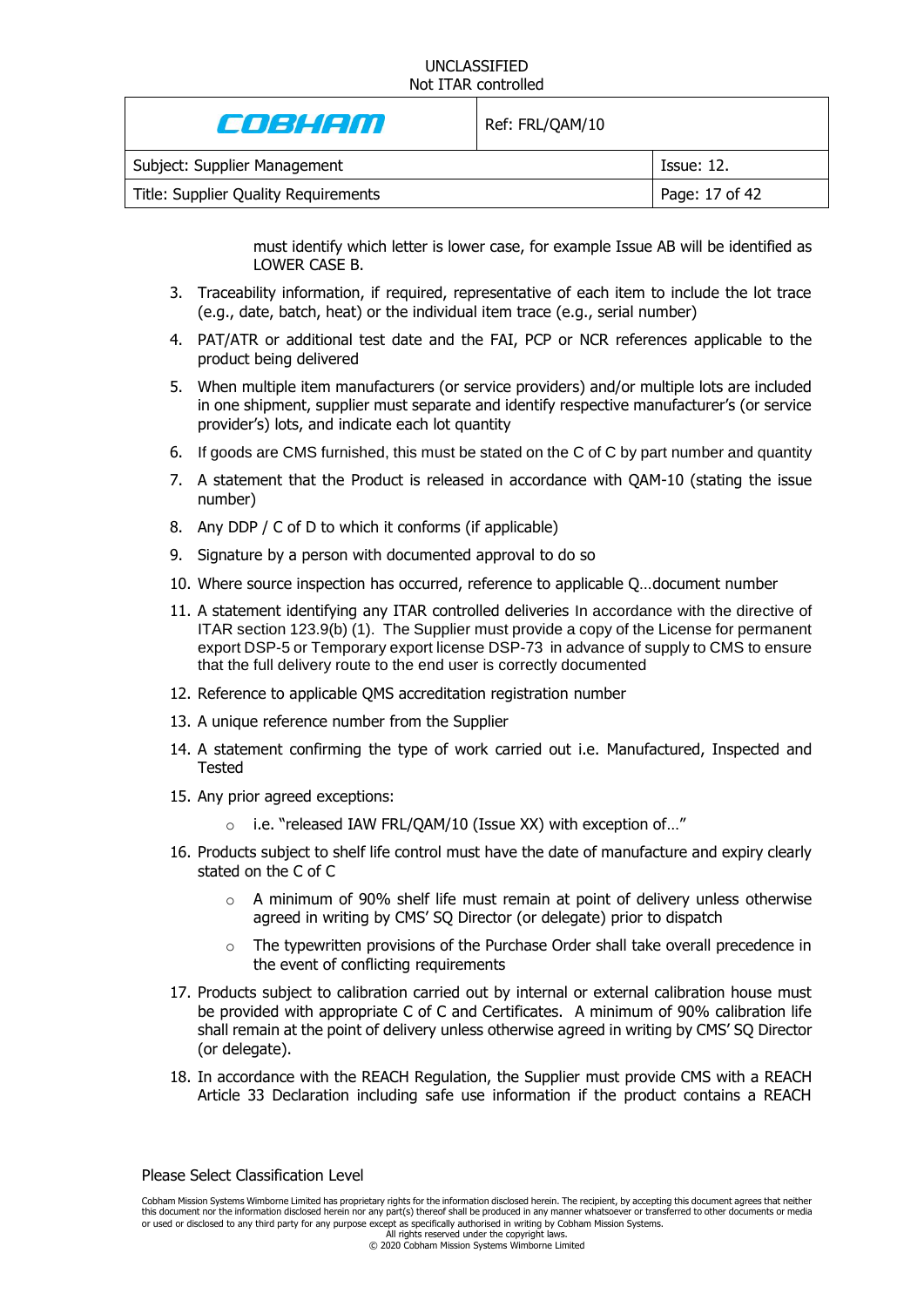| e de la com                          | Ref: FRL/QAM/10 |                   |
|--------------------------------------|-----------------|-------------------|
| Subject: Supplier Management         |                 | <b>Issue: 12.</b> |
| Title: Supplier Quality Requirements |                 | Page: 18 of 42    |

Candidate List substance. Such declaration must be provided on first delivery or upon CMS' request.

- 19. For Make-To-Print contracts, the Supplier's C of C must be fully traceable back to sublevel processes/activities.
	- $\circ$  Sub-level Special Processes/activities (e.g. treatments, NDT testing, painting) must have the certificate number annotated on the C of C. Where chain of custody is required, certification of the work undertaken must be provided with the C of C.
- 20. The use of staples must not be used on the delivery paperwork. A combined C of C and Delivery note may be used.
- 21. External Test Houses conducting validation test and/or calibration of the CMS product must be accredited by an industry recognized body (UKAS, ANAB etc).

#### 105.12 **Packaging**

The Supplier must ensure that all packaging is selected and used to prevent damage and deterioration during the handling, storage and shipping processes.

When provisioning packaging materials, the Supplier must consider the following points and take action to comply where appropriate:-

- 1. Materials used must be specifically produced and procured for sealing, bagging cushioning and protecting goods whilst in transit.
	- a. Manufactured Parts with an exposed thread to be protected (e.g. protective netting)
- 2. Selection of materials and cartons used for each consignment must afford adequate protection when taking into consideration fragility, surface finish, size, weight and method of transportation and be suitable for the purposes of ensuring that the goods arrive at the customer premises undamaged and packed appropriately to prevent unplanned movement during transit
- 3. All electrical connectors on equipment and looms must be protected with conductive antistatic black (ESD) plastic dust caps.
- 4. Connectors that contain fibre-optics must be protected using pink (static dissipative) plastic dust caps covering the whole connector. For fibre-optic connectors, conductive anti-static (black) plastic caps must not be used due to the risk of carbon contamination.
- 5. For electrical connectors for which no suitable anti-static dust cap is available, the protection and packaging solution must be agreed with CMS Supplier Quality prior to delivery.
- 6. Cartons for shipping transportation are not required to be new, however they must be clean, free from Foreign Objects and Debris (FOD) and be fit for their intended purpose. Used or shredded paper and packing that could cause a potential FOD issue must not be used.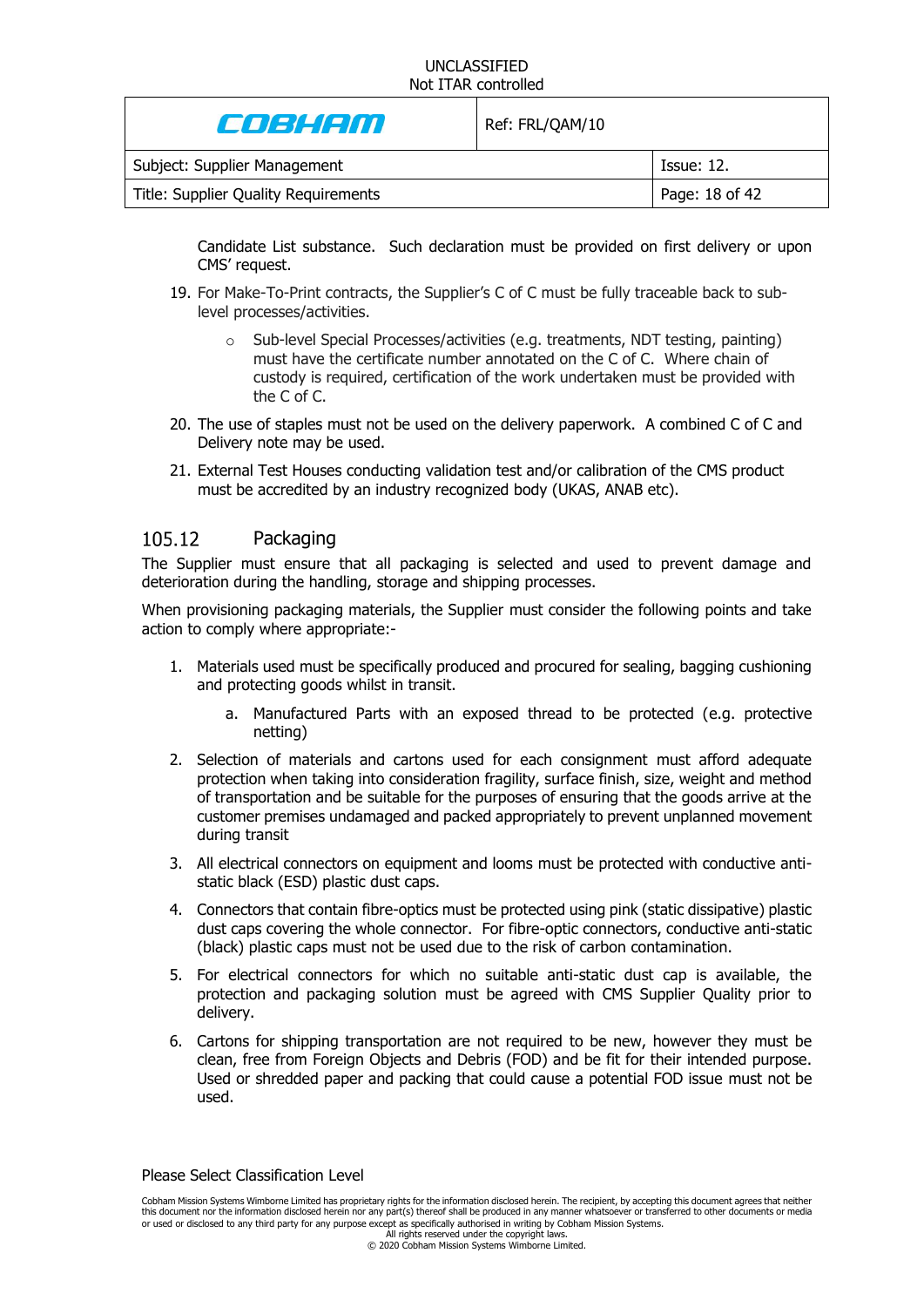| Coleienn                             | Ref: FRL/QAM/10 |                |
|--------------------------------------|-----------------|----------------|
| Subject: Supplier Management         |                 | Tssue: 12.     |
| Title: Supplier Quality Requirements |                 | Page: 19 of 42 |

- 7. All electrical/electronic equipment and components (e.g. printed circuit boards) and Looms marked as ESDS must be fully enclosed in a sealed metallised shielding bag, which meets the shielding requirements of ANSI/ESD S541. Paperwork associated with the packaged item must not be placed inside the shielding bag.
- 8. Fibre-optic looms must be packaged such that the loom is not coiled in excess of the minimum storage radius of the loom or fibre.
- 9. The packaging for looms containing fibre-optics must clearly display a warning label detailing storage instructions, stating:

WARNING: Fibre optic cable. Do not crush. This cable is liable to be damaged by moisture. Keep ends capped or sealed and store in a cool dry place.

- 10. All electrical/electronic equipment and components (e.g. printed circuit boards) and Looms marked as ESDS must be handled and packaged in an EPA with an ESD Control Plan in place for the organisation performing the handling/packaging that meets the requirements of ANSI/ESD S20.20 or equivalent.
- 11. Bags must be sealed by taping, heat sealed or be self-sealing; staples must not be used.
- 12. Orifices of all components must be blanked and transparent polythene bags must be used to initially seal and protect the component, unless otherwise specified by CMS.
- 13. Polystyrene balls or chips must only be used in conjunction with fully sealed bags (in accordance with bullet 11 above) or as a secondary packaging to prevent primary wrapped parts from moving.
- 14. Pallets must conform to standard Euro sizes and be loaded no higher than 1.22m (48").
- 15. Where appropriate, all pallet loads must be strapped and sealed with either heat-shrunk polythene or stretch film.
- 16. Where practical, bulk packing methods must be used and each package identified with its contents and quantity. The overall contents of the package must be listed on the dispatch documentation.
- 17. Where transportation / packaging is part of the CMS design data, full traceability back to OEM is not required. In order to satisfy the compliance, the Supplier C of C must state that the part numbers of transportation and packaging materials conform to design.
- 18. CMS reserves the right to reject items received that are deemed by CMS to be inappropriately packaged or without ESD protection where required.
- 19. Where a dangerous or hazardous substance or mixture is supplied direct to CMS, the Supplier must comply with the Classification Labelling and Packaging (CLP) European Regulation (EC) No 1272/2008.
- 20. CMS reserves the right to request and define special packaging requirements on the Purchase Order, in the Contract or within other approved CMS documentation provided to the Supplier.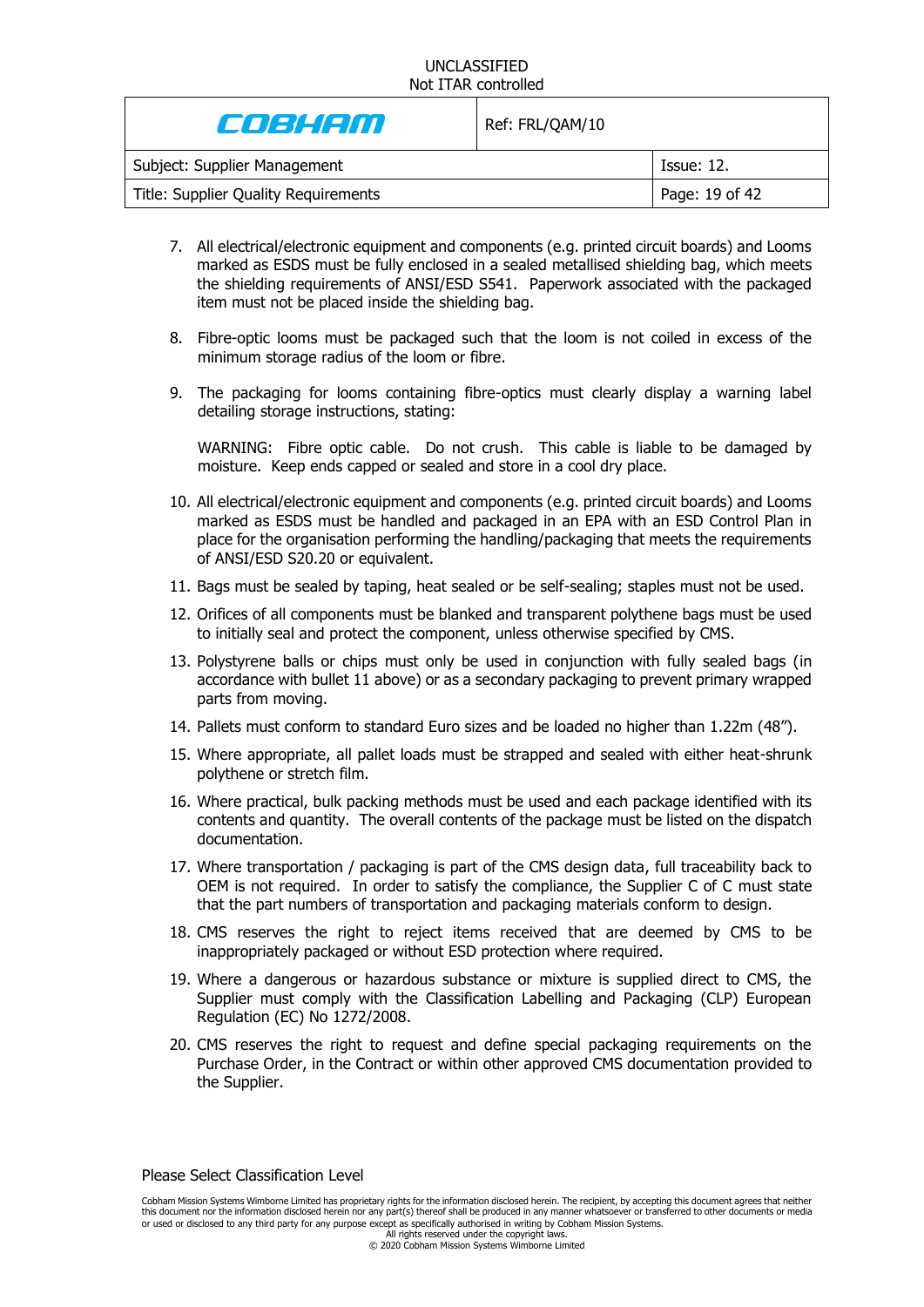| Colean de la comunicación de la contradición de la contradición de la contradición de la contradición de la co | Ref: FRL/QAM/10 |                   |
|----------------------------------------------------------------------------------------------------------------|-----------------|-------------------|
| Subject: Supplier Management                                                                                   |                 | <b>Issue: 12.</b> |
| Title: Supplier Quality Requirements                                                                           |                 | Page: 20 of 42    |
|                                                                                                                |                 |                   |

#### <span id="page-19-1"></span>105.13 Retention of Quality Records

All documents must be retained for the life of the platform plus 5 years.

All records must remain archived, retrievable and legible for the required duration as above and made available to CMS upon request. Records shall be provided in an English Language format.

CMS Supplier Quality Department must be notified in writing at least 6 months prior to expire of the document retention period in order for CMS to provide permission to dispose the documents.

This requirement must be flowed down to all sub-tier suppliers.

CMS reserves the right to obtain and preserve Supplier records as deemed necessary.

#### 105.14 Control of Measuring Equipment

Measuring equipment must be calibrated by an accredited service provider such as UKAS and ANAB.

### <span id="page-19-0"></span>106 Risk Management

### 106.1 Scope

The Supplier must manage risk to meet the requirements of the standard that they are certified to i.e. ISO9001, AS9100, AS9110 and AS9120 standards. The Supplier must undertake a comprehensive risk assessment of all the Suppliers operations and take all prudent actions to manage and mitigate such risks.

# 106.2 Communication of Risks

The Supplier must operate a QMS that addresses internal and external communication of the risks identified.

### 106.3 Outsourced Processes

In some instances, the CMS contract may allow Supplier's organisation to delegate the provision of some processes or the manufacture of components, subassemblies or entire units. In order to maintain an appropriate level of control over the processes, the Supplier's organisation must incorporate and implement risk management processes and procedures ensuring risk control measures are appropriately applied.

### 106.4 Risk Evaluation and Management Process

Risk evaluation and management must be embedded in the Suppliers day-to-day operations. The overall aim of risk evaluation and management must ensure that the Supplier's capabilities and resources are employed in an efficient and effective manner to manage opportunities and threats and be able to demonstrate effective risk management.

Please Select Classification Level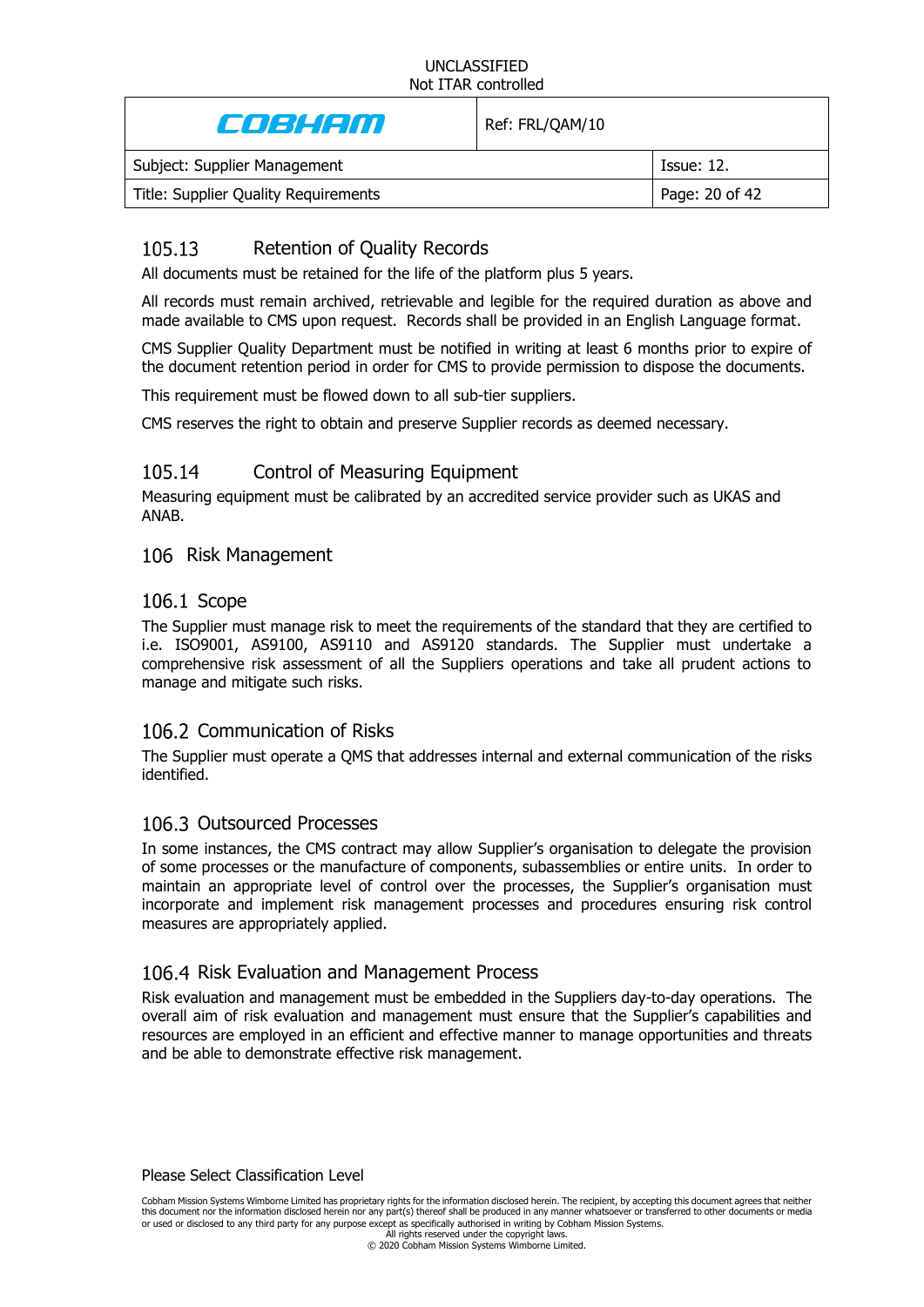| Coleienn                             | Ref: FRL/QAM/10 |                   |
|--------------------------------------|-----------------|-------------------|
| Subject: Supplier Management         |                 | <b>Issue: 12.</b> |
| Title: Supplier Quality Requirements |                 | Page: 21 of 42    |

# 107 Inspection

### 107.1 General Inspection Requirements

In order to ensure that all parts conform to design, the Supplier must implement a documented inspection plan or procedure that specifies the necessary checks that will be followed and records that will be kept.

The inspection plan must be agreed with CMS and followed for all applicable products. This agreed inspection plan will be referenced in the applicable statement of work or the Purchase Order.

A sampling regime must not be implemented without written authority from the CMS SQE. The use of statistical techniques (e.g. SPC) for Product acceptance and related instructions for acceptance must be agreed with CMS.

Personnel performing inspection operations must be subject to an eye examination, which is aligned to PSL/44A (issued by British Institute of Non-Destructive Testing). The eye examination must include colour perception appropriate to the tasks being performed. Records of eye examinations form part of the Supplier quality records and must be retained by the Supplier.

# 108 APQP and PPAP

Where required by contract the supplier must implement a process within their management system for Advanced Product Quality Planning and Production Part Approval Process (APQP and PPAP) in accordance with AS9145.

### 109 First Article Inspection Reports

### 109.1 First Article Inspection - Detailed Guidance

The following information is for guidance only and any contractual requirement takes precedence. In the event that clarification is required on the requirement for a FAIR, the Supplier will seek guidance from CMS.

The purpose of the FAI process is to provide objective evidence that all design and specification requirements are correctly understood, accounted for, verified and recorded.

All FAIRs must be carried out in accordance with AS9102 FAI requirements. It is the Supplier's responsibility to obtain a controlled copy of the AS9102 standard and to provide evidence of conformance in the AS9102 prescribed format.

Only CMS Supplier Quality Director (or delegate) holds authority to accept the delivery of product without an FAI being completed and approved. Where a formal approval has been granted to deliver a product without an FAI, reference to the approval document must be made on the delivery documentation. The approval document will only apply to the delivery requested and not to any future deliveries. The Supplier must make such requests as early as possible to avoid delay in deliveries.

Please Select Classification Level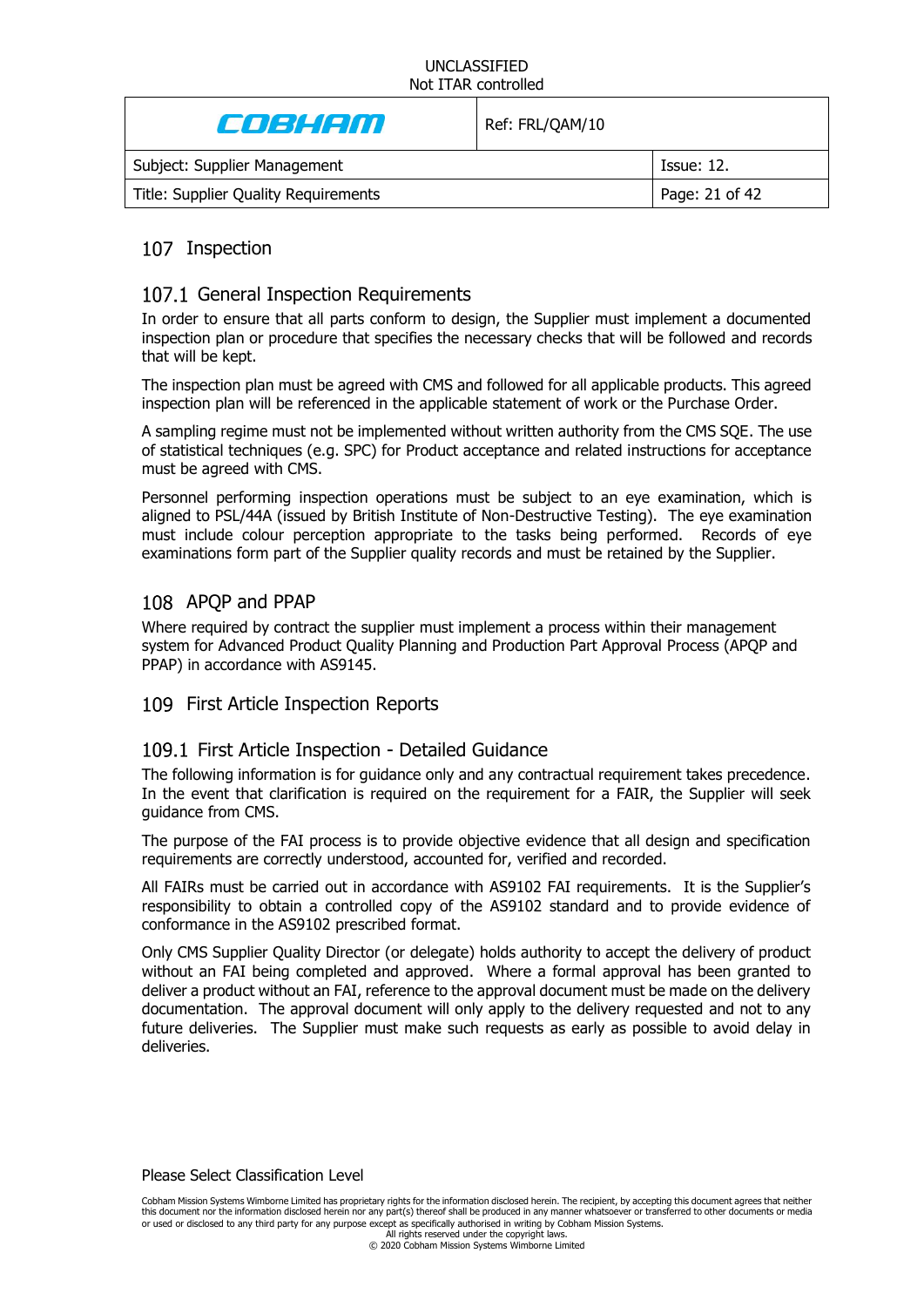| e de la com                          | Ref: FRL/QAM/10 |                |
|--------------------------------------|-----------------|----------------|
| Subject: Supplier Management         |                 | Issue: 12.     |
| Title: Supplier Quality Requirements |                 | Page: 22 of 42 |
|                                      |                 |                |

## 109.2 New Products:

A FAIR is required for all new Products that are produced to a CMS provided drawing or specification as required by AS9102 (with exceptions outlined below):

- a) Where a product is supplied to an FRS drawing (or similar), only drawing features that can be validated and recorded via an AS 9102 FAIR are required to be captured.
- b) A FAIR is not required for FRS parts where the FRS only calls up a Standard Part, COTS, MOTS or Proprietary part.

The Supplier must obtain a controlled copy of the AS9102 standard and provide evidence of conformance in the AS9102 prescribed format.

# 109.3 FAIR Inspection Requirements

The Supplier must perform full inspection on all design features for FAI in accordance with AS 9102, unless otherwise stated on the PO.

The Supplier is responsible for ensuring completion of the FAIR to AS9102 requirements and approving all Sub-tier Supplier FAIRs to AS9102 requirements.

The following points supplement the AS9102 standard, which the Supplier must comply with for all FAIRs submitted to CMS:-

- Any associated non-conformance reports must be appended to the FAIR.
- Approved copies of any PAT/ATR or additional test data must be maintained and appended to the FAIR.
- Material & test certificates/reports (including chemical and mechanical analysis) and manufacturing layout (job cards) must be appended to the FAIR.
- C of C's from the Supplier must be annotated to state that the parts are subject to an FAI and the FAI number must be stated.
- Appendix B of this document provides the detailed guidance on completion of the FAIR to the requirements against each AS9102 form.
- For Design and Build Suppliers, see additional requirements in series [500](#page-30-0) clauses.

CMS reserves the right to witness and/or accept FAIRs on-site at the Supplier's premises. To allow CMS to execute such right, the Supplier must notify CMS Supplier Quality and/or CMS Procurement team at least 5 days in advance of the planned FAI completion.

Where CMS' acceptance of FAIRs does not occur at the Supplier premises, the Supplier must submit the FAIR electronically (PDF copies) via email to the following email address:

[cms.wimborne.fair@cobham.com](mailto:cms.wimborne.fair@cobham.com)

# 109.4 FAIR clearance prior to ship

The FAIR must be sent to CMS for review 5 days prior to the delivery of the products. The products must not be shipped until the Supplier has received written notification from CMS that the FAIR has been reviewed and approved.

Please Select Classification Level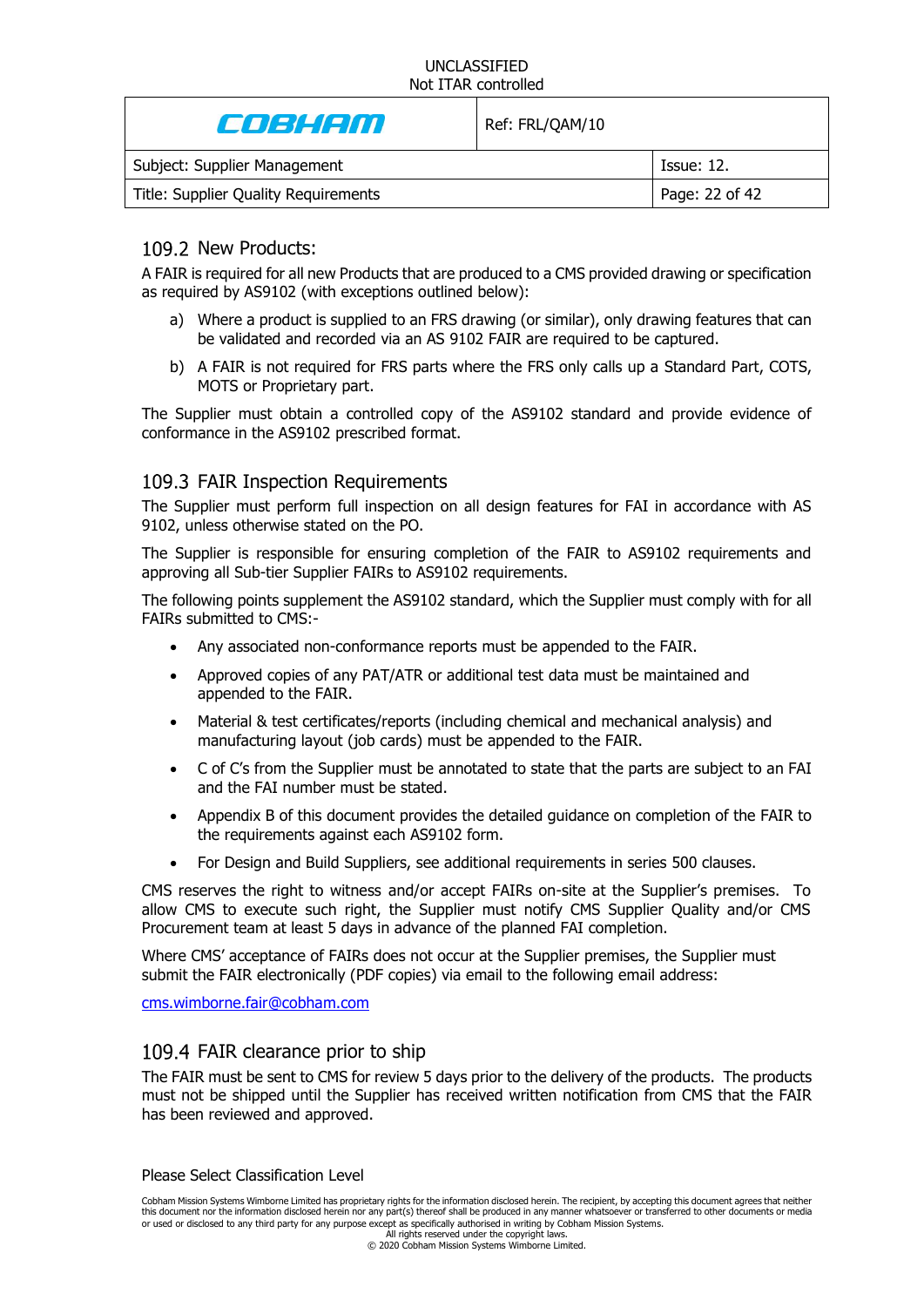| e de la cont                         | Ref: FRL/QAM/10 |                   |
|--------------------------------------|-----------------|-------------------|
| Subject: Supplier Management         |                 | <b>Issue: 12.</b> |
| Title: Supplier Quality Requirements |                 | Page: 23 of 42    |

The products will not be deemed delivered unless the FAIR pack has been provided. The risk for the goods will remain with the Supplier until the product has been delivered and paperwork has been received by CMS, whichever occurs last.

# 109.5 Design Changes

CMS uses three Engineering change classification:

- $\circ$  Class 1 Usually results in a part number change
- o Class 2 Change is denoted by an Issue change e.g. A to B
- $\circ$  Class 3 These are then embodied at the next Class 1 or 2 change or when five EPRs have been raised against the part, e.g. Typographical errors.

A full or partial FAIR is required for Products that are subject to Class 1 and Class 2 changes.

One partial FAIR can cover multiple changes implemented between build standards. For example, if the last build was at Rev A, and the next build is at Rev D, the FAIR should cover all changes between A and D.

### 109.6 Process Change

Full or partial FAIRs are required (as per AS 9102) for significant process changes, for example: first production run or change in process flow. Where requested by the Supplier, CMS can provide guidance to the Supplier as to when a FAIR is required.

# 109.7 Lapse in Production

AS 9102 extract; A lapse in production for two years (or longer) shall require an update for any characteristics that may be impacted by the inactivity. This lapse is from the completion of last manufacturing operation to the actual restart of production.

In order to meet the requirements of the extract above, the Supplier must conduct an assessment to identify any characteristics that may be impacted by the inactivity. This assessment must be documented and reported to CMS using the AS9102 forms.

If it is determined that the lapse has had no impact on the characteristics of the product, the Supplier must report this to CMS using the AS9102 Partial FAIR stating the assessment activities that have been undertaken and a clear statement as to the outcome of the assessment. Any requirement for a FAIR on the Purchase Order or drawing set will take precedence over the guidance within QAM-10.

Should the Supplier be unclear on the requirement, the Supplier must request clarification from CMS SQ department.

### 109.8 Last Article Inspection Review

The Supplier must supply a Last Article Inspection Review (LAIR) when requested. The requirement will be instigated by the Supplier's transfer of work process on the last shipped product where no further orders are expected at that location. The format of the LAIR must be a FAIR in accordance with AS9102.

#### Please Select Classification Level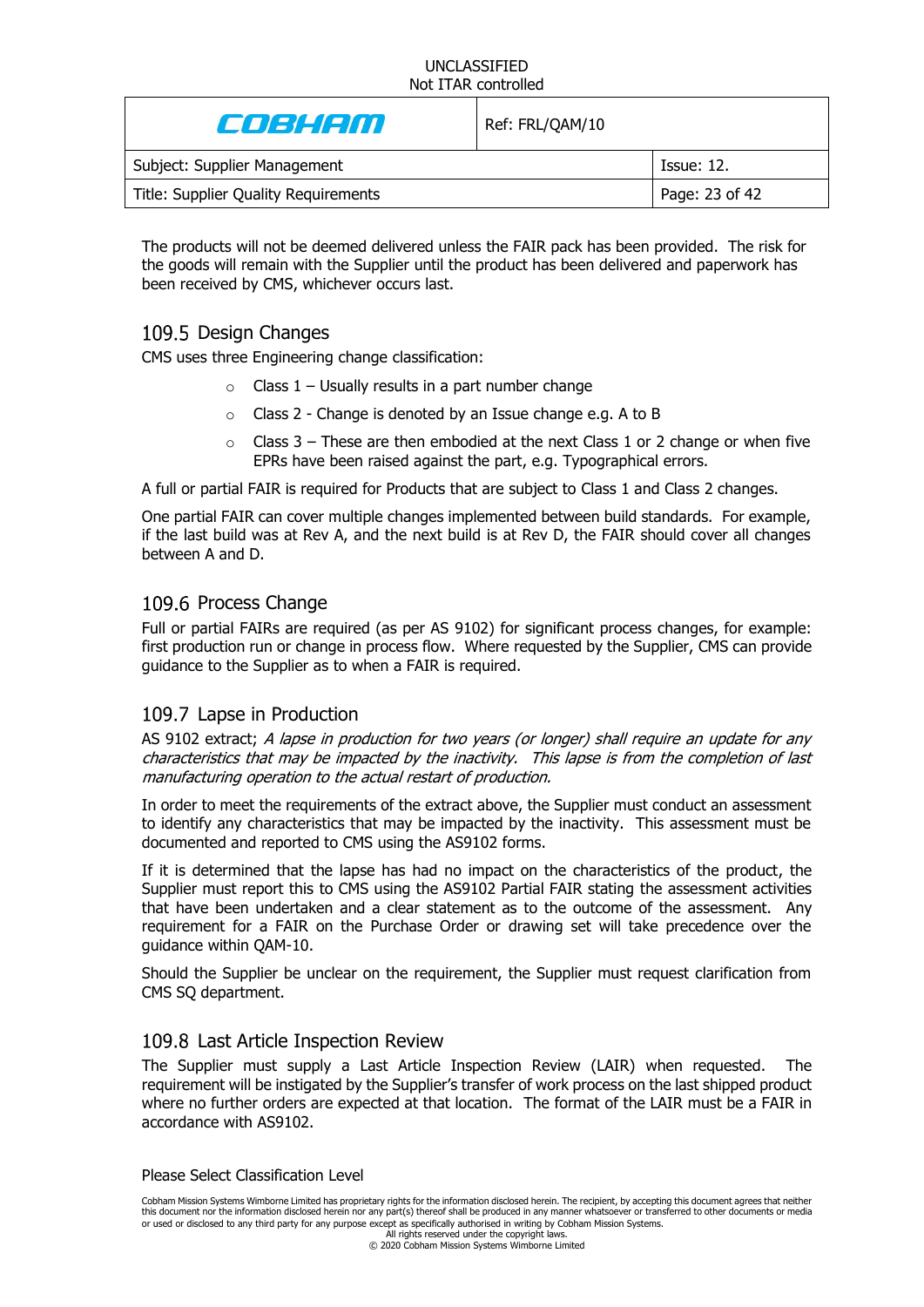| Enskem                               | Ref: FRL/QAM/10 |                |
|--------------------------------------|-----------------|----------------|
| Subject: Supplier Management         |                 | Issue: 12.     |
| Title: Supplier Quality Requirements |                 | Page: 24 of 42 |

# 110 Grade 1 Part - Approved Manufacturing Plans

The grading of a part is detailed on the CMS drawing. Where Grade 1 parts are to be manufactured, the Supplier must obtain Grade One Part Process Approval (GOPPA). The documents required are available from the CMS procurement team.

The Supplier must inform CMS in the event of a change to the manufacturing process of a Grade 1 part. The Supplier must resubmit the revised manufacturing plan for CMS' approval in advance of further manufacture. The supplier is advised that the expected turnaround time for review and approval of a GOPPA at CMS is 5 days.

# 111 Process Control Plans

Key characteristics and critical features as defined by the drawing will be recorded via a CMS approved Process Control Plan (PCP).

- All Supplier completed PCP's and associated data/documentation must be provided with each delivery, and the reference annotated on the applicable C of C (s)
- All Supplier completed PCP's must include actual measurements/results for all features identified within the Plan or certificate numbers to validate Special Processes denoted as a critical feature
- Supplier completed PCP's must cover 100% of critical features on the parts delivered and the results are to be individual per part

The Supplier must request a PCP from CMS Supplier Quality or submit a prepared PCP before the manufacture of any parts with critical features. CMS Supplier Quality shall review, amend and approve the said PCP as applicable and will allocate a unique reference number. All PCP's submitted for approval by Supplier will include all identified critical features.

All enquiries on the subject of PCPs shall be directed to the Supplier's nominated SQE at CMS. The Supplier is advised that the expected turnaround time for review, amendment and approval of a PCP at CMS is 5 days.

# 112 Occurrence Reporting

# 112.1 Control of Non-Conformance and Reporting

CMS requires that all parts are delivered with Zero Defects and that all parts and assemblies are provided in a condition that complies with design requirements and specifications. CMS will only consider a request for Supplier liability deviations to CMS specifications in exceptional circumstances.

Prior to Contract acceptance, the Supplier must notify CMS of any design feature or specification that is unclear.

#### Please Select Classification Level

Cobham Mission Systems Wimborne Limited has proprietary rights for the information disclosed herein. The recipient, by accepting this document agrees that neither this document nor the information disclosed herein nor any part(s) thereof shall be produced in any manner whatsoever or transferred to other documents or media or used or disclosed to any third party for any purpose except as specifically authorised in writing by Cobham Mission Systems.

All rights reserved under the copyright laws. © 2020 Cobham Mission Systems Wimborne Limited.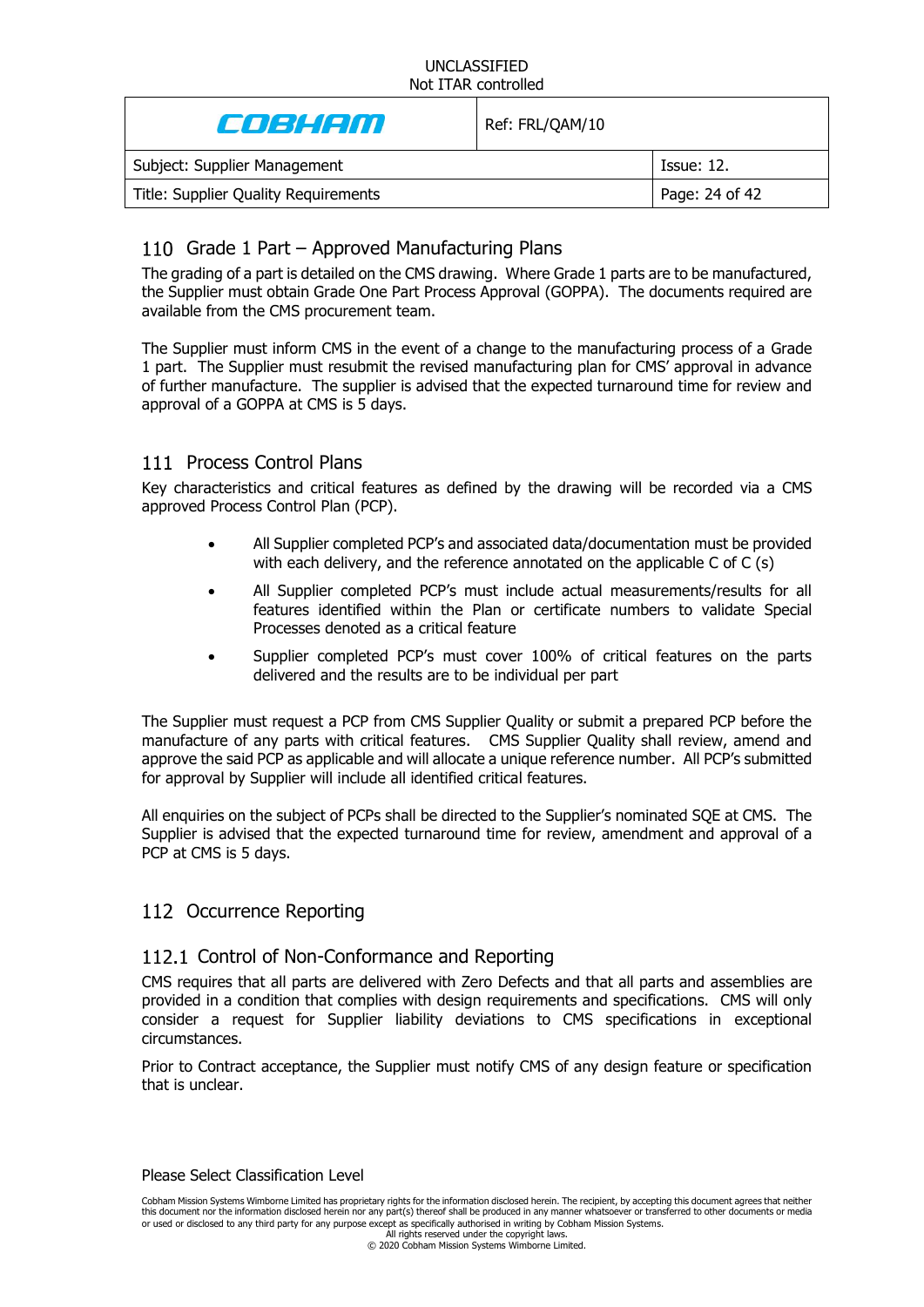| Ensistem                             | Ref: FRL/QAM/10 |                   |
|--------------------------------------|-----------------|-------------------|
| Subject: Supplier Management         |                 | <b>Issue: 12.</b> |
| Title: Supplier Quality Requirements |                 | Page: 25 of 42    |

The Supplier must not take any action with regards to an NCR without prior approval from CMS Engineering.

# 112.2 Reporting Non-Conformance

The Supplier must identify goods that are deemed non-compliant to drawing or specification as promptly and without undue delay. The Supplier must quarantine and control such goods to prevent unintended use or delivery to CMS or its customers.

The notification to CMS must be by submission of a Supplier Deviation Request Form (SDR). The SDR will be presented to the Material Review Board (MRB) who will provide a disposition and, CMS may, where deemed appropriate in CMS' discretion, generate an NCR.

Before an NCR will be considered by CMS, the Supplier must have investigated the possibility of re-working or re-making the parts before submission. The Supplier must provide written notification of the investigation to the CMS Procurement and CMS Quality departments, including the rationale behind the reason for not re-working or re-making the product.

CMS will assess the reported non-conformance(s) against Contract requirements and advise the Supplier if such non-conformance(s) is/are accepted or rejected.

# 1.12.2.1 FRACAS

CMS will notify the Supplier in the event that a non-conformance is identified by CMS' Customer. The Supplier shall be responsible for conducting the associated RCCA analysis.

When a failure occurs in service, it is subject to the CMS Failure Review and Corrective Action System (FRACAS). Where appropriate, the Supplier will be required to support the RCCA activities and provide RCCA within 28 days from receipt of the FRACAS.

# 112.3 Product Rejection

Where parts are formally rejected by CMS, the Supplier must provide a full RCCA statement no later than 28 days from receipt of the NCR or rejected goods, whichever occurs first. CMS will inform the supplier if the RCCA statement is required earlier than 28 days. The Supplier shall retain title and risk in such goods.

# 112.4 Scrap

Products dispositioned as scrap shall be conspicuously and permanently marked, and controlled by the Supplier, until physically rendered unusable.

# 112.5 Delegated Material Review Board (MRB) Authority

Suppliers do not have delegated MRB authority, however where agreed in the Contract and as approved by CMS Design and Engineering, Suppliers must use their own MRB process to approve internal deviations. Defects that impact or deviate from the CMS controlling specification or affect the following aspects of the product; Function, Reliability, Maintenance, Interchangeability, Life, Strength or Safety must be dispositioned by CMS.

#### Please Select Classification Level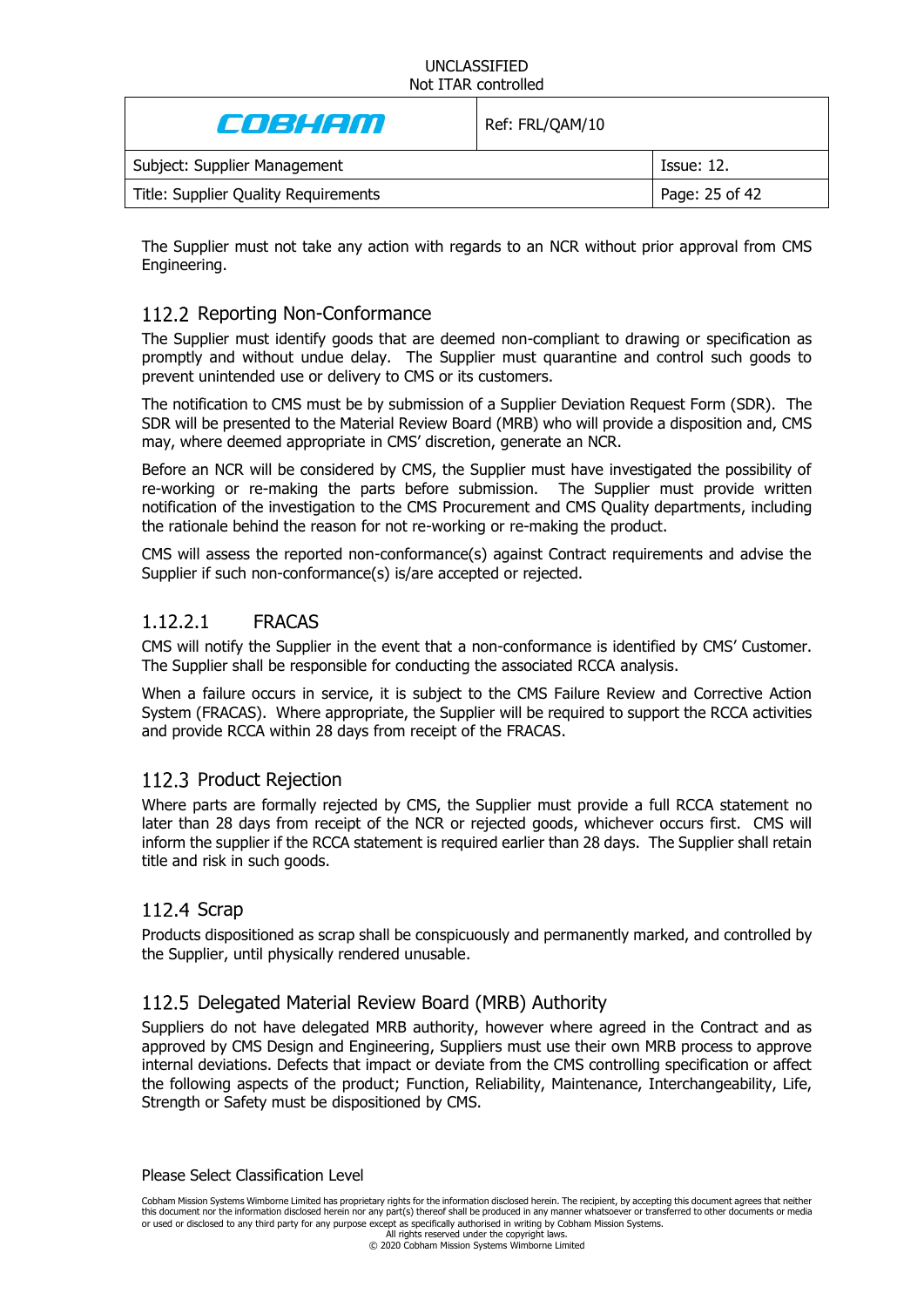| En seem                              | Ref: FRL/QAM/10 |                   |
|--------------------------------------|-----------------|-------------------|
| Subject: Supplier Management         |                 | <b>Issue: 12.</b> |
| Title: Supplier Quality Requirements |                 | Page: 26 of 42    |

# 112.6 Escape of Non-Conforming Product

The Supplier must, within 24 hours, notify CMS in writing when non-conforming Product is determined to exist or is suspected to exist, which has already been shipped to CMS.

This notification shall include, as a minimum:

- Part number,
- Serial number (where applicable), Quantities,
- Certificate of Conformity,
- CMS purchase order number,
- Detailed description of non-conformance
- Confirmation that the non-conformance has been contained at the Supplier (or its sub-tier Supplier) premises, and
- The corrective action taken to address the non-conforming Product.

AS9131 provides guidance for Suppliers on how to report nonconformities. The Supplier may also request a copy of the NOE reporting form (SQ FRM Q01 04) from CMS.

Once notified, CMS will determine any follow up actions needed and report this decision back to the Supplier.

# <span id="page-25-0"></span>113 Counterfeit Controls

The Supplier must implement a Counterfeit Parts Prevention and Control Plan designed to prevent, detect, and remove any counterfeit components from all CMS products. The Supplier's controls must meet standards AS5553, AS6081 and AS6174.

As required by the standards, the Supplier must report any counterfeit parts to the Government Industry Data Exchange Program, which can be found at [http://www.gidep.org/.](http://www.gidep.org/) The Supplier must report any counterfeit parts to CMS at the same time as reporting to the Government Industry Data Exchange Program.

### 114 Obsolescence Management.

In the event that obsolescence is discovered in component parts for CMS designed sub-assemblies and assemblies, the Supplier shall immediately notify CMS Obsolescence via the following e-mail address: [CMS.Wimborne.Obsolescence@cobham.com](mailto:CMS.Wimborne.Obsolescence@cobham.com)

The Supplier must adopt and implement a pro-active obsolescence management process, which meets the requirements of IEC 62402. The management shall include monitoring of the supplied product bill of material for obsolete components and its impact to the supplied product. The Supplier must have robust processes to determine mitigation of obsolescence (e.g. Lifetime buy, redesign etc).

Obsolescence issues include cases in which the Supplier possesses adequate part inventory to meet contractual delivery obligations, but there is a known issue with future procurement of components.

Please Select Classification Level

Cobham Mission Systems Wimborne Limited has proprietary rights for the information disclosed herein. The recipient, by accepting this document agrees that neither this document nor the information disclosed herein nor any part(s) thereof shall be produced in any manner whatsoever or transferred to other documents or media or used or disclosed to any third party for any purpose except as specifically authorised in writing by Cobham Mission Systems.

All rights reserved under the copyright laws. © 2020 Cobham Mission Systems Wimborne Limited.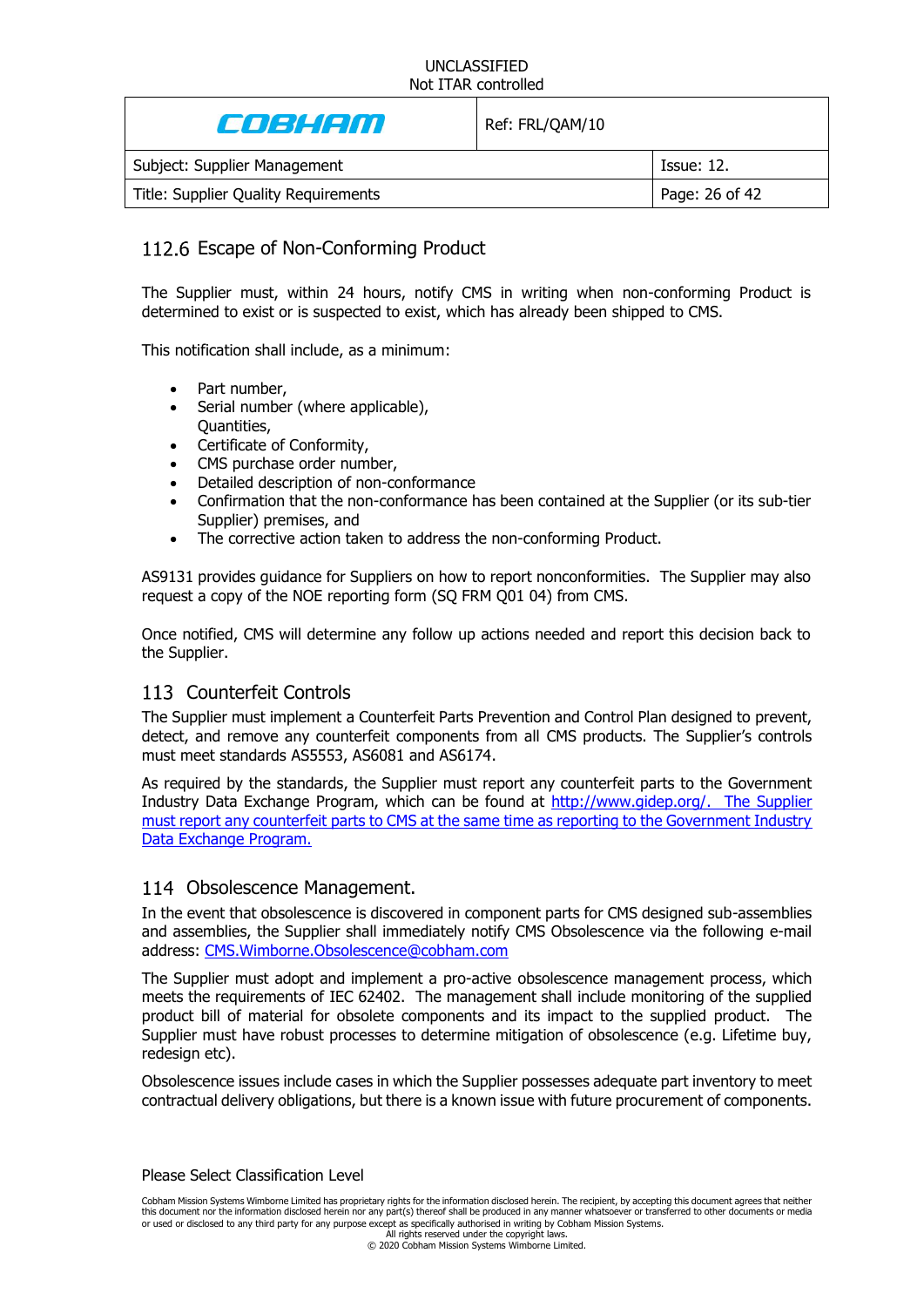| COBHAM                               | Ref: FRL/QAM/10 |                |
|--------------------------------------|-----------------|----------------|
| Subject: Supplier Management         |                 | Tssue: 12.     |
| Title: Supplier Quality Requirements |                 | Page: 27 of 42 |

Obsolescence issues include all cases in which a component manufacturer or Supplier has announced an End of Life (EOL) or Last Time Buy (LTB).

Suppliers of software must adopt and implement Obsolescence Management processes, which meet the requirements of ISO/IEC 14764.

The Supplier must send a copy of the Obsolescence Monitoring Report to [CMS.Wimborne.Obsolescence@cobham.com](mailto:CMS.Wimborne.Obsolescence@cobham.com) on a quarterly basis. In addition, the subject of known obsolescence issues must be discussed at the regular order book and Supplier performance meetings.

# 115 Business Continuity

The Supplier must develop and maintain a Business Continuity Plan in accordance with ISO 22301.

# **200 Make to Print**

Clauses within series 200 apply to all Make-To-Print Contracts.

# 201 Design Data

The Supplier must ensure it is in possession of, and actively working to, the correct version of the DS. A current list of all CMS DS' and their revision status can be found at the following website: [www.cobhammissionsystems.com/cms/wimborne/suppliers](http://www.cobhammissionsystems.com/cms/wimborne/suppliers)

The Supplier may also request versions of the from the Supplier's CMS POC (usually the Buyer).

Unless otherwise specified within the Contract, where DS specifications are up issued, the Supplier will embody the up issued DS specifications at the start of next discrete order or at the launch of the next manufacturing batch for schedule orders. The issue status of the DS followed must be recorded for all products.

# 201.1 Digital Design Data

The Supplier is responsible for ensuring the integrity of digitally received and transmitted data through a Sealed Data Route, through which only approved personnel can gain access. The sealed data must ensure that no unauthorised changes are made to the data. The Supplier must flow this requirement to the Supplier's Sub-tier Suppliers. Where there is a requirement to translate 3D CAD data, the Supplier muse use a Translation Verification Programme to ensure that the integrity of the data is maintained.

# 201.2 Preliminary Drawings

A drawing required for discussion, estimating, design review, experimental or other NON-PRODUCTION or QUALIFICATION activity may be released by CMS as a preliminary issue. This will be indicated by **(\$)** in the issuing column.

Please Select Classification Level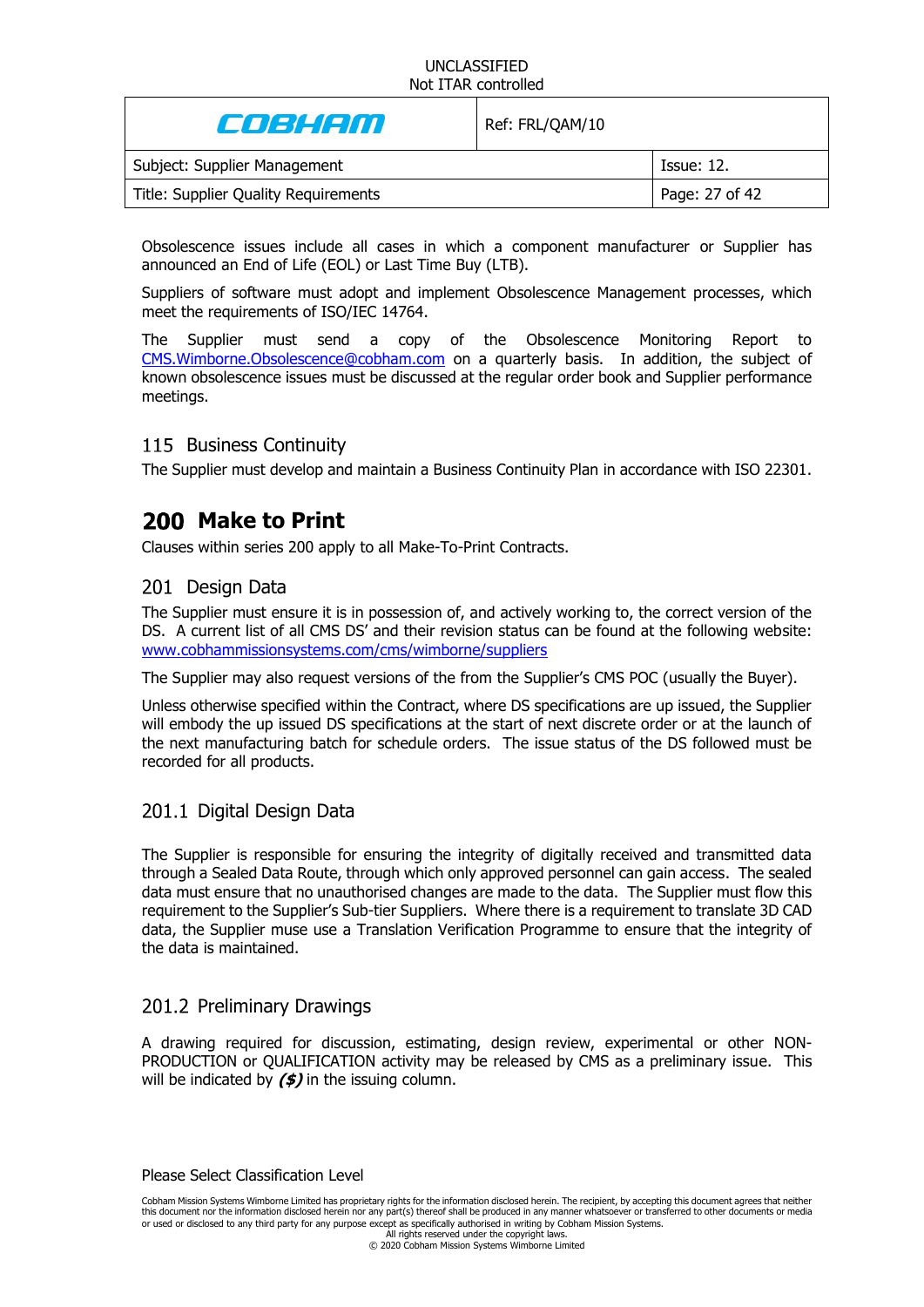| CO 31 1200                           | Ref: FRL/QAM/10 |                   |
|--------------------------------------|-----------------|-------------------|
| Subject: Supplier Management         |                 | <b>Issue: 12.</b> |
| Title: Supplier Quality Requirements |                 | Page: 28 of 42    |

# <span id="page-27-0"></span>202 Special Process

The Supplier must manage any processes for production and service provision, where the resulting output cannot be verified by subsequent monitoring or measurement control, through the imposition of Special Processes.

All Special Processes undertaken in support of a Contract must be performed by organisations holding Nadcap. This applies to the Supplier and all Sub-tier Suppliers.

Appendix C contains a link to PRI eAuditNet which identifies Nadcap approved organisations and the Special Processes under the Nadcap approvals.

The Supplier must refer any deviations to this requirement to CMS SQ Director for written approval prior to commencement of work.

CMS reserves the right to either approve or refuse the use of any Special Process Sub-tier Supplier at any time based on, but not limited to, unacceptable Quality, Cost or Delivery performances or specific CMS customer instruction.

The Supplier must document its procedures and criteria for the qualification of Special Processes; including validation and verification. The must shall also define the criteria and frequency for the requalification of Special Processes.

The Supplier must undertake a risk assessment to ensure that all Special Process are identified and controlled throughout the manufacturing process. This shall include:

- Process Parameters
- Skills and Training
- Record Keeping
- Oversight, Inspection and Testing

### 203 Vendor Parts

Where CMS drawings currently reference vendor part numbers, e.g. COTS parts, the Supplier must use the CMS approved part identified by DS-013. This is permitted without the requirement for a non-conformance (NCR).

In some instances, CMS may authorise the Supplier in writing to continue using the vendor part identified in DS-013 via a concession (NCR). This will be considered on a case-by-case basis at CMS' discretion and any approval does not set a precedence for future decisions.

The Supplier shall notify CMS in advance prior to implementing any significant change to a vendor part process that has a potential to affect form, fit and function.

In the event that a vendor part is shown with a European Technical Standard Order (ETSO) reference, the Supplier is permitted to use the vendor part without the need for an NCR.

Where a standard catalogue item has been identified as a replacement to the vendor part, an FRS part number is not required. If the Supplier wishes to continue using stock of a vendor part the Supplier must submit an SDR to CMS for review and approval.

#### Please Select Classification Level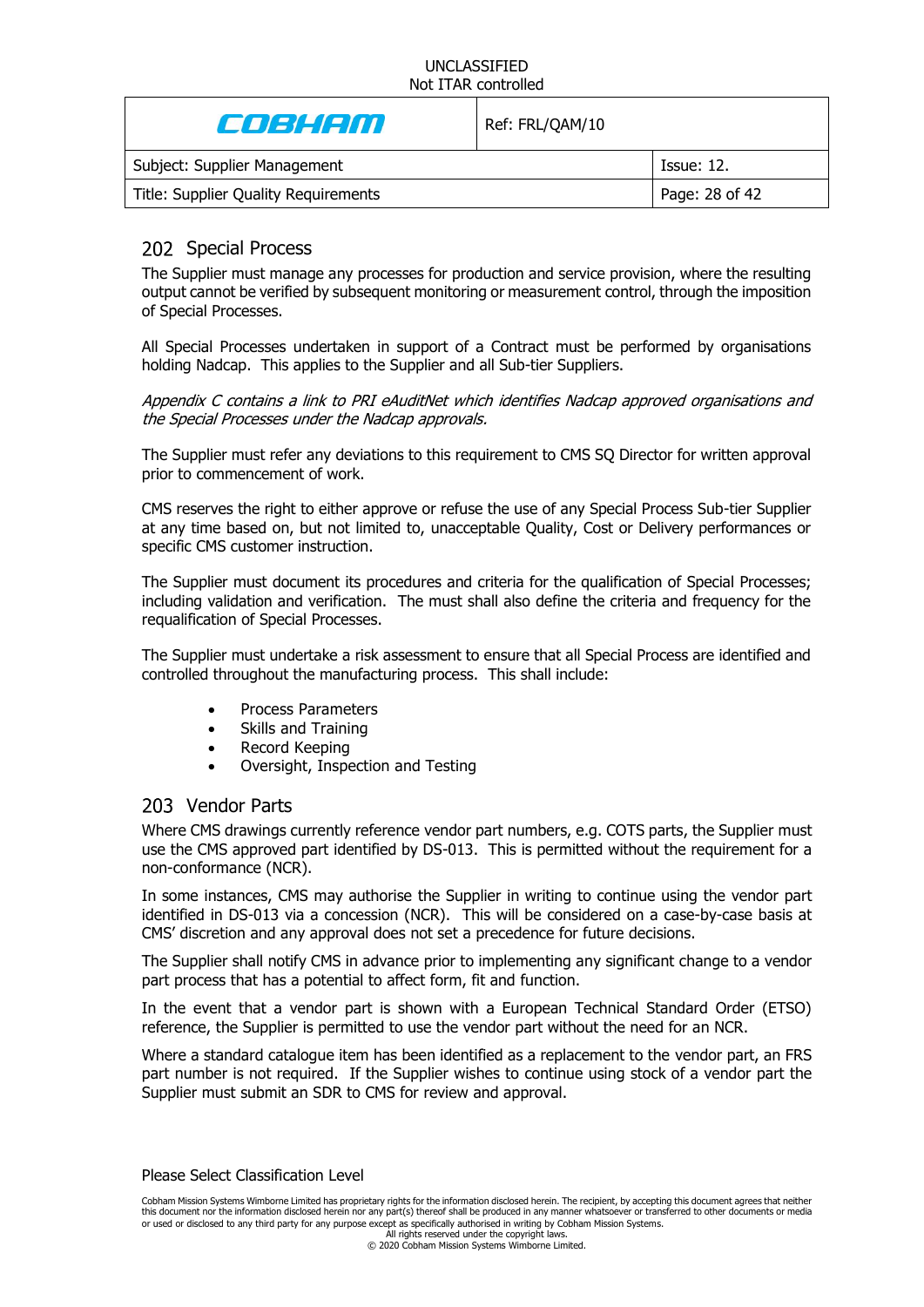| Cost Con                             | Ref: FRL/QAM/10 |                   |
|--------------------------------------|-----------------|-------------------|
| Subject: Supplier Management         |                 | <b>Issue: 12.</b> |
| Title: Supplier Quality Requirements |                 | Page: 29 of 42    |

For parts on an FRS drawing, where the Supplier address is stated as 'obtain from:', the following shall apply:

- Where the Supplier uses multiple sites/campus to manage manufacturing, distribution and order processing, the Supplier is permitted to fulfil an order by using a different site or company name than that listed on the FRS, provided always that the company used is part of the same group or parent organisation.
- This must not be used to permit a change of manufacturing source, which may affect interchangeability.
- The Supplier is permitted to order a vendor part from an OEM's authorised distributor, providing that the manufacturing organisation on the distributor's C of C, is the same as that stated on the FRS drawing.
- If, after CMS written authorisation (through design data or after specific Supplier request), a vendor part is obtained from a third party distributor, the Supplier must provide traceability back to the C of C from the manufacturing organisation that is stated on the FRS drawing.
- In the event that a Supplier provides a product containing multiple parts under a single FRS/FRL part number, each of the individual parts must be listed in the delivery paperwork.

# 204 Alternative Materials

Alternative Materials must not be used without CMS' written authorisation. Requests to use an alternative material must be submitted to CMS via an SDR for review. Alternative materials are detailed in DS 21.02 and Electrical / Electronic components are detailed in DS-063.

# **Make to Print Electrical and Electronic**

Clauses within series 300 only apply to Make-To-Print Contracts for Electrical and Electronic components.

### 301.1 Standards for Electrical and Electronic Equipment

The Supplier must use industry standards listed below associated with the manufacture of electronic assemblies in all instances when manufacturing CMS designed products, unless otherwise instructed by the CMS design data. CMS SQ department reserves the right to review processes and controls from the standards listed below at the Supplier site, and the Supplier must support such review.

If at any time it is unclear as to what standard is applicable, the Supplier must inform CMS Supplier Quality prior to the commencement of manufacture:

| $IPC-A-600$    | Acceptability of Printed Boards                             |
|----------------|-------------------------------------------------------------|
| $IPC$ –A–610   | Acceptability of Electronic Assemblies                      |
| IPC/WHMA-A-620 | Requirements & Acceptance for cable/Wire Harness Assemblies |

#### Please Select Classification Level

Cobham Mission Systems Wimborne Limited has proprietary rights for the information disclosed herein. The recipient, by accepting this document agrees that neither this document nor the information disclosed herein nor any part(s) thereof shall be produced in any manner whatsoever or transferred to other documents or media or used or disclosed to any third party for any purpose except as specifically authorised in writing by Cobham Mission Systems.

All rights reserved under the copyright laws. © 2020 Cobham Mission Systems Wimborne Limited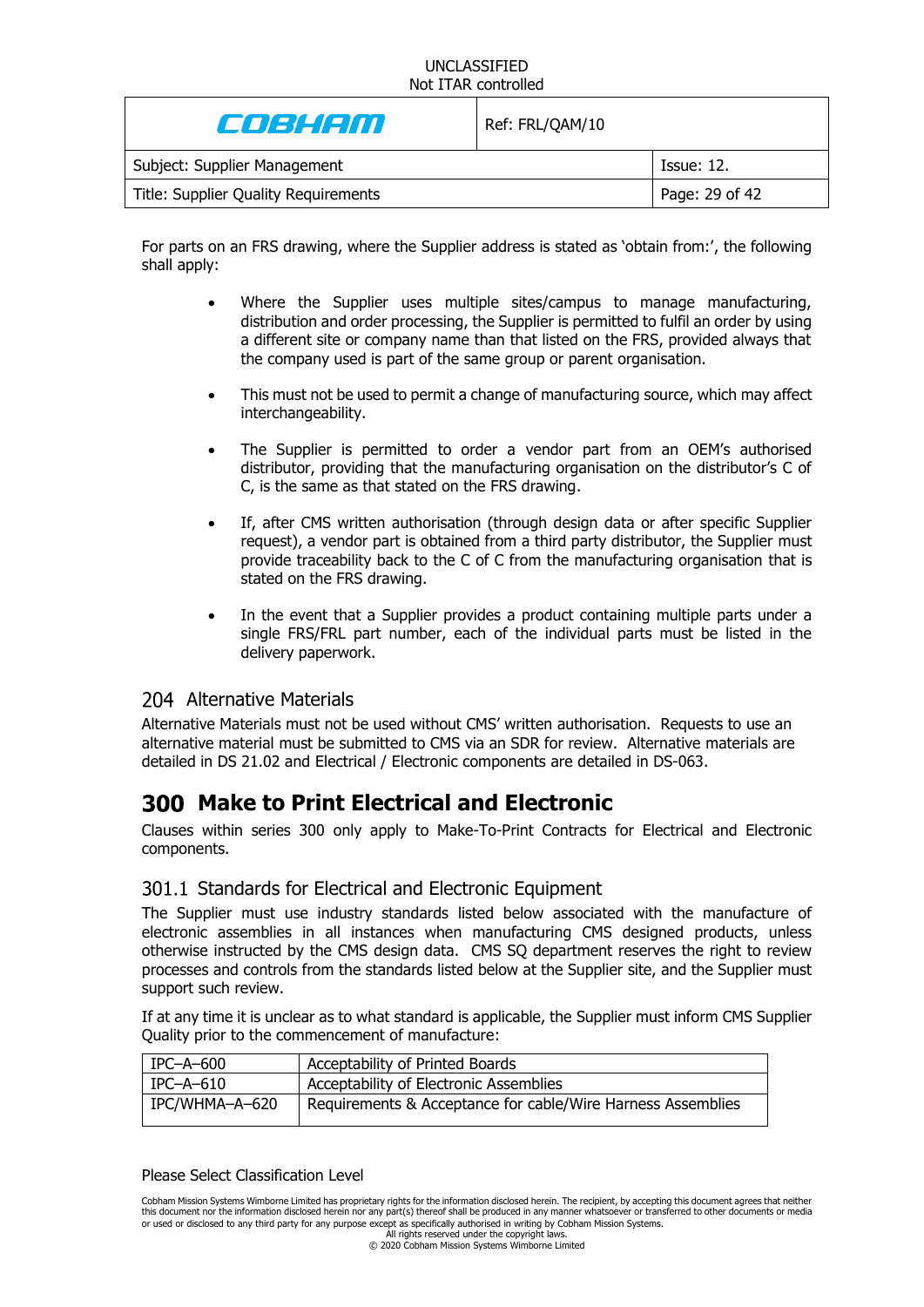CO3HAM Ref: FRL/QAM/10 Subject: Supplier Management **Issue: 12.** Issue: 12. Title: Supplier Quality Requirements Page: 30 of 42

| IPC-7711/7721     | Rework, Repair, and Modification of Electronic Assemblies         |
|-------------------|-------------------------------------------------------------------|
| IPC/EIA J-STD-002 | Solderability Tests for Component Leads, Terminations, Lugs,      |
|                   | <b>Terminals and Wires</b>                                        |
| ANSI/ESD-S-20:20  | Protection of Electrical/Electronic Parts, Assemblies & Equipment |
| IPC J-STD-001     | Requirements for Soldered Electrical and Electronic Assemblies    |
|                   |                                                                   |

For the IPC Standards listed above, if the class is not specified on the drawing, or other procurement documentation, then the standard shall be applied at class 3.

# 301.2 Waste Electrical and Electronic Equipment (WEEE)

Unless excluded by Contract, the Supplier must ensure compliance with the latest RoHS & WEEE Regulations to prevent hazardous substances from entering the production process and thereby keep them out of the waste stream.

### 301.3 Lead Free Solder

The solder to be used will be defined on the CMS assembly drawings. The Supplier must ensure that it has verifiable processes to prevent incorrect solder being used during assembly.

# **Software (Including use within Complex Electronic Hardware)**

Clauses within series 400 apply to all Software provider contracts.

# 401.1 Quality Management System Requirements

Suppliers providing software writing or testing services must be approved to ISO 9001, using ISO 9001 for Software Quality Management System Construction, Certification and Continual Improvement, and must have previous experience in software projects to the requirements of RTCA/DO-178 (Software Considerations in Airborne Systems and Equipment Certification).

All Supplier software activities and deliverables are subject to full verification and approval by CMS.

Any queries regarding software activities must be referred to the CMS Software Quality Engineer for review.

Where the Supplier designs or develops components that use complex hardware, Suppliers must ensure they do so in accordance with following guidance:

RTCA DO-254 and EUROCAE ED-80 - Design Assurance Guidance for Airborne Electronic Hardware

### Approved Software Development Plans

The Supplier's Software Development standards must be submitted to CMS for approval.

Please Select Classification Level

All rights reserved under the copyright laws. © 2020 Cobham Mission Systems Wimborne Limited.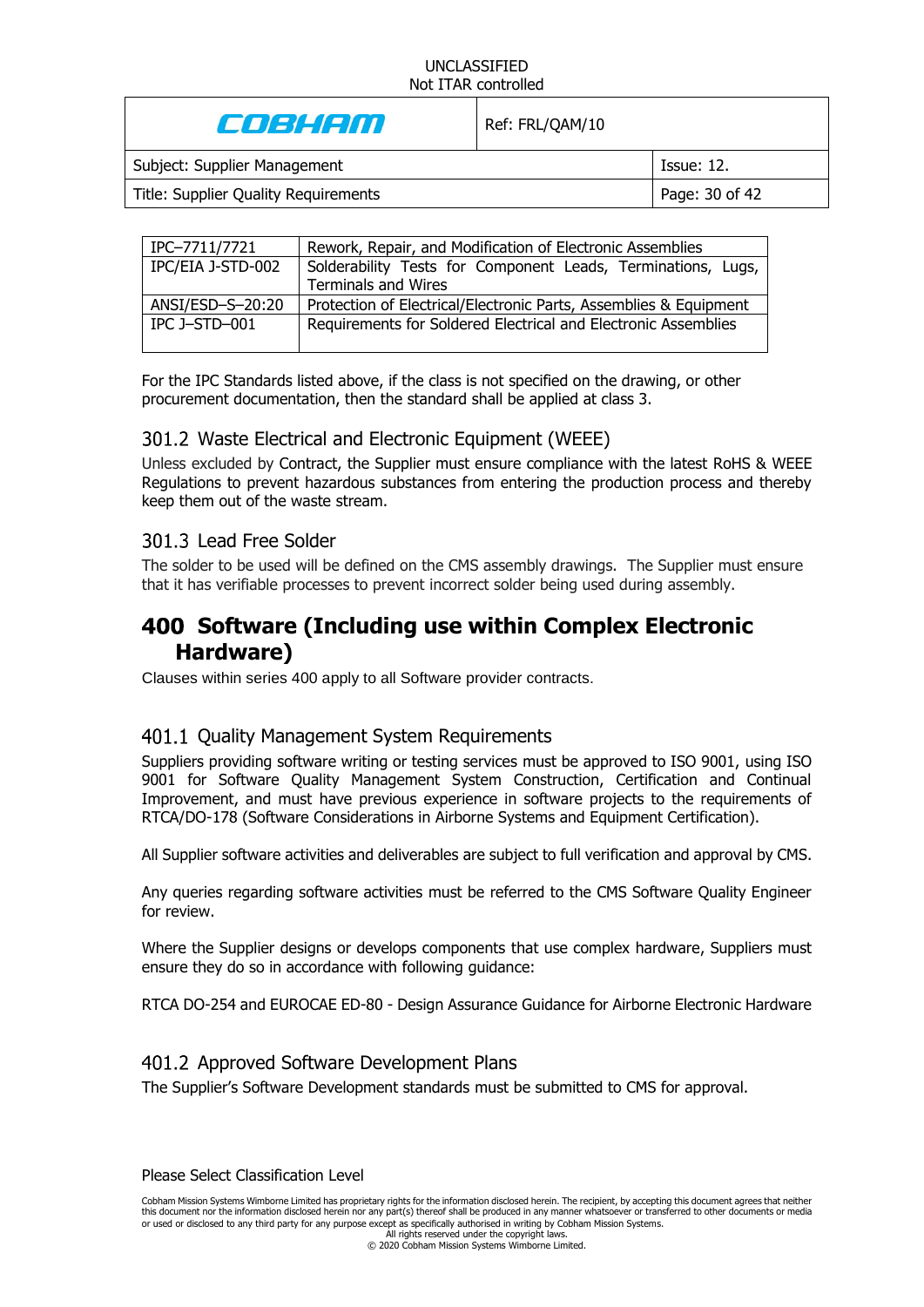| E JEHEM                              | Ref: FRL/QAM/10 |                   |
|--------------------------------------|-----------------|-------------------|
| Subject: Supplier Management         |                 | <b>Issue: 12.</b> |
| Title: Supplier Quality Requirements |                 | Page: 31 of 42    |
|                                      |                 |                   |

# <span id="page-30-0"></span>**Design and Build / Design and Support**

Clauses within series 500 apply to all Design and Build / Design and Support contracts.

# 501.1 Design Life Cycle Management

If the Supplier is providing design support either as an independent service or as part of a Design and Build Contract then the Supplier must operate a Design Assurance Lifecycle management Process in accordance with BS EN 61160 and a Configuration Management process in accordance with Quality management systems Guidelines for configuration management ISO10007.

# 501.2 Declaration of Design Performance (DDP) & Compliance to FRS documents

In addition to clause [105.11](#page-15-0) of QAM-10 (certification and release), the Supplier's C of C must make reference to the applicable approved DDP (this may be also be a Certificate of Design (C of D)) for the Products being verified by the Supplier. For Products where verification is being performed by CMS, the Supplier must provide a compliance statement against the applicable equipment specification as listed on the FRS drawing.

# 501.3 Product / Production Acceptance Testing (PAT)

Where defined within the CMS specification, the Supplier must ensure that goods are subject to PAT procedures.

Each set of PAT results must include the following:

- Supplier name
- Date of testing
- Signature or stamp of individual performing the test
- Test procedure document number and revision letter
- CMS part number, including the dash number
- Minimum and maximum test limits
- The actual numerical test results
- Serial numbers of the unit tested, to ensure that the results for each unit are known and traceable.

The Supplier must provide a copy of the test results with the product at the point of delivery to CMS unless otherwise agreed in advance in writing with CMS SQ Director (or delegate).

# 501.4 Design and Build FAI requirements

Where the content of assembly or detail within the FAIR includes Supplier background IP related information, or the size of the FAIR pack makes it difficult for the Supplier to submit as a full FAIR

#### Please Select Classification Level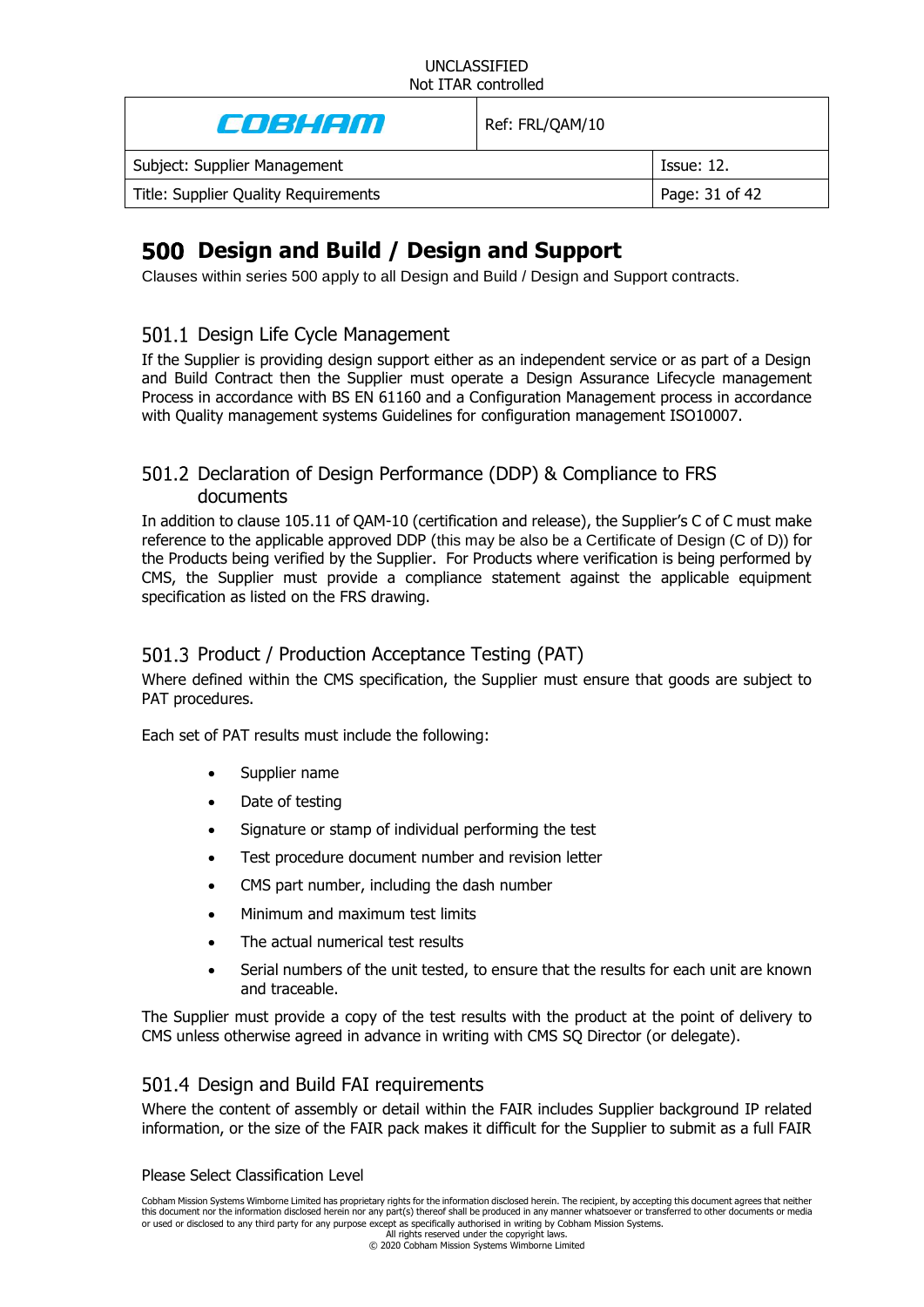| Colaithn                             | Ref: FRL/QAM/10 |                   |
|--------------------------------------|-----------------|-------------------|
| Subject: Supplier Management         |                 | <b>Issue: 12.</b> |
| Title: Supplier Quality Requirements |                 | Page: 32 of 42    |

pack, then the CMS SQ Engineer may permit the Supplier submit a revised content of the FAIR pack. The complete FAIR pack may be subject to CMS' approval at the Supplier facility.

# 501.5 Notification of Design Change

The Supplier must notify CMS of any design changes and seek approval from CMS via a change proposal.

Changes must be notified in writing using the Supplier's change documentation unless otherwise specified in the Contract. The Supplier must not proceed with implementing any design change without CMS' prior written approval.

Where a material or chemical contained in approved design, production or maintenance data is no longer available, the Supplier must obtain prior approval from the design organisation responsible for the original data prior to using substitute materials or chemicals.

Alternative materials or chemicals offered by Sub-tier Supplier and stockists must only be accepted by the Supplier where objective evidence of design organisation acceptance (such as a formally issued alternative materials list) is available.

# 501.6 Lead-Free Control Plans

Suppliers of Design and Build electronic hardware must have a Lead-Free Control Plan (LFCP) in accordance with the requirements of GEIA-STD-0005-1-A or IEC/TS 62647-1, unless leaded solder is specified on the drawing.

# **Maintenance, Repair and Overhaul (MRO)**

Clauses within series 600 apply to all Maintenance, repair and Overhaul contracts.

# 601.1 Facilities

The Supplier must determine, provide, and maintain the environment necessary for the operation of its processes and achieve conformity of products and services.

The Supplier must provide segregated areas and ensure that there is no contamination between new build parts and tooling and repaired or reworked items. This area must be appropriate for the tasks being completed.

The Supplier must have secure, restricted access storage facilities and segregate serviceable or new aircraft components and materials are from unserviceable aircraft components and materials.

# 601.2 Personnel

The Supplier must establish personnel competency records for all personnel involved in product realisation, which may include, without limitation, development, design, manufacturing, testing, MRO and certification activities. Specific records of training, approval and re-evaluation must be maintained for all such personnel.

Please Select Classification Level

Cobham Mission Systems Wimborne Limited has proprietary rights for the information disclosed herein. The recipient, by accepting this document agrees that neither this document nor the information disclosed herein nor any part(s) thereof shall be produced in any manner whatsoever or transferred to other documents or media or used or disclosed to any third party for any purpose except as specifically authorised in writing by Cobham Mission Systems.

All rights reserved under the copyright laws. © 2020 Cobham Mission Systems Wimborne Limited.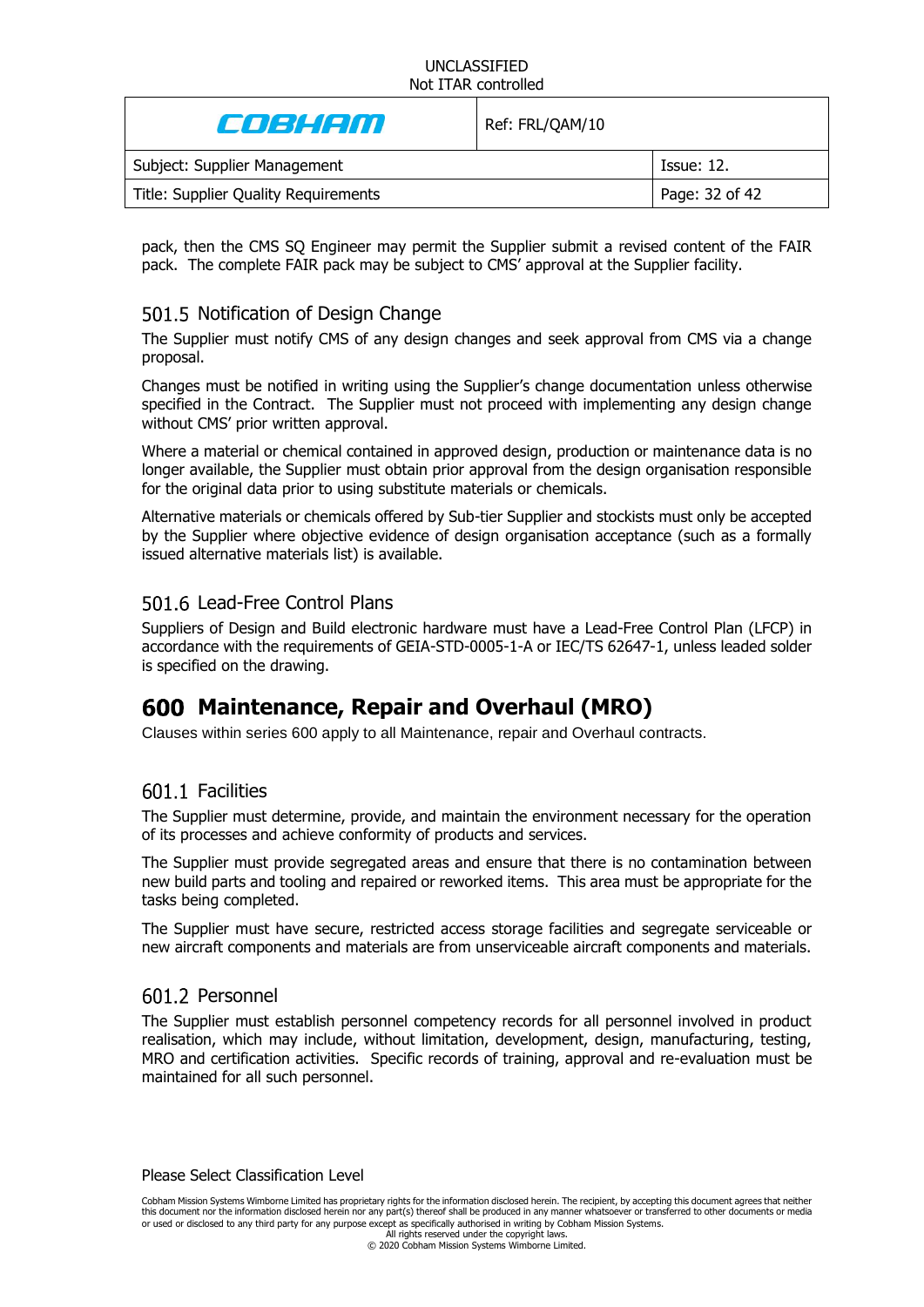| Coleienn                             | Ref: FRL/QAM/10 |                   |
|--------------------------------------|-----------------|-------------------|
| Subject: Supplier Management         |                 | <b>Issue: 12.</b> |
| Title: Supplier Quality Requirements |                 | Page: 33 of 42    |

Human factors involves gathering information about human abilities, limitations and other characteristics, and applying it to tools, machines, systems, tasks, jobs, and environments to produce safe, comfortable and effective human use.

Human factors affecting the performance of personnel must be specifically considered and acted upon by the Supplier.

The Supplier must ensure that all personnel undertaking Non-Destructive Testing (NDT) shall be accredited to national standards, PCN Level 2 as a minimum. Any exception to this requirement is subject to CMS' prior written approval.

# <span id="page-32-0"></span>601.3 Certifying Staff

The Supplier must identify specific staff that have responsibility for certification of products or services supplied in support of MRO specific contracts (herein referred to as Certifying Staff).

The Supplier must ensure that Certifying Staff have adequate understanding of the products or services and that all Certifying Staff are subject to ongoing assessments to confirm that they are competent, holds the correct qualification and have the capability to carry out their intended duties effectively. Clause 107.1 details the Supplier's responsibility for eye examinations, which is in addition to this clause 601.3.

The Supplier must maintain records relating to the selection, training, authorisation (including allocation or reallocations of responsibilities and authorities) and ongoing assessment of Certifying Staff, and make such records available to CMS upon request.

# 601.4 Equipment, Tools and Materials

The Supplier must possess all necessary equipment, tools and materials that are specified within design data or required to complete the task. All tools and equipment must be controlled in terms maintenance checks and/or calibrated to a national standard.

Traceability must be maintained for all materials, which will form part of the final supplied goods.

### 601.5 Component Strip Survey

The Supplier will conduct and document a Performance/Strip Survey on the equipment, tools and materials to identify the maintenance, overhaul and repair activities required to return the component back to a serviceable condition. The Performance/Strip Survey must then be provided to CMS for review and approval before any maintenance, overhaul or repair activity is started.

If at any time during the repair activity, the Supplier receives a component in a condition that could seriously hazard the safe operation of the equipment or aircraft, the Supplier must report this to CMS immediately.

### 601.6 Maintenance Data

The Supplier must ensure that all applicable original design or maintenance data are available to all personnel undertaking maintenance tasks.

Please Select Classification Level

Cobham Mission Systems Wimborne Limited has proprietary rights for the information disclosed herein. The recipient, by accepting this document agrees that neither this document nor the information disclosed herein nor any part(s) thereof shall be produced in any manner whatsoever or transferred to other documents or media or used or disclosed to any third party for any purpose except as specifically authorised in writing by Cobham Mission Systems.

All rights reserved under the copyright laws. © 2020 Cobham Mission Systems Wimborne Limited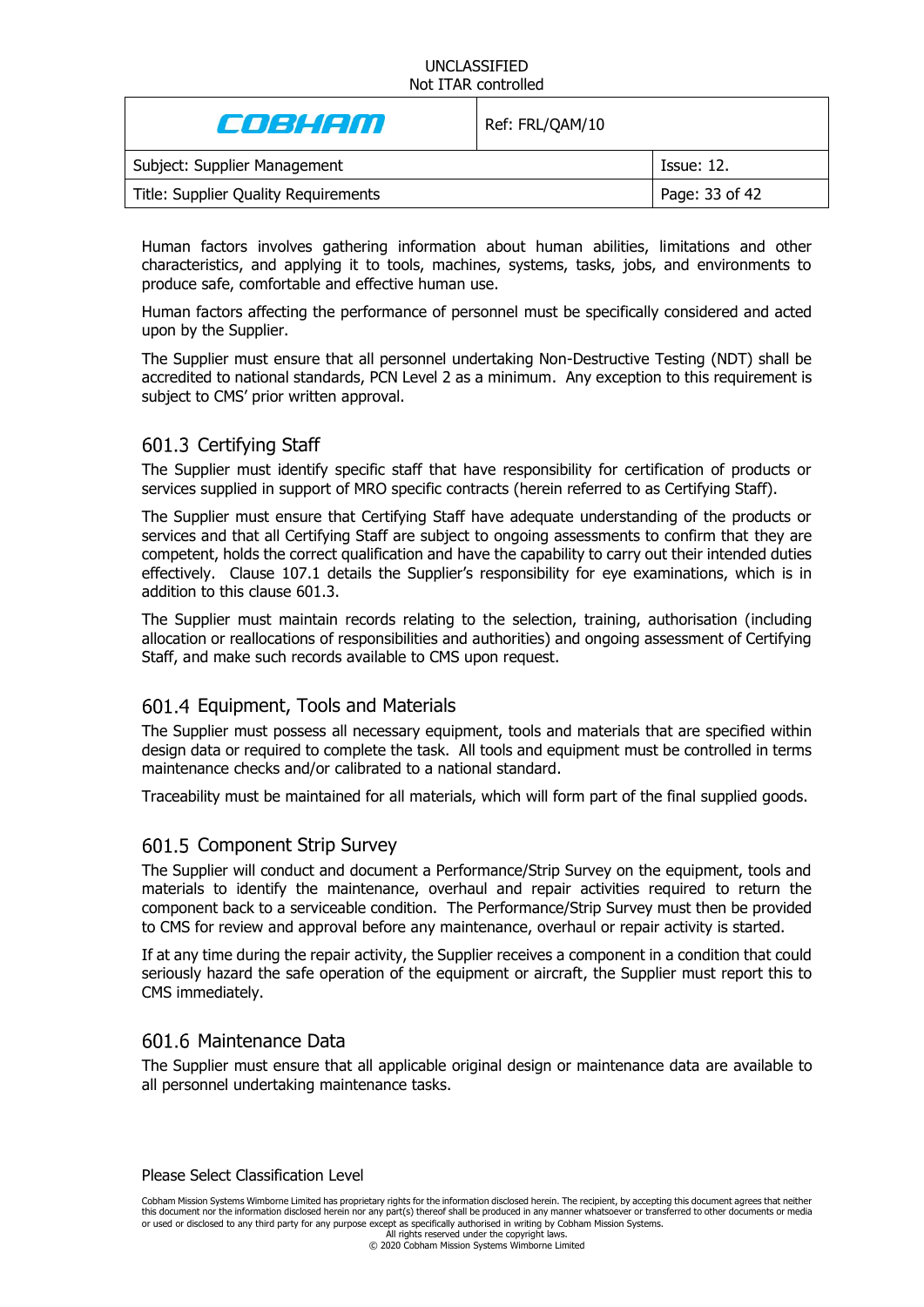| E JE HETTI                           | Ref: FRL/QAM/10 |                   |
|--------------------------------------|-----------------|-------------------|
| Subject: Supplier Management         |                 | <b>Issue: 12.</b> |
| Title: Supplier Quality Requirements |                 | Page: 34 of 42    |
|                                      |                 |                   |

# 601.7 Maintenance Records

The Supplier must create Route Cards and records for all maintenance tasks undertaken. These records shall include:

- Performance/Strip Survey reports
- Records and details of works carried out
- Details of all parts and materials used or replaced during repair
- Evidence that requirements have been met (e.g. PAT Results, dimensional reports)
- Evidence that sub-contract companies comply with the above

Such records must be archived, retrievable and legible for the defined retention period (See clause [105.13\)](#page-19-1)

Electronic records must be backed up every 24 hours.

# 601.8 Procedures and Quality Management System

Where MRO quality requirements in the Contract are outside of the Supplier quality accreditations and QAM-10, the Supplier must provide a quality plan detailing the controls to manage the additional Contract quality requirements.

# 601.9 Suspected Unapproved Parts

The Supplier must quarantine and control any article that it suspects might not have been produced or maintained in accordance with the approved design data and applicable statutory and customer requirements.

The Supplier must implement this requirement in accordance with clause [113](#page-25-0) (Counterfeit Parts).

#### 601.10 Control of Maintenance Data

The Supplier must preserve maintenance data to ensure that aircraft components and related operational and emergency equipment are maintained in a condition to ensure continued airworthiness. This data shall include without limitation maintenance programs, airworthiness directives, service bulletins, repairs / modifications, operator maintenance manuals, drawings, maintenance manuals and technical orders.

#### 601.11 Maintenance Process Verification

The Supplier must ensure that the first application of a maintenance process (e.g. new repair scheme) is properly evaluated, verified and documented in order to verify that the new processes, personnel, documentation and tooling are capable of performing the maintenance in compliance with the approved maintenance data.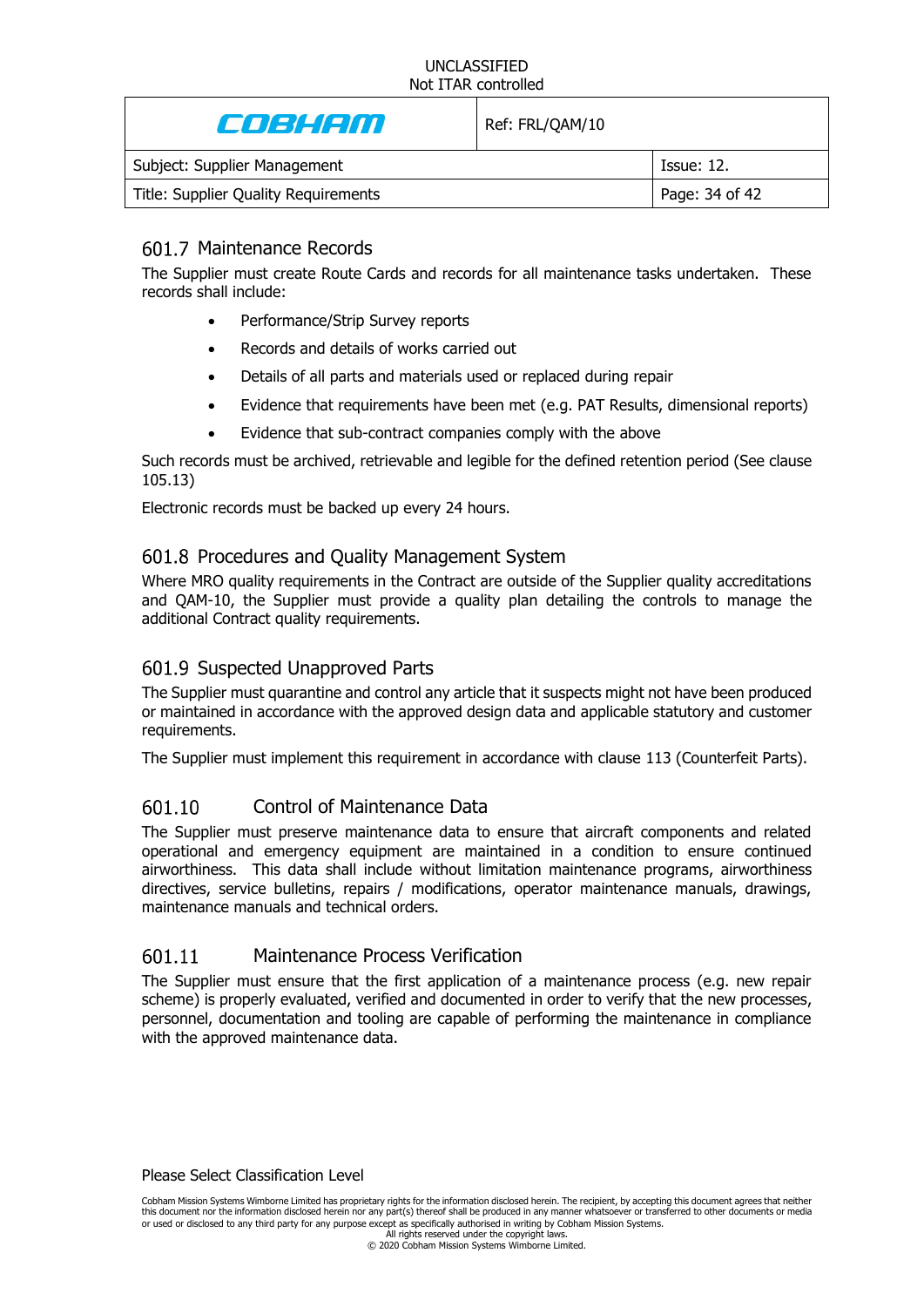| Colean and the Coleman of the Coleman of the Coleman of the Coleman of the Coleman of the Coleman of the Colem | Ref: FRL/QAM/10 |                   |
|----------------------------------------------------------------------------------------------------------------|-----------------|-------------------|
| Subject: Supplier Management                                                                                   |                 | <b>Issue: 12.</b> |
| Title: Supplier Quality Requirements                                                                           |                 | Page: 35 of 42    |

# **Appendix A - CMS Communication of Manufacturing and Management Evolution Form**

|                                  |                                  | <b>Communication of Manufacturing</b><br>and Management Evolution (CMME)      |  | COBHAN     |                            |
|----------------------------------|----------------------------------|-------------------------------------------------------------------------------|--|------------|----------------------------|
|                                  | <b>1.Product Identification</b>  |                                                                               |  |            |                            |
|                                  | <b>Supplier:</b>                 |                                                                               |  |            |                            |
|                                  | <b>Plant Location:</b>           |                                                                               |  |            |                            |
|                                  | <b>Parts Number:</b>             |                                                                               |  |            |                            |
|                                  | 2. Description of Change         |                                                                               |  |            |                            |
|                                  | 2a Type of Change:               |                                                                               |  |            |                            |
|                                  | <b>Plant Location or layout</b>  |                                                                               |  | $\Box$ Yes | <b>No</b>                  |
|                                  |                                  | <b>Change of Suppliers Third Party Approval (Incl Special Processes)</b>      |  | $\Box$ Yes | <b>No</b>                  |
|                                  |                                  | <b>Enterprise Resource Planning (ERP)</b>                                     |  | $\Box$ Yes | <b>No</b>                  |
|                                  |                                  | <b>Top Level Organisation and or Personnel at Key Position</b>                |  | $\Box$ Yes | <b>No</b>                  |
| To Be Completed By CMS Suppliers |                                  | Major Process (Manufacturing, Assembly, Testing, Inspection or Tooling)       |  | $\Box$ Yes | No                         |
|                                  |                                  | <b>Major Supplier (Including Subcontractors)</b>                              |  | $\Box$ Yes | <b>Talent</b><br><b>No</b> |
|                                  |                                  | Design Changes (Design and Build Suppliers Only)                              |  | $\Box$ Yes | $\Box$ No                  |
|                                  | <b>2b Change Description:</b>    |                                                                               |  |            |                            |
|                                  |                                  |                                                                               |  |            |                            |
|                                  |                                  |                                                                               |  |            |                            |
|                                  | 2c Reason for Change:            |                                                                               |  |            |                            |
|                                  |                                  |                                                                               |  |            |                            |
|                                  |                                  |                                                                               |  |            |                            |
|                                  |                                  |                                                                               |  |            |                            |
|                                  | 3. Submitted By:<br>Name:        |                                                                               |  | Date:      |                            |
|                                  |                                  |                                                                               |  |            |                            |
|                                  |                                  | 4. Risk identification & Mitigation Action:                                   |  |            |                            |
|                                  |                                  |                                                                               |  |            |                            |
|                                  | <b>5.Additional Information:</b> |                                                                               |  |            |                            |
|                                  | Be Completed By CIVS Supplier    |                                                                               |  |            |                            |
|                                  |                                  | 6. Is Customer Notification Required?                                         |  |            |                            |
|                                  |                                  |                                                                               |  |            |                            |
|                                  | 7. Approval:                     |                                                                               |  |            |                            |
|                                  | <b>Procurement</b>               | <b>Quality</b>                                                                |  |            |                            |
| 으                                | <b>Title:</b><br>Name:           | Title:<br>Name:                                                               |  |            |                            |
|                                  | Date:                            | Date:                                                                         |  |            |                            |
|                                  |                                  | SQ FRM Q0101 - Communication of Manufacturing and Management Evolution (CMME) |  |            |                            |

#### Please Select Classification Level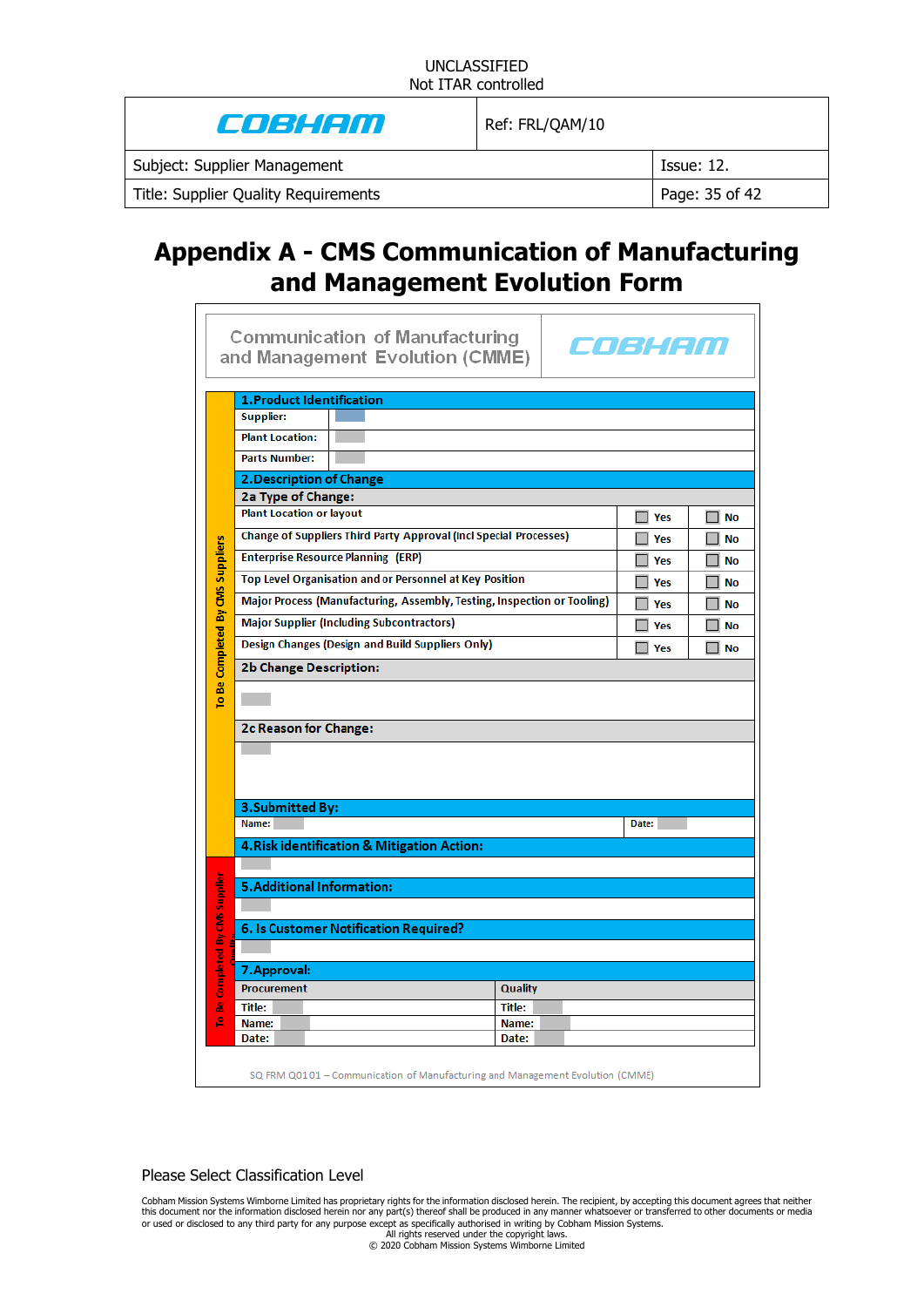| e de la con                          | Ref: FRL/QAM/10 |                |
|--------------------------------------|-----------------|----------------|
| Subject: Supplier Management         |                 | Issue: 12.     |
| Title: Supplier Quality Requirements |                 | Page: 36 of 42 |
|                                      |                 |                |

# **Appendix B - FAI Requirements AS9102**

#### **Form 1: Part Number Accountability**

Note: If any of the Fields are Non Applicable to your First Article, then you must insert N/A into that respective Field. Do not leave it Blank

| <b>Field Number</b>                 | <b>Required Information</b>                                                                                                                                                                                                               |
|-------------------------------------|-------------------------------------------------------------------------------------------------------------------------------------------------------------------------------------------------------------------------------------------|
| Sheet 1 of $\_$                     | Normally this would be Sheet 1 of 1, but if you need to use more than 1 sheet,<br>then number accordingly. For example if you need 2 sheets, then the first sheet<br>would be numbered 1 of 2. The second sheet would be numbered 2 of 2. |
| 1: Part Number                      | As stipulated on the Drawing.                                                                                                                                                                                                             |
| 2: Part Name                        | As stipulated on the Drawing                                                                                                                                                                                                              |
| 3: Serial Number                    | If applicable then quote the Serial Number here. If not applicable then you<br>must state N/A. Do not leave the Field Blank!                                                                                                              |
| 4: FAI Report<br><b>Number</b>      | This Field can be used (for traceability purposes) by the Supplier/Manufacturer<br>preparing the FAI as their own unique FAI Report Number. If you choose not to<br>use it, then insert N/A. Do not leave it Blank!                       |
| 5: Part Revision<br>Level           | This is the latest Revision Level as stated on the Drawing.                                                                                                                                                                               |
| 6: Drawing<br>Number                | Taken from the Drawing (It's usually the same as Field 1)                                                                                                                                                                                 |
| 7: Drawing<br><b>Revision Level</b> | As per Field 5.                                                                                                                                                                                                                           |
| 8: Additional<br>Changes            | For Example: A NCR Number. If there are no additional changes then insert<br>N/A. Do not leave it Blank!                                                                                                                                  |
| 9: Manufacturing                    | This can be the Reference Number of the Work Order, Traveller, Method of                                                                                                                                                                  |
| Process Reference                   | Manufacture or Route Card.                                                                                                                                                                                                                |
| 10: Organization<br>Name            | The Full Name and Address of the Supplier/Manufacturer performing the FAI                                                                                                                                                                 |
| 11: Supplier Code                   | The Supplier ID Number as given by the Customer who has issued the Purchase<br>Order.                                                                                                                                                     |
| 12: PO Number                       | The Purchase Order Number for the part Number shown in Field 1.                                                                                                                                                                           |
| 13: Detail FAI                      | You must indicate if this is a "Detail FAI" or an "Assembly FAI" by either 'ticking'                                                                                                                                                      |
| 0r                                  | or placing an 'X' in the appropriate box. See also Note a) and b) on page 3.                                                                                                                                                              |
| Assembly FAI                        |                                                                                                                                                                                                                                           |
| 14: Full FAI                        | You must indicate if this is a "Full FAI" or a "Partial FAI" by either 'ticking' or                                                                                                                                                       |
| 0r                                  | placing an 'X' in the appropriate box.                                                                                                                                                                                                    |
| Partial FAI                         |                                                                                                                                                                                                                                           |
|                                     | Please Note: If you indicate that this is a Partial FAI then you must also state                                                                                                                                                          |
|                                     | the Baseline Part No (Including Revision Level) and Reason for the<br><b>Partial FAI</b> in the field provided                                                                                                                            |
| Note a)                             | If the part number stated is a Detail FAI, then go straight to Field 19.                                                                                                                                                                  |
| Note b)                             | If the part number stated is an Assembly FAI, then you must go straight to the<br>INDEX shown in Field 15.                                                                                                                                |

Please Select Classification Level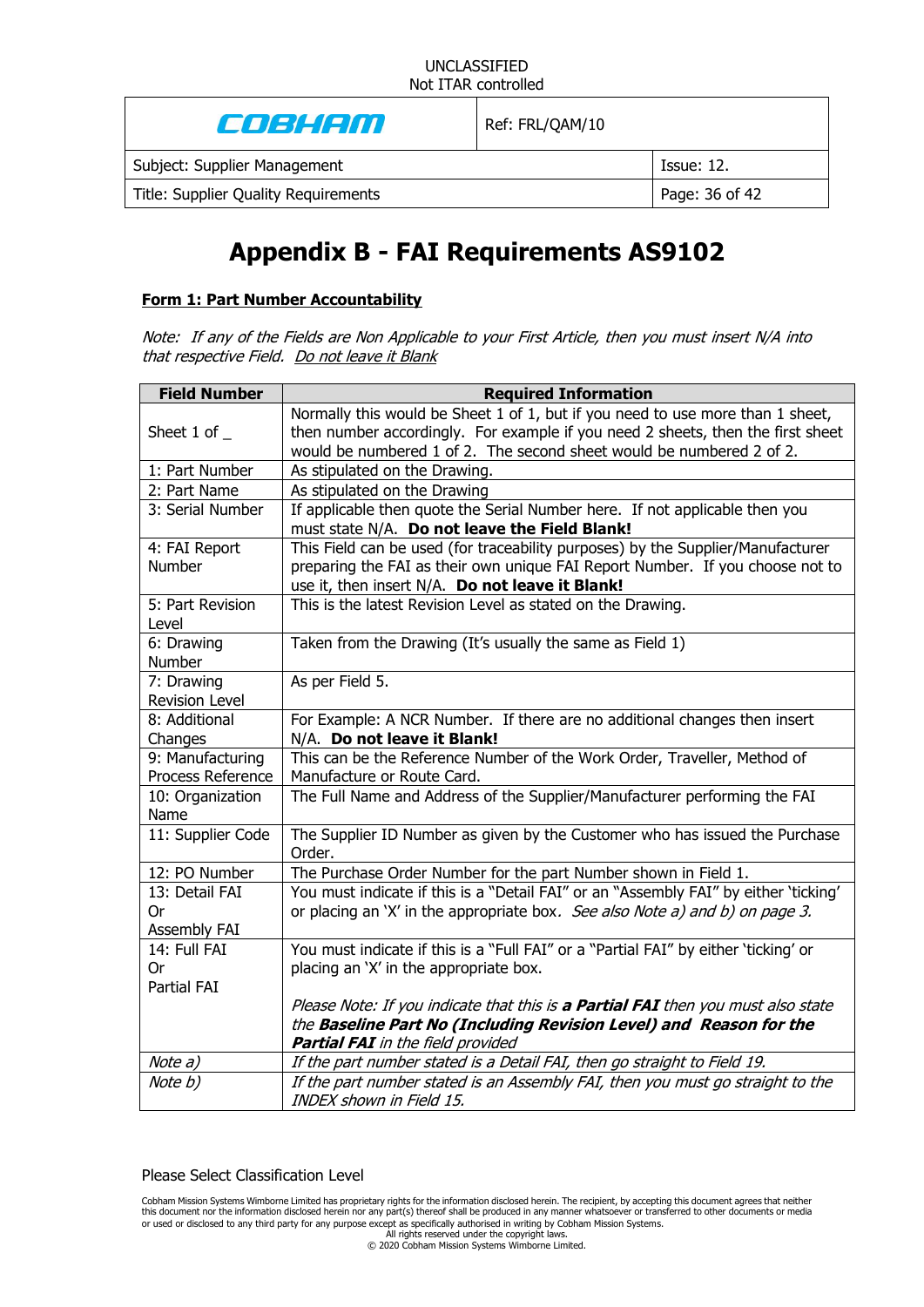COBHAM

Ref: FRL/QAM/10

Subject: Supplier Management **Issue: 12.** Issue: 12.

Title: Supplier Quality Requirements Page: 37 of 42

| <b>Field Number</b> | <b>Required Information</b>                                                                                                                                                                                                                                                                                                                                                                               |
|---------------------|-----------------------------------------------------------------------------------------------------------------------------------------------------------------------------------------------------------------------------------------------------------------------------------------------------------------------------------------------------------------------------------------------------------|
| 15: Part Number     | List all Part Numbers (on individual lines) that make up the Assembly FAI.                                                                                                                                                                                                                                                                                                                                |
|                     | Includes Standard Hardware (Nuts, Bolts, and Rivets etc.)                                                                                                                                                                                                                                                                                                                                                 |
| 16: Part Name       | List all the Part Names (on corresponding individual lines) that make up the<br>Assembly FAI                                                                                                                                                                                                                                                                                                              |
| 17: Part Serial     | If the part has a Serial Number, then list it here. If not, then insert N/A. Do                                                                                                                                                                                                                                                                                                                           |
| number              | not leave Blank!                                                                                                                                                                                                                                                                                                                                                                                          |
| 18: FAI Report      | If applicable, this Field can be used (for traceability purposes) by the                                                                                                                                                                                                                                                                                                                                  |
| Number              | Supplier/Manufacturer preparing the FAI as their own unique FAI Report                                                                                                                                                                                                                                                                                                                                    |
|                     | Number. If you choose not to use it, then insert N/A. Do not leave it Blank!                                                                                                                                                                                                                                                                                                                              |
| 19: Signature       | Mandatory Requirement: Printed Name (or Unique Identification) and Signature<br>of the person approving the FAIR (author). Note: Although it does not<br>stipulate, it is a Good Working Practice (GWP) to print your name in Block<br><b>Capitals</b> – and then sign it. If the signatory has a Quality Assurance Stamp,<br>then once again it is considered to be a GWP to "stamp" this Field as well. |
| Note 1)             | Please note that a Signature is mandatory and by signing this form you are<br>indicating that: -<br>All characteristics are accounted for.<br>$\bullet$<br>They meet the Drawing Requirements<br>$\bullet$<br>And/or are properly Documented for Disposition                                                                                                                                              |
| Note 2)             | You must also indicate by means of a 'tick' or 'X' that the FAI is Complete or Not                                                                                                                                                                                                                                                                                                                        |
|                     | Complete Chap 4.4 Refers (If NCR applies "FAI not complete" must be<br>chosen)                                                                                                                                                                                                                                                                                                                            |
| 20: Date            | Complete the Date in the following format only: -                                                                                                                                                                                                                                                                                                                                                         |
|                     | Day/ Month/Year<br>$\triangleright$ Day = Two Digits.                                                                                                                                                                                                                                                                                                                                                     |
|                     | $\triangleright$ Month = The first three letters of the Month                                                                                                                                                                                                                                                                                                                                             |
|                     | $\triangleright$ Year = The last two digits of the year                                                                                                                                                                                                                                                                                                                                                   |
|                     |                                                                                                                                                                                                                                                                                                                                                                                                           |
|                     | For example: the 9 <sup>th</sup> of April 2009 would be written like this: -<br>09 Apr 09                                                                                                                                                                                                                                                                                                                 |
| 21: Reviewed By     | This Field is not mandatory - however if the FAI is reviewed (and this is                                                                                                                                                                                                                                                                                                                                 |
|                     | considered to be a GWP) then it cannot be reviewed by the same person stated<br>in Field 19.                                                                                                                                                                                                                                                                                                              |
|                     | If the FAI is reviewed then once again - although it does not stipulate it - it is                                                                                                                                                                                                                                                                                                                        |
|                     | also GWP to print your name in Block Capitals - and then sign it. If the                                                                                                                                                                                                                                                                                                                                  |
|                     | signatory has a Quality Assurance Stamp, then once again it is considered to be                                                                                                                                                                                                                                                                                                                           |
|                     | a GWP to "stamp" this Field as well.                                                                                                                                                                                                                                                                                                                                                                      |
| 22: Date            | Complete as stipulated in Field 20                                                                                                                                                                                                                                                                                                                                                                        |
| 23: Customer        | This Field will be completed (as indicated) by the Customer upon Approval of the                                                                                                                                                                                                                                                                                                                          |
| Approval            | FAI                                                                                                                                                                                                                                                                                                                                                                                                       |
| 24: Date            | To be completed the same as Field's 20 & 22                                                                                                                                                                                                                                                                                                                                                               |

Please Select Classification Level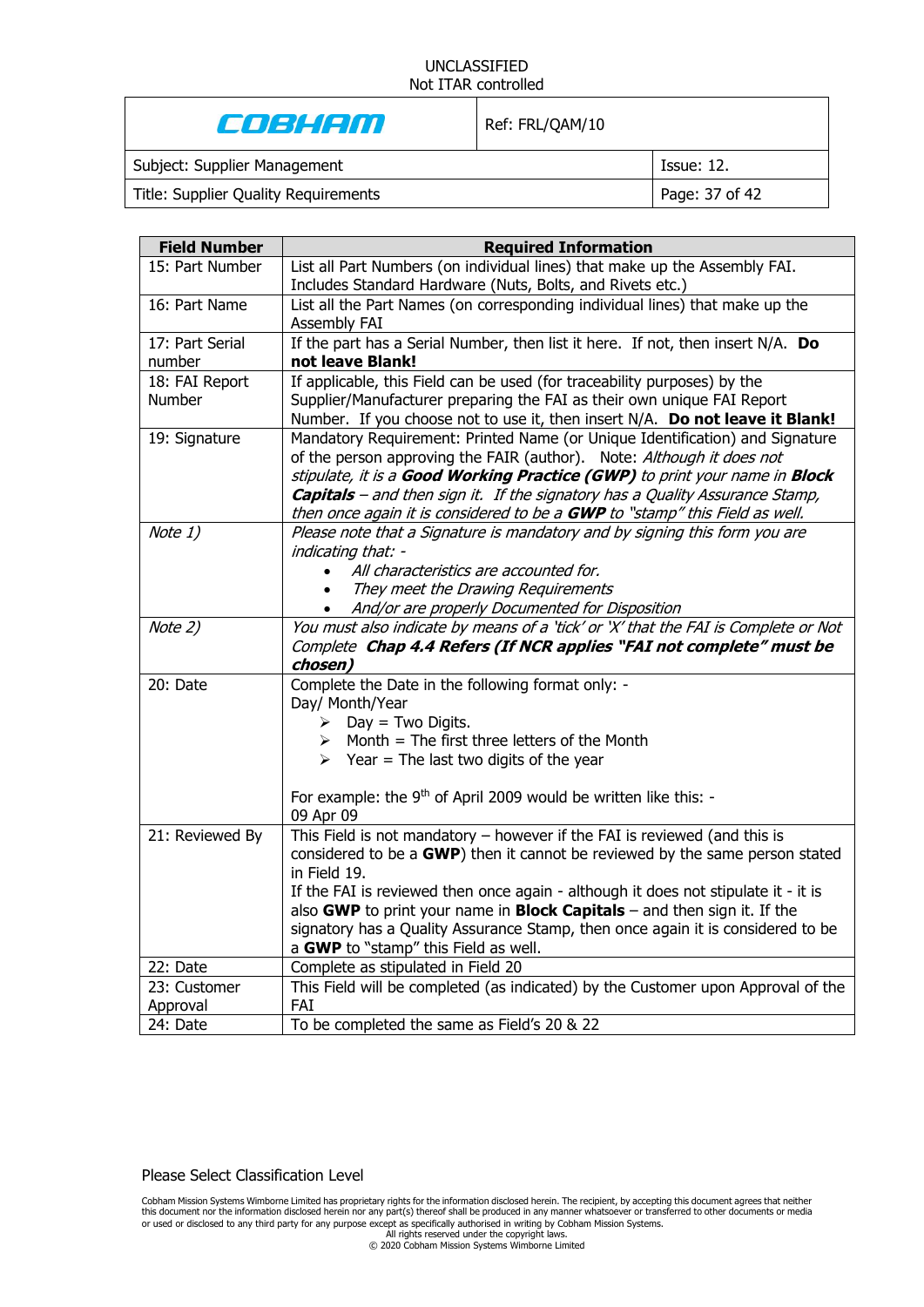| Coshem                               | Ref: FRL/QAM/10 |                |
|--------------------------------------|-----------------|----------------|
| Subject: Supplier Management         |                 | Issue: 12.     |
| Title: Supplier Quality Requirements |                 | Page: 38 of 42 |

### **Form 2: Product Accountability – Raw Material, Specifications and Special Process(s) and Functional Testing.**

Note: If any of the Fields are Non Applicable to your First Article, then you must insert N/A into that respective Field. Do not leave it Blank

| <b>Field Number</b>                                         | <b>Required Information</b>                                                                                                                                                                                                                                                   |
|-------------------------------------------------------------|-------------------------------------------------------------------------------------------------------------------------------------------------------------------------------------------------------------------------------------------------------------------------------|
| Sheet 1 of $\_$                                             | Normally this would be Sheet 1 of 1, but if you need to use more than 1 sheet,<br>then number accordingly. For example if you need 2 sheets, then the first<br>sheet would be numbered 1 of 2. The second sheet would be numbered 2 of<br>2.                                  |
| 1: Part Number                                              | As stipulated on the Drawing.                                                                                                                                                                                                                                                 |
| 2: Part Name                                                | As stipulated on the Drawing                                                                                                                                                                                                                                                  |
| 3: Serial                                                   | If applicable then quote the Serial Number here. If not applicable then you                                                                                                                                                                                                   |
| Number                                                      | must state N/A. Do not leave the Field Blank!                                                                                                                                                                                                                                 |
| 4: FAI Report<br><b>Number</b>                              | This Field can be used (for traceability purposes) by the Supplier/Manufacturer<br>preparing the FAI as their own unique FAI Report Number. If you choose not<br>to use it, then insert N/A. Do not leave it Blank!                                                           |
| 5: Material or<br>Process Name                              | As the title suggests, in this Field you must list the Process and/or Material as<br>detailed in the applicable specification.                                                                                                                                                |
| 6: Specification<br>Number                                  | Taken from the Drawing and (if applicable) must include the Revision. For<br>example DS26.00 D6A                                                                                                                                                                              |
| 7: Code                                                     | If applicable - here you would insert the Process and/or Material Code as per<br>the Customer's system.<br>For example: If the spec calls out DS26.00 D6A as above, you must make<br>reference to either the Def Stan 03-18 or Mil-DTL-5541F, whichever was used.             |
| 8: Supplier                                                 | Identify Supplier name, address, and code performing special processes or<br>supplying material. Supplier name and address may be used, when Supplier<br>code is not available or not adequate for identification. Do not leave this<br>field Blank.                          |
| 9: Customer<br>Approval<br>Verification<br>(Yes / No / N/A) | Based on Field 8, if you have submitted the Name, Address and Approval<br>Number in Field 8, then simply insert the word "Yes". If there are no Special<br>Processes, then insert N/A. If process source is not approved insert "No" Do<br>not leave this field Blank.        |
| 10: Certificate<br>of Conformity                            | Here you must quote the actual number taken from the Certificate of<br>Conformity (C of C) as supplied by the Supplier who supplied the Process and<br>/or Material listed previously in Field 5.<br>You must also include copies of each C of C as documentary evidence.     |
| 11: Functional<br><b>Test Procedure</b><br>Number           | If you have performed any Functional Testing, then you must do 2 things: -<br>1. Insert the Functional Test Procedure Number in this field.<br>2. Provide documentary evidence.<br>If there has been no Functional Testing, then simply insert N/A. Do not leave<br>it Blank. |

Please Select Classification Level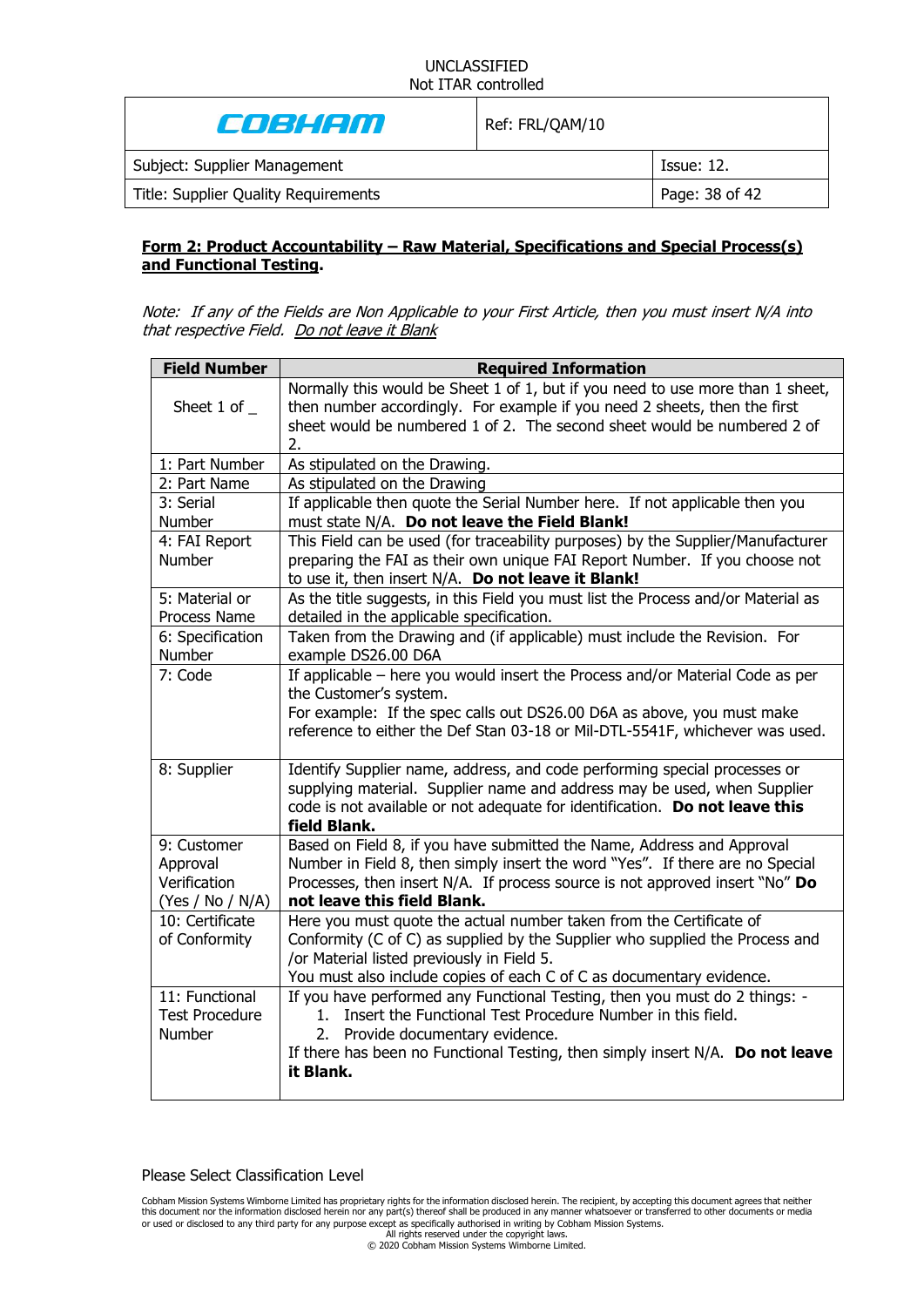| e de la con                          | Ref: FRL/QAM/10 |                   |
|--------------------------------------|-----------------|-------------------|
| Subject: Supplier Management         |                 | <b>Issue: 12.</b> |
| Title: Supplier Quality Requirements |                 | Page: 39 of 42    |
|                                      |                 |                   |

| <b>Field Number</b>                               | <b>Required Information</b>                                                                                                                                                                                                                                                                                                                                                                               |
|---------------------------------------------------|-----------------------------------------------------------------------------------------------------------------------------------------------------------------------------------------------------------------------------------------------------------------------------------------------------------------------------------------------------------------------------------------------------------|
| 12: Acceptance<br>report number,<br>if applicable | If you have an Acceptance Report, then simply insert the number here $-$ and<br>include documentary evidence. If there has been NO acceptance check carried<br>out by the Supplier/Manufacturer preparing the FAI, then insert N/A. Do not<br>leave it Blank.                                                                                                                                             |
| 13: Comments                                      | Free Text box for any associated Comments $-$ if none $-$ then state "NONE"<br>(GWP)                                                                                                                                                                                                                                                                                                                      |
| 14: Prepared By                                   | Mandatory Requirement: Printed Name (or Unique Identification) and Signature<br>of the person approving the FAIR (author). Note: Although it does not<br>stipulate, it is a Good Working Practice (GWP) to print your name in Block<br><b>Capitals</b> – and then sign it. If the signatory has a Quality Assurance Stamp,<br>then once again it is considered to be a GWP to "stamp" this Field as well. |
| 15: Date                                          | Complete the Date in the following format only: -<br>Day/ Month/Year<br>$Day = Two Digits.$<br>$\triangleright$ Month = The first three letters of the Month<br>$\triangleright$ Year = The last two digits of the year<br>For example: the 9 <sup>th</sup> of April 2009 would be written like this: -<br>09 Apr 09                                                                                      |

Please Select Classification Level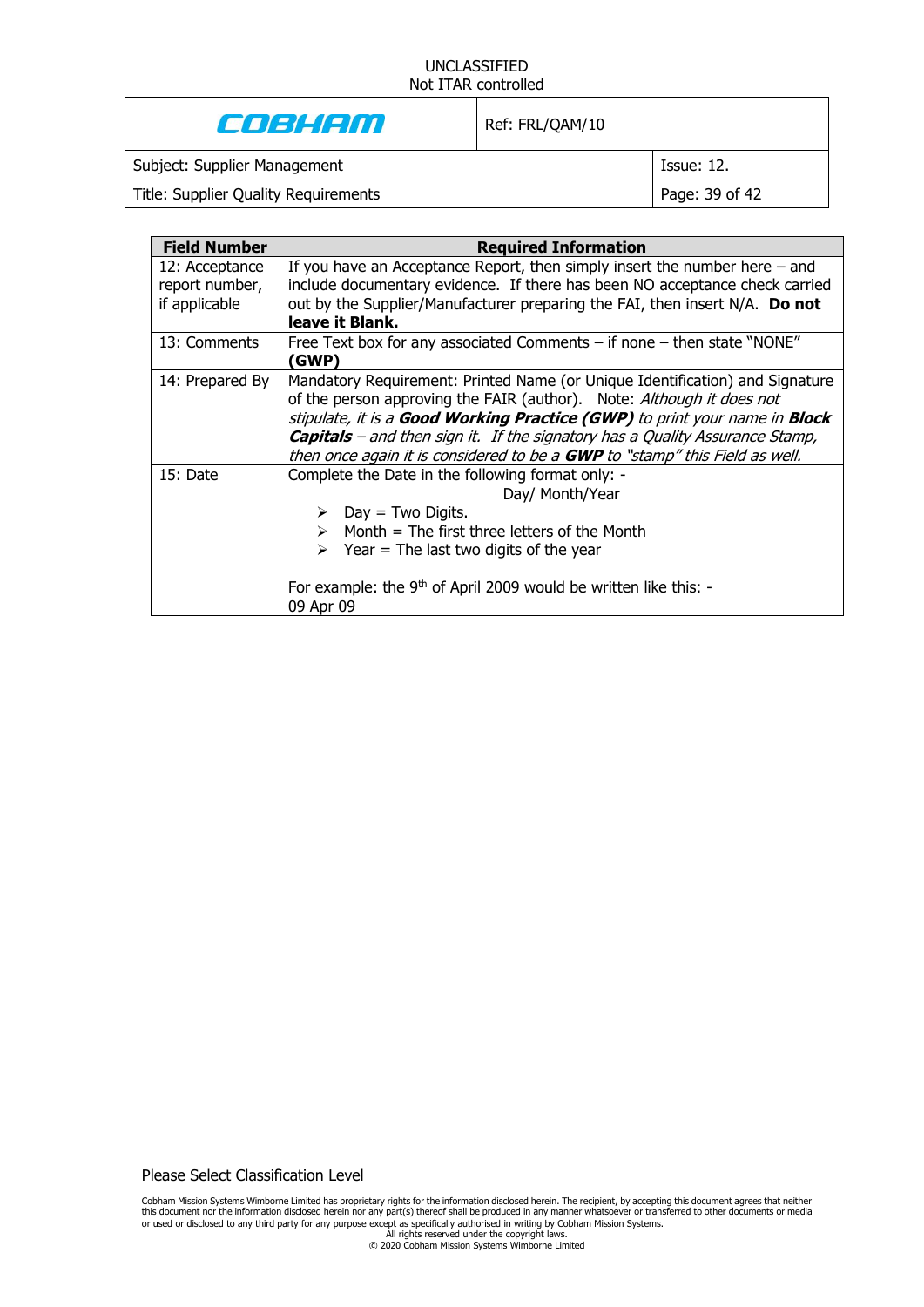| Cost Con                             | Ref: FRL/QAM/10 |                |
|--------------------------------------|-----------------|----------------|
| Subject: Supplier Management         |                 | Tssue: 12.     |
| Title: Supplier Quality Requirements |                 | Page: 40 of 42 |
|                                      |                 |                |

### **Form 3: Characteristic Accountability, Verification and Compatibility Evaluation**

Note: If any of the Fields are Non Applicable to your First Article, then you must insert N/A into that respective Field. Do not leave it Blank

| <b>Field Number</b>               | <b>Required Information</b>                                                                                                                                                                                                                                                                                                                                                                                                                           |
|-----------------------------------|-------------------------------------------------------------------------------------------------------------------------------------------------------------------------------------------------------------------------------------------------------------------------------------------------------------------------------------------------------------------------------------------------------------------------------------------------------|
| Sheet 1 of $\_$                   | Normally this would be Sheet 1 of 1, but if you need to use more than 1 sheet, then<br>number accordingly. For example if you need 2 sheets, then the first sheet would be<br>numbered 1 of 2. The second sheet would be numbered 2 of 2.                                                                                                                                                                                                             |
| 1: Part Number                    | As stipulated on the Drawing.                                                                                                                                                                                                                                                                                                                                                                                                                         |
| 2: Part Name                      | As stipulated on the Drawing                                                                                                                                                                                                                                                                                                                                                                                                                          |
| 3: Serial Number                  | If applicable then quote the Serial Number here. If not applicable then you must<br>state N/A. Do not leave the Field Blank!                                                                                                                                                                                                                                                                                                                          |
| 4: FAI Report<br>Number           | This Field can be used (for traceability purposes) by the Supplier/Manufacturer<br>preparing the FAI as their own unique FAI Report Number. If you choose not to use<br>it, then insert N/A. Do not leave it Blank!                                                                                                                                                                                                                                   |
| 5: Char No                        | This should be a unique identification number such as the "Bubble Number" taken<br>from the Drawing.                                                                                                                                                                                                                                                                                                                                                  |
| 6: Reference<br>Location          | This should be the exact grid reference location of the "Char No" (as indicated in<br>Field 5) taken from the drawing, DPD model or specification callout.                                                                                                                                                                                                                                                                                            |
| 7: Characteristic<br>Designator   | If applicable, for example and Key or Critical Characteristic shown on the drawing. If<br>none then insert N/A, do not leave it Blank.                                                                                                                                                                                                                                                                                                                |
| 8: Requirement                    | Insert the actual requirement as taken from the drawing (and/or engineering<br>document) including tolerances.<br>Please note that every design characteristic requirement has to be accounted for,<br>uniquely identified and must have the inspection results traceable to each unique<br>identifier - this includes all Standard Notes, Part Notes from all engineering<br>documents.                                                              |
| 9: Results                        | Here you must display the measured results and how they were measured. (Note: if<br>there are multiple requirement locations, then list each individual result or a range of<br>results 'Min to Max'                                                                                                                                                                                                                                                  |
| 10: Designed<br>Tooling           | If specially designed tooling was used in the manufacturing process, you must state<br>the Name of the Owner and Tool Identification Number here.<br>For example if you have used a Rolls-Royce owned tool, simply insert "Rolls-Royce"<br>and the Serial Number"<br>If no specially designed tooling was used, then insert N/A. Do not leave Blank                                                                                                   |
| 11: Non-<br>Conformance<br>Number | If a Non Conformance has been discovered and approved for non-conforming<br>characteristics, then you would insert the Number here. If not applicable, then insert<br>N/A. Do not leave it Blank.                                                                                                                                                                                                                                                     |
| 12: Prepared By                   | Mandatory Requirement: Printed Name (or Unique Identification) and<br>Signature of the person approving the FAIR (author). Note: Although it<br>does not stipulate, it is a Good Working Practice (GWP) to print your name<br>in Block Capitals - and then sign it. If the signatory has a Quality<br>Assurance Stamp, then it is considered to be a GWP to "stamp" this Field<br>as well. Note: The Signature indicates that all characteristics are |

Please Select Classification Level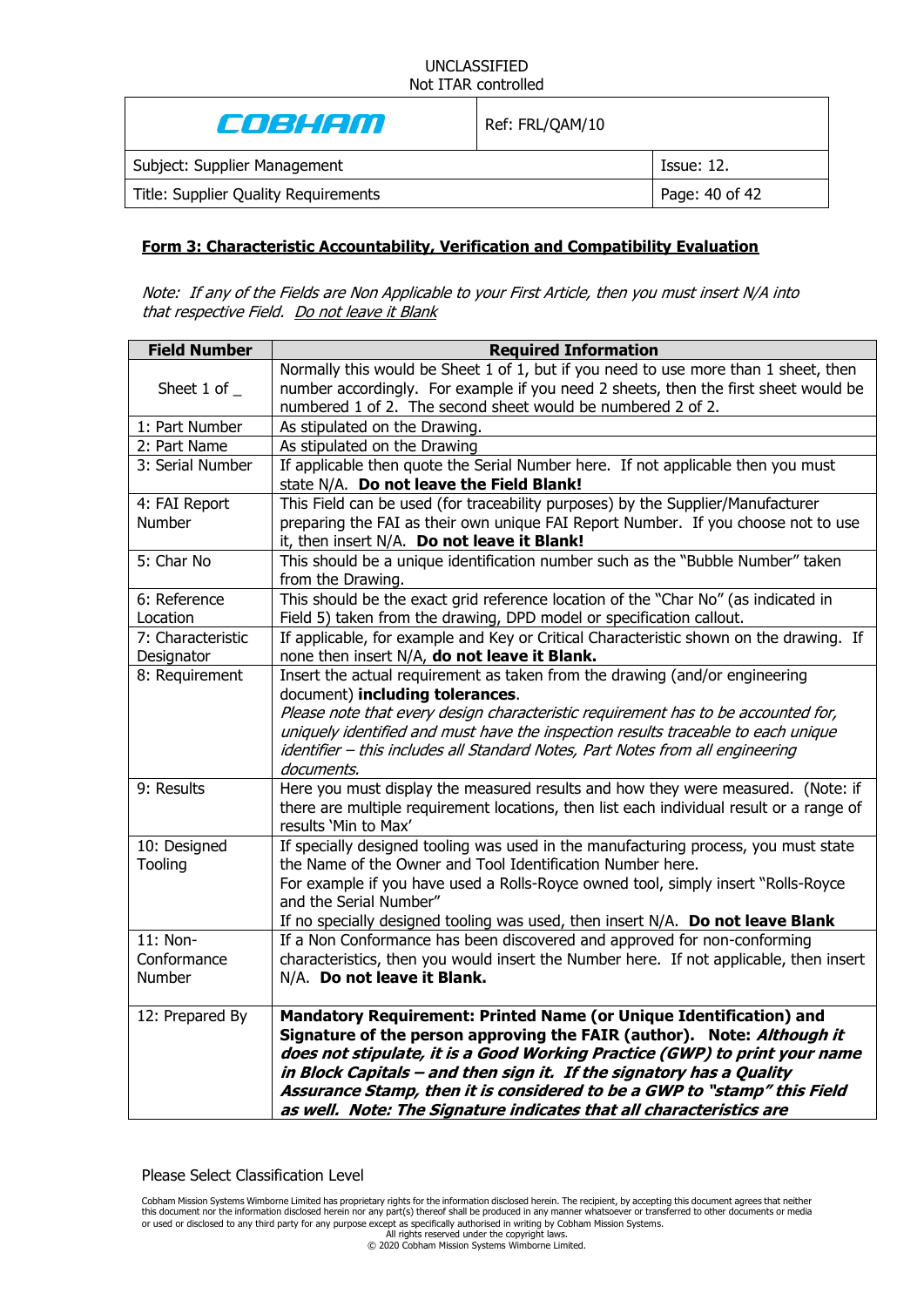| Coshem                               | Ref: FRL/QAM/10 |                   |
|--------------------------------------|-----------------|-------------------|
| Subject: Supplier Management         |                 | <b>Issue: 12.</b> |
| Title: Supplier Quality Requirements |                 | Page: 41 of 42    |

| <b>Field Number</b>           | <b>Required Information</b>                                                             |
|-------------------------------|-----------------------------------------------------------------------------------------|
|                               | accounted for; meet drawing requirements or are properly documented for<br>disposition. |
| 13: Date                      | Complete the Date in the following format only: -                                       |
|                               | Day/ Month/Year                                                                         |
|                               | $Day = Two Digits.$                                                                     |
|                               | Month = The first three letters of the Month                                            |
|                               | $\triangleright$ Year = The last two digits of the year                                 |
|                               | For example: the $9th$ of April 2009 would be written like this: -                      |
|                               | 09 Apr 09                                                                               |
| 14: Optional<br><b>Fields</b> | Insert additional columns as required by the Organisation or Customer                   |

**General Note: This guide/instruction is in accordance with the requirements of the AS/EN/SJAC9102 Rev B.**

**There are numerous areas where CMS have requested additional information – these are defined as Good Working Practices**

Please Select Classification Level